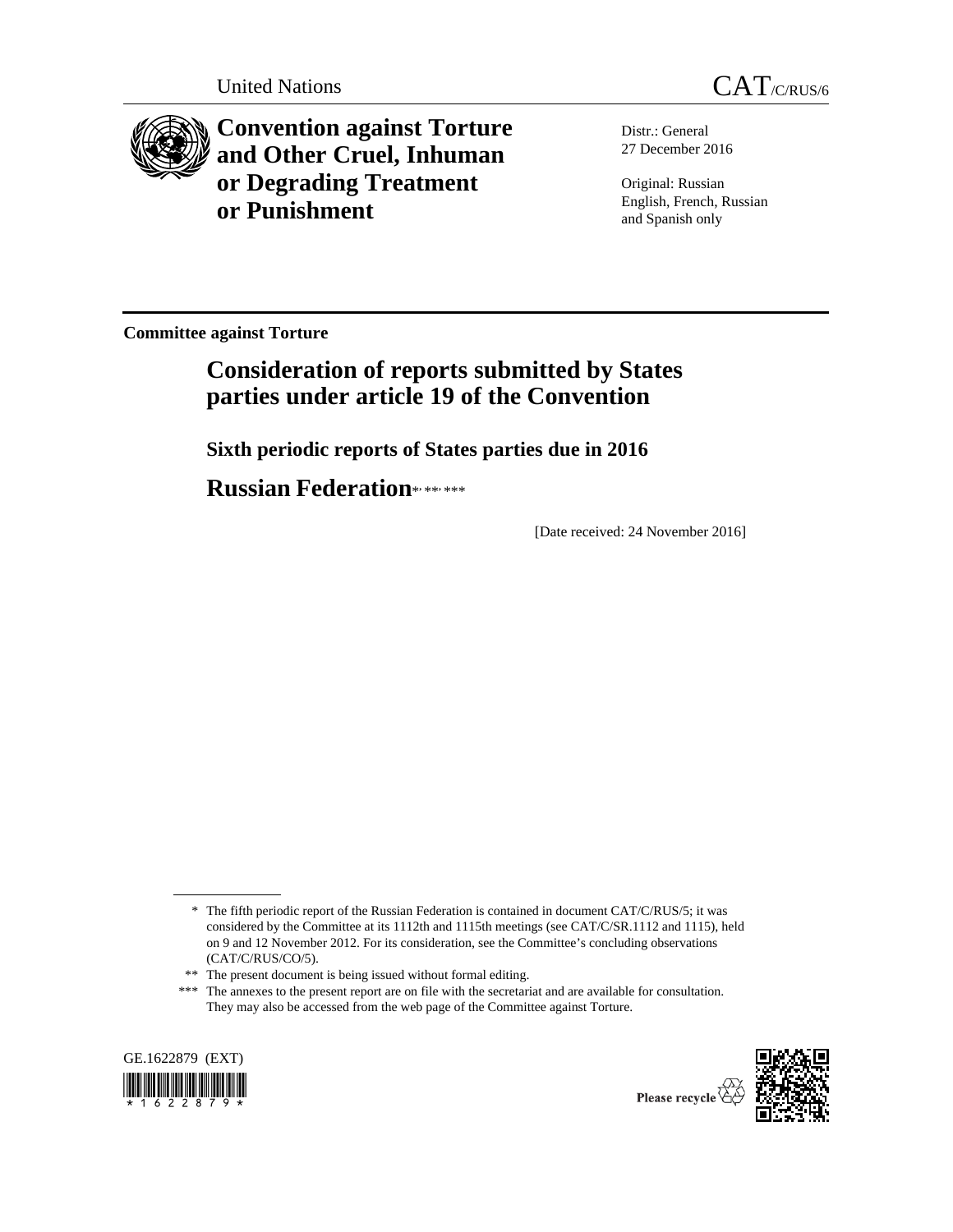## **Report on the implementation by the Russian Federation of the Convention against Torture and Other Cruel, Inhuman or Degrading Treatment or Punishment**

## **Paragraph 1 of the list of issues**

1. The Russian Federation is taking measures to implement the provisions of the Convention. An absolute prohibition of torture is set out in article 21 (2) of the Constitution of the Russian Federation, pursuant to which no one may be subjected to torture, violence or other cruel or degrading treatment or punishment. A comparable provision is also reflected in article 7 (2) of the Criminal Code of the Russian Federation and in article 9 (2) of the Code of Criminal Procedure of the Russian Federation.

2. In the note to article 117 of the Criminal Code, the notion of "torture" is defined as the infliction of physical or mental suffering for the purpose of coercing the victim to provide testimony or to perform other actions contrary to his or her will, for the purpose of punishment or for other purposes.

3. The Criminal Code does not contain a separate article establishing criminal liability for acts of torture, as foreseen by the Convention, but such acts may be captured by various articles of the Special Section of the Criminal Code, which, in turn, fully covers the notion of torture as defined in article 1 of the Convention.

4. Article 302 (2) of the Criminal Code establishes criminal liability for compelling a suspect, defendant, victim or witness to give evidence, or coercing an expert or a specialist to declare an opinion or to give evidence through the application of threats, blackmail or other illegal actions by an investigator or a person conducting the initial inquiry, and also by any other person acting with the knowledge or tacit consent of the investigator or the person conducting the initial inquiry, involving the use of violence, bullying or torture. Such acts shall be punishable by deprivation of liberty for terms of between two and eight years.

5. Article 117 (2.e) of the Criminal Code establishes liability for the infliction of physical or mental suffering through systematic beatings or other violent acts, if these do not lead to the consequences set out in articles 111 and 112 of the Criminal Code concerning severe and moderate bodily harm. Such acts shall be punishable by deprivation of liberty for terms of between three and seven years.

6. In addition, article 286 (3.a) of the Criminal Code establishes liability for abuse of authority, committed with the use or threat of violence, under which a broad range of unlawful acts committed by officials may be criminalized. Such acts shall be punishable by deprivation of liberty for terms of between three and ten years, with disqualification from holding specified offices or engaging in specified activities for terms of up to three years.

7. Statistics on the application of articles 117, 286 and 302 of the Criminal Code may be found in annex I to the present report. Pursuant to article 63 (1.i) of the Criminal Code, the commission of an offence with the use of particular cruelty, sadism, bullying or torture of the victim shall be deemed to be an aggravating circumstance. This may apply to any offence under the Special Section of the Criminal Code, except in cases where such circumstances are deemed by the relevant article of the Special Section of the Criminal Code to be the indicia of an offence.

8. Criminal liability is also established for incitement to offences committed with the use of torture, complicity in such offences and their attempted commission. The attempted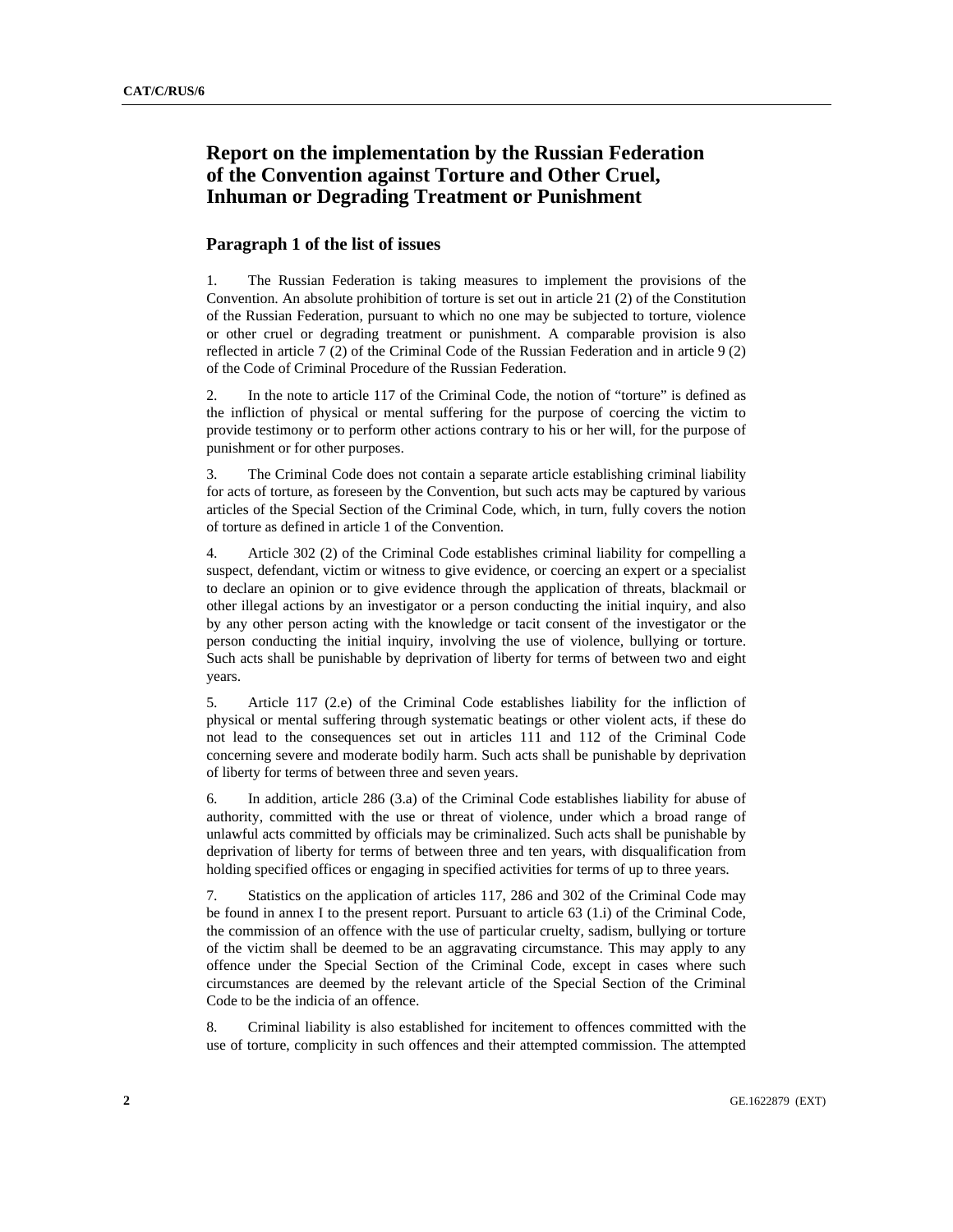commission of an offence is understood to mean deliberate actions (or omissions) by a person with the direct intention of committing an offence, even if the offence was not completed for reasons beyond the control of the individual concerned.

9. By virtue of the provisions of article 29 (2) and (3) of the Criminal Code, criminal liability for an attempted offence is incurred under the article of the Criminal Code that establishes liability for the completed offence, with reference to article 30 of the Code.

10. The criminal liability of an organizer, instigator or accessory shall be incurred under the article that provides for punishment for the offence committed, with reference to article 33 of Criminal Code, except in cases when they were also co-perpetrators of the offence.

11. Thus, under the Criminal Code, perpetrators may be held criminally liable for any wrongful acts covered by the definition in article 1 of the Convention.

12. Depending on their rank and level of authority, the staff of the institutions of the penal correction system participate in resolving matters relating to convicted persons and review the manner in which they are treated.

13. In cases where suspects (or accused or convicted persons) are found to have injuries that give grounds to assume that harm has been caused to them as a result of unlawful actions, a corresponding report is compiled by the medical officer (in addition to the record of such injuries in the outpatient medical file). The report is drawn up in two copies, one attached to the patient's outpatient medical file, and the other handed to the suspect (or accused or convicted person) against that person's signature. The victims are invited to provide a written explanation of the circumstances of their injuries.

14. The head or officer-in-charge of the institution and the procurator responsible for supervising the work of such institutions shall be informed that a report attesting to such findings has been issued, for the adoption of a decision in accordance with the Code of Criminal Procedure.

15. It is a mandatory requirement that the inclusion of such reports in the victim's outpatient file shall be logged in the updated discharge sheet.

16. Within a maximum of three days of admission to a correctional facility, all new inmates, except those in transit, undergo a thorough medical check-up, including a photofluorographic examination.

17. Through this check-up the physician identifies any complaints, studies the patient's medical history and carries out an external inspection to detect any injuries, repeated tattoos or other distinctive marks, conducts a comprehensive and objective examination, using generally accepted examination methods, and, where so indicated, prescribes additional examinations. All information received in accordance with the established procedure is recorded in the patient's outpatient medical file.

18. Medical facilities that carry out check-ups and the examination of convicted persons and persons remanded in custody are equipped with special screens to safeguard medical confidentiality and protect the dignity of persons held in custodial institutions.

19. Information about the indicia of an offence is recorded in special registers. Staff of the procuratorial service monitor the timeliness and reliability of the information entered in the registers.

20. In addition, a log is kept of prisoners' medical examinations, after their return from investigative measures conducted by the law enforcement agencies. The Russian Federal Penal Correction Service has instituted monitoring arrangements to ensure that these logs are properly maintained.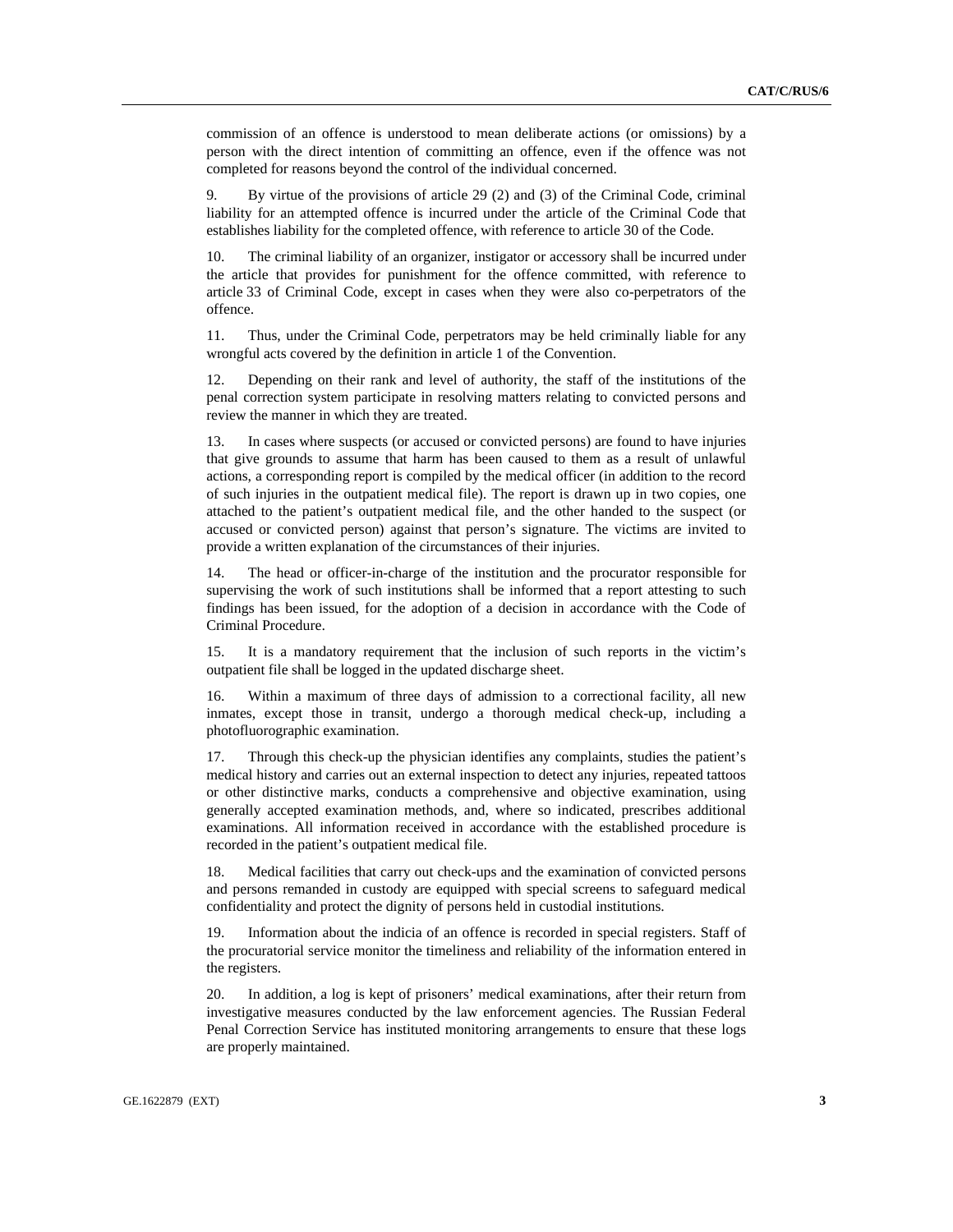21. In conformity with the Code of Criminal Procedure, when procedural decisions are adopted on the basis of the verification of evidence of the bodily injuries of suspects, defendants or convicted persons held in remand centres, the responsibility for notifying those decisions is vested in the initial inquiry and pretrial investigation authorities which carried out the verification.

22. The use of physical force and special devices on convicted persons and persons held in correctional institutions and remand centres is covered by Act No. 5473-I of the Russian Federation of 21 July 1993, on institutions and authorities applying criminal penalties in the form of deprivation of liberty, and by Federal Act No. 103 of 15 July 1995, on the remand in custody of suspects and those accused of having committed offences.

23. In line with departmental orders of the Ministry of Justice, a case-file is promptly drawn up, in accordance with regulatory requirements, for each instance of the use of physical force and special devices.

24. The Federal Penal Correction Service continues to make extensive use of its authority to issue guidance directives and instructions to subordinate agencies and institutions on matters within its competence, including with a view to improving law enforcement practices relating to the use of physical force and special devices. Since 2012, the admission of convicted persons to correctional institutions is carried out with the mandatory use of video surveillance.

## **Paragraph 2 of the list of issues**

25. In accordance with article 7 (4) of Federal Act No. 103 of 15 July 1995, on the detention in custody of suspects and those accused of having committed offences, the individuals or authorities in charge of the criminal proceedings are obliged without delay to notify close relatives of suspects or accused persons of the facility where those persons are being detained or of any change in such place.

26. In addition, under article 96 (1) of the Code of Criminal Procedure, suspects have the right as soon as possible, but not later than three hours after their hand-over to the authority conducting the initial inquiry or the investigator, to make one telephone call in Russian, in the presence of the official carrying out the initial inquiry or the investigator, to notify their relatives or close friends of their detention and whereabouts, and such calls are logged in the record of arrest. In the event that suspects decline to exercise their right to a telephone call or are physically unable to make one, such notification is made by the official carrying out the initial inquiry or the investigator, and this too is noted in the record of arrest.

27. If a suspect who is a lawyer is detained, the bar association of the constituent entity of the Russian Federation of which that lawyer is a member is duly notified.

28. In addition, under the provisions of article 96 (2) of the Code of Criminal Procedure, in the event of the detention of a suspect who is a member of the military, the command of the military unit shall be informed and, in the event of the detention of an employee of an internal affairs body, the supervisor of the body in which such employee serves shall be informed.

29. In the event of the detention of a suspect who is a member of a public oversight commission set up under the law of the Russian Federation, the secretary of the Civic Chamber of the Russian Federation and the relevant public oversight commission shall be notified accordingly.

30. If the suspect is a citizen or a subject of another State, the embassy or consulate of that State shall be notified.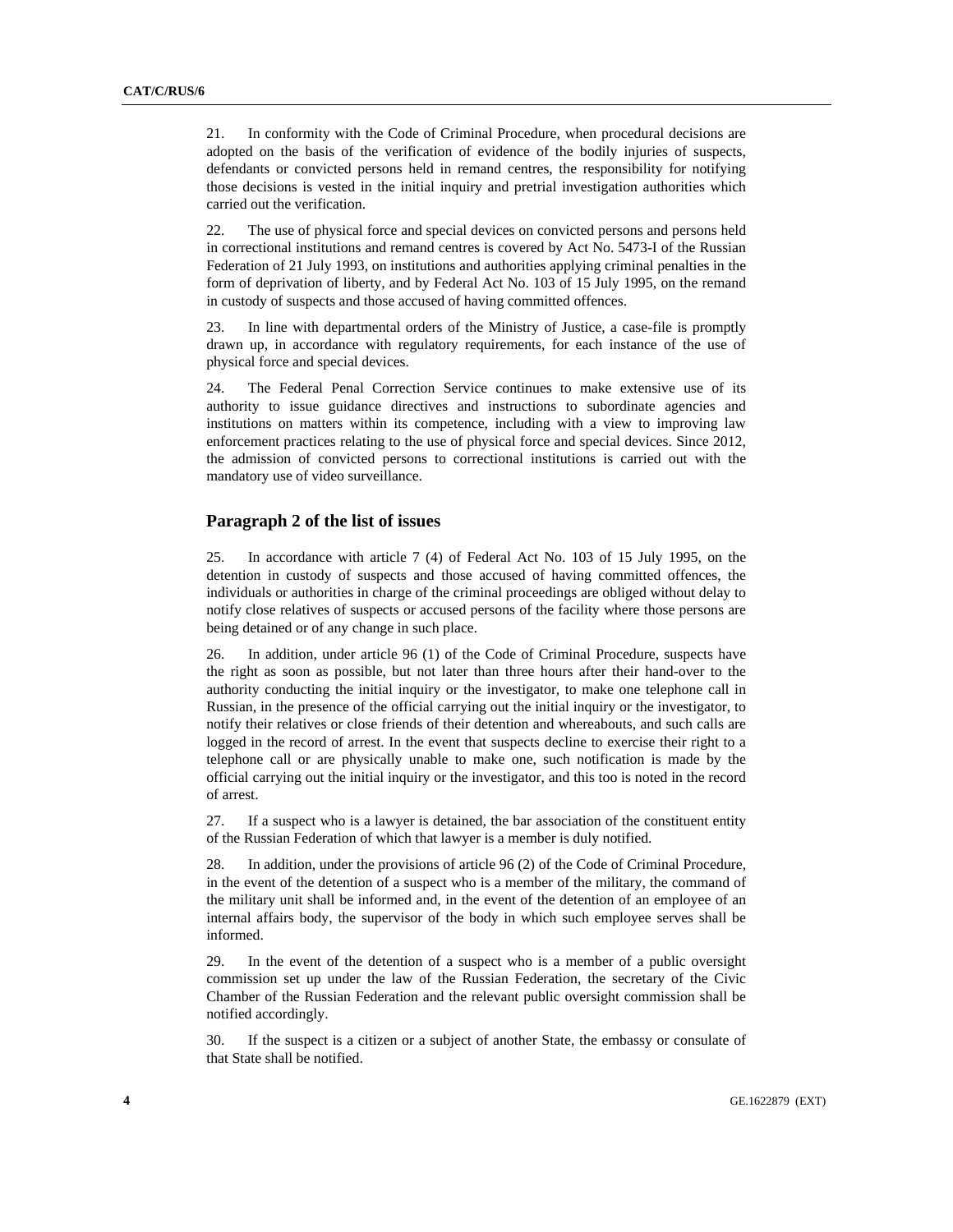31. Article 92 of the Code of Criminal Procedure stipulates that suspects must be questioned within 24 hours of their apprehension. Before the questioning starts the suspects are given the opportunity, at their request, to meet their defence counsel.

32. Article 49 (2) of the Code stipulates that lawyers are admitted to serve as defenders. Pursuant to a ruling or decision of the court, a close relative of the accused or another person for whose admittance the accused has applied may also be admitted as defenders alongside the defence counsel.

33. Under article 50 of the Code of Criminal Procedure, the defence counsel is invited by the suspect (accused person), that person's legal representative and also by other persons on the instructions or with the consent of the suspect (accused person). The suspect (accused person) is entitled to invite several defence lawyers.

34. Article 18 of the Federal Act stipulates that, from the moment of their de facto apprehension, suspects (accused persons) are able to meet their defence counsel on presentation of a lawyer's certificate and warrant. If another person is acting as a defender, a meeting with such person is arranged upon presentation of a court ruling or decision, and of an identity document.

35. If a person intends to appeal to the European Court of Human Rights or if that person's case is under consideration by the European Court, a meeting is arranged with their representatives to the European Court and with persons providing them with legal assistance, with the written permission of the individual or authority in charge of the criminal proceedings involving that person.

36. Meetings with defence counsel, representatives to the European Court of Human Rights, and persons providing legal assistance in connection with an intention to appeal to the European Court are arranged in private and are confidential; there is no limit to their frequency or duration and they may be held in conditions that enable detention facility staff to see but not hear their participants.

37. Under article 49 (3) of the Code of Criminal Procedure, defence counsels participate in criminal proceedings from the moment that: a person suspected of committing an offence is actually apprehended; persons suspected of the commission of an offence, as stipulated by article 223.1 of the Code of Criminal Procedure, are notified of such suspicion; a restraint measure is applied against a person; a ruling is handed down that a person is to be prosecuted; a person suspected of the commission of an offence is notified of a decision to order a forensic psychiatric expert examination; other coercive measures or other procedural measures that limit the rights and freedoms of a person suspected of committing an offence enter into effect.

38. Under article 18 (I) of Federal Act No. 63 of 31 May 2002, on legal practice and the bar in the Russian Federation, interference by the investigator or person carrying out the initial inquiry in activities of the defence counsel carried out in accordance with the law, or their obstruction of such activities in any way, including in the form of restrictions, are prohibited.

39. By order No. 410 of 27 December 2010 of the Ministry of Justice of the Russian Federation, amending Ministry order No. 189 of 14 October 2005, amendments have been made to the internal regulations of remand centres of the Federal Penal Correction Service, establishing, among other provisions, that when suspects (accused persons) are admitted to remand centres they shall undergo an initial medical examination and decontamination procedure. These measures are effected in the same manner and within the same time frame as those indicated above (paragraph 1 responses).

40. In order to ensure the constitutional right of the suspect (accused) to protection of life and health, Federal Act No. 434 of 29 December 2010 introduced amendments to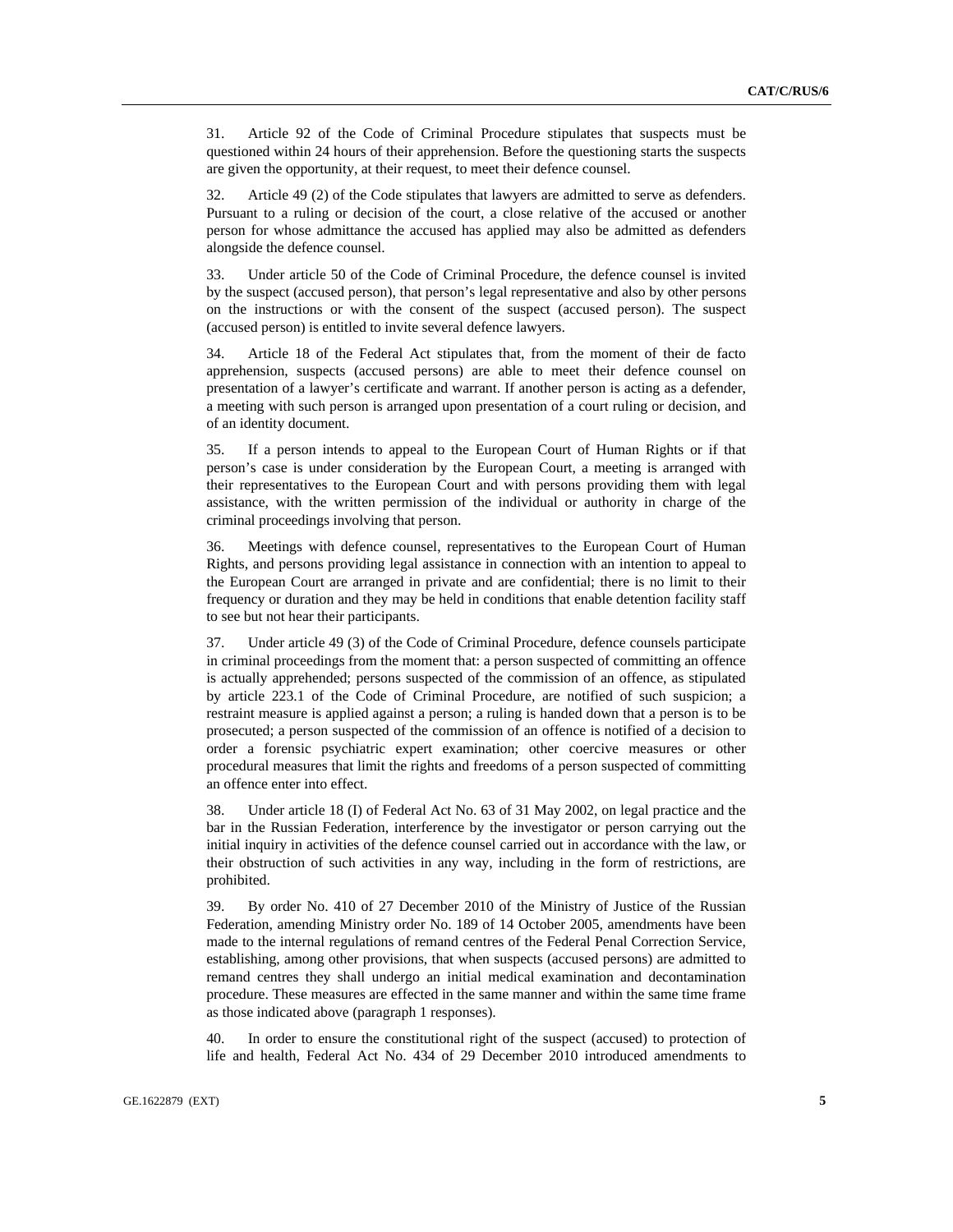article 110 of the Code of Criminal Procedure setting aside restraint measures in the event that suspects (or accused persons) are found to have a serious illness preventing their detention, as attested by a medical certificate issued on the basis of a medical examination.

41. Amendments have also been made to Federal Act No. 103 of 15 July 1995, on the remand in custody of suspects and those accused of having committed offences, pursuant to which the chief or officer in charge of the remand centre is required, if the suspects or accused persons are found to have a serious illness precluding their being held in detention, to transmit to the person or authority handling the criminal case, and to the suspects or accused persons and their defence counsel a medical certificate issued on the basis of a medical examination within the course of the calendar day following the day on which the medical findings were submitted to the administration of the remand centre.

42. The medical examination of the suspects (or accused persons) is carried out by the board of physicians of the medical organization identified by the executive authority of the constituent entity of the Russian Federation responsible for health care.

43. The findings of the medical examination are duly recorded and transmitted to the suspects (or accused persons). At their request, the suspects (or accused persons) or their defence counsel are granted a copy of the findings of the medical examination. If the head of the remand centre or the person or authority in charge of the criminal proceedings so decides, or at the request of the suspects or accused persons or their defence counsel, the medical examination may be carried out by medical practitioners of other medical organizations. If such an examination is refused, an appeal may be lodged with the procurator or the court.

44. In addition, the grounds, procedures and detention periods are regulated in detail by article 14 of Federal Act No. 3 of 7 February 2011, on the police. The police protect the right of all people to liberty and security of person. In cases covered by the Federal Act on the police and other federal laws, no one may be detained for more than 48 hours without a court order. The period of detention counts from the actual moment on which a person's freedom of movement is restricted.

45. Where necessary, the police take measures to administer first aid to the detainee, and also measures to eliminate any threat to the life and health of citizens or to their property arising when they are taken into custody.

46. Detained persons are held in specially designated and guarded premises in conditions which exclude any threat to their lives and health.

47. Pursuant to article 96 (1) of the Code of Criminal Procedure, in the event that suspects decline to exercise their right to meet their counsel or that they are physically or mentally incapable of doing so, due notification is made by the investigator and this is noted in the record of arrest.

48. If in the interests of the pretrial investigation it is necessary to keep the apprehension of a person secret, such notification may, with the procurator's consent, be withheld, except in cases where the suspect is a minor (Code of Criminal Procedure, art. 96 (4)).

49. It is the obligation of the investigator, under article 46 (3) of the Code of Criminal Procedure, to notify the next of kin, other relatives and close friends of the person detained, and the investigator's actions to that effect are clearly regulated by article 96 of the Code, on notification of the detention of a suspect.

50. Thus, pursuant to article 46 (3) of the Code of Criminal Procedure, in the event of the detention of persons under articles 91 and 92 of the Code (which set out rules on the grounds and procedure for the detention of accused persons), suspects are entitled to make one telephone call in Russian, in the presence of the official carrying out the initial inquiry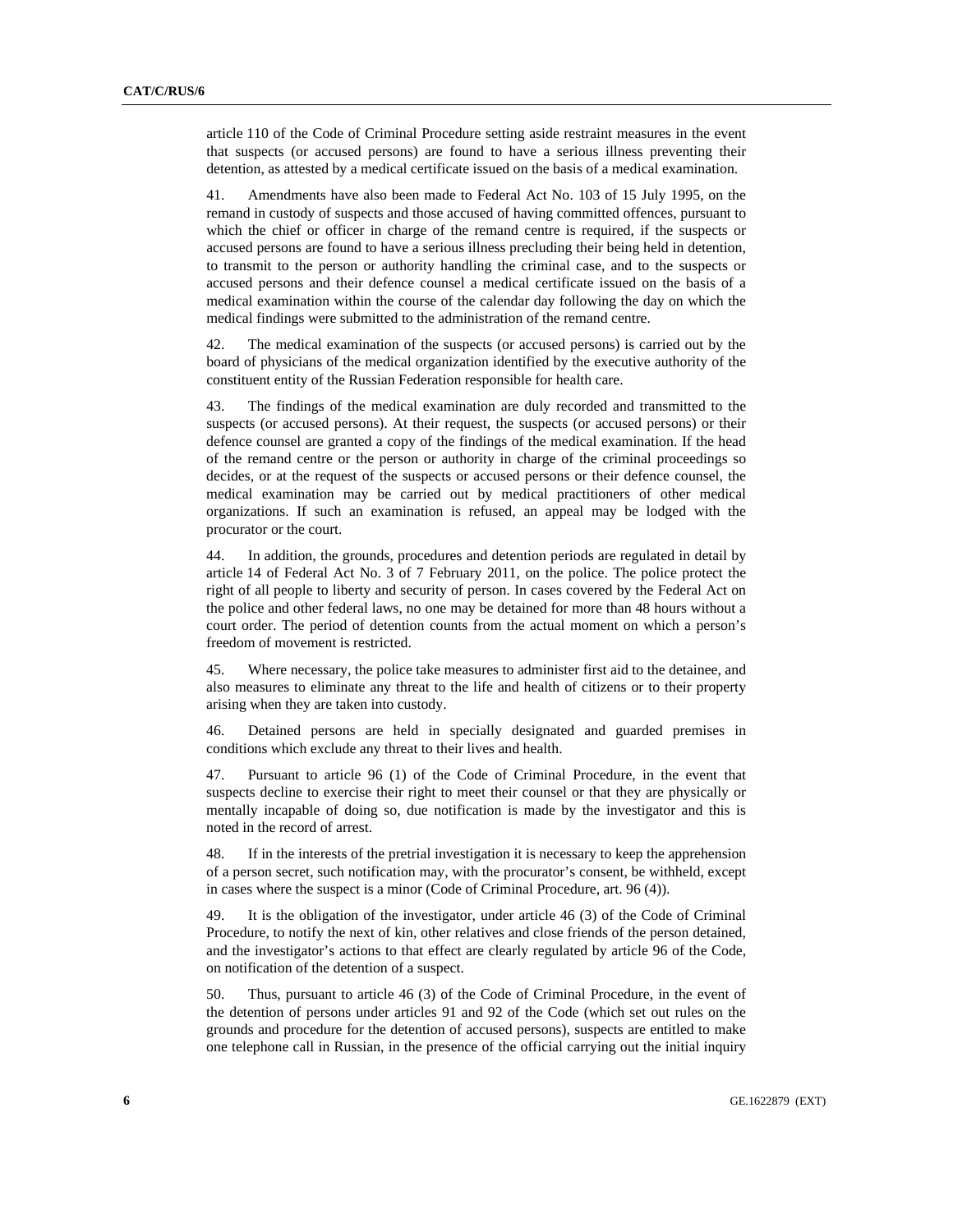and the investigator, to notify their next of kin, relatives and close friends of their detention and whereabouts. The official carrying out the initial inquiry and the investigator must comply with their obligation under article 96 of the Code to give notification of the detention.

51. When a suspect who is being detained is a member of the military, a member of the public oversight commission established in accordance with the law of the Russian Federation, a lawyer or a citizen or subject of another State, the official carrying out the initial inquiry and the investigator shall also, within 12 hours of the suspect's detention, notify the other persons specified in article 96 (2) and (3) of the Code of Criminal Procedure, which regulate the notification procedure in such cases.

52. Generally speaking, suspects do not submit requests for an examination by an independent physician, since medical professionals and institutions are not part of the law enforcement system and are therefore already independent.

53. The rights of suspects or accused persons while remanded in custody during pre-trial investigations, including to the provision of medical care, are also set out in the internal regulations of facilities for the temporary detention of suspects and accused persons by the internal affairs agencies, approved by Ministry of Internal Affairs order No. 950 of 22 November 2005.

54. The procedure for the admission and assignment of suspects (accused persons) to cells in remand centres is set out in section II of the above-mentioned internal regulations. The admission and allocation of cells take place around the clock and are the responsibility of the duty assistant warden or the assistant warden's deputy at the remand centre, who verify that the correct documents are submitted giving the grounds for admission of the persons to the centre, conduct interviews with the persons being admitted and cross-check their responses against the information on their personal file. Upon their admission to remand centres, suspects (accused persons) are given information about their rights and responsibilities, the custodial rules, the disciplinary requirements, the daily routine, the procedure for the submission of suggestions, applications and complaints, and the availability of psychological assistance. This information may be provided to the suspects (accused persons) in writing and orally.

55. During the processing of records, suspects (accused persons) are placed in common cells for a period not exceeding 24 hours in compliance with the segregation requirements or for not more than two hours in one-person modular cubicles fitted with seats and artificial lighting.

56. The time at which suspects (accused persons) are assigned to such one-person cubicles and their transfer to other premises is recorded in the cell-block duty log. Suspects (accused persons) voluntarily undergo an initial psychodiagnostic assessment, the findings of which are recorded in the register of suspects (accused persons) who have undergone psychological examinations.

57. After a full body search, inspection of personal effects, fingerprinting, headshot, initial medical check, disinfection and completion of their admission docket, persons admitted to remand centres are placed in cells in the quarantine unit, where they undergo a medical examination.

58. A register of persons taken into custody is maintained by the police, in the manner prescribed by the federal executive authority responsible for internal affairs. The information contained in the register may not be divulged to third persons, except in the cases stipulated in the Federal Act on the police.

59. An official report is compiled of each detention and a record is made of the date, time and place on which it was drawn up, the position, surname and initials of the police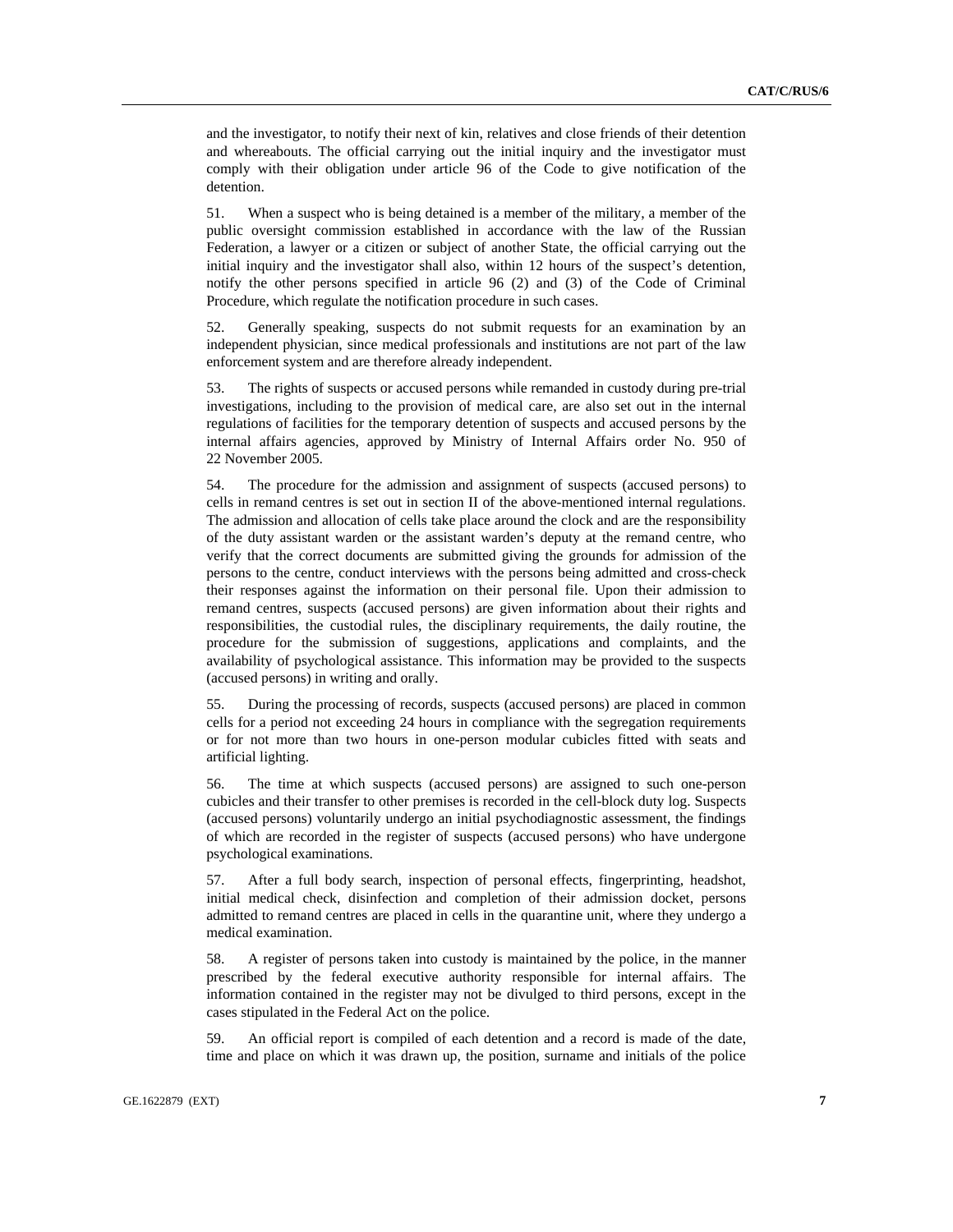officer drawing up the report, details of the detainee, the date, time and place of, and the grounds and the motives for, the detention, and confirmation that next of kin or close friends of the detainee have been notified.

60. The detention report is signed by the police officer who drew it up and by the person being detained. If the detainee refuses to sign the report, such refusal is duly recorded in the report. A copy of the report is handed to the detainee.

61. Statistics on the use of physical force, special devices and gas weapons on suspects (accused persons) may be found in annex II to the present report.

62. The correctional facilities of the Russian Federal Penal Correction Service were fitted with 267 integrated security systems and, since 2012, this total has been increased by 76 per cent. In addition, use is made of 3,043 television surveillance systems, comprising 56,240 video cameras, and, since 2012, the volume of data captured by the systems has increased by 30 per cent and the number of surveillance cameras by 60 per cent. These devices have been installed in the workplaces and living quarters of convicts and also on the grounds of correctional institutions and in disciplinary units. For the monitoring of convicts, in addition to fixed video surveillance and monitoring equipment, use is made of more than 12,000 handheld video cameras.

63. Premises are provided in correctional facilities for convicts to receive visits from their defence counsel (lawyers) without the participation of third persons, or the installation of listening equipment. To ensure personal security, some of these premises are equipped with video-surveillance cameras.

64. As at 1 January 2016, there were 10,616 video cameras installed in 8,719 cell-type facilities of the remand centres of the penal correction system. In total, 206 centralized closed-circuit television units have been installed in remand centres and 150 such systems in the cells. The staff of the remand centres use 3,895 handheld video cameras.

65. The signals from the video-recording units, installed for the surveillance of suspects and accused and convicted persons, are fed via a single server to the operator of the video control post. This post is situated in an isolated room with restricted access by officials of the institution. Arrangements for the maintenance of the video surveillance archive for the mandated time frame of at least 30 days and the restrictions on its use by third parties are carefully controlled.

66. In accordance with the requirements of the Ministry of Internal Affairs order approving specific technical requirements for the equipment installed in facilities for the temporary detention of suspects and accused persons by the internal affairs authorities, video surveillance devices are installed in such facilities for the purposes of security and oversight and equipped to store the video recordings for at least 30 days. Currently, 9,705 such video surveillance systems have been installed in these facilities.

67. Pursuant to article 14 of Federal Act No. 3 of 7 February 2011 on the police, when making any arrests, police officers are obliged to perform the actions specified in article 5 (4) of the Federal Act: they must give their station, rank and surname and, when so requested by the arrested citizens, display their official identification, and then inform them of the reason for their action and its purpose. In the event of the application of measures that restrict citizens' rights and freedoms, they must explain the reason and grounds for the application of such measures, and also the citizens' rights and obligations pursuant upon such action.

68. The order of the Ministry of Internal Affairs approving the badges worn by police officers requires police officers to carry their badges while serving in uniform on duty in public places. The police badge is the official badge of the Ministry of Internal Affairs, identifying police officers serving in public places.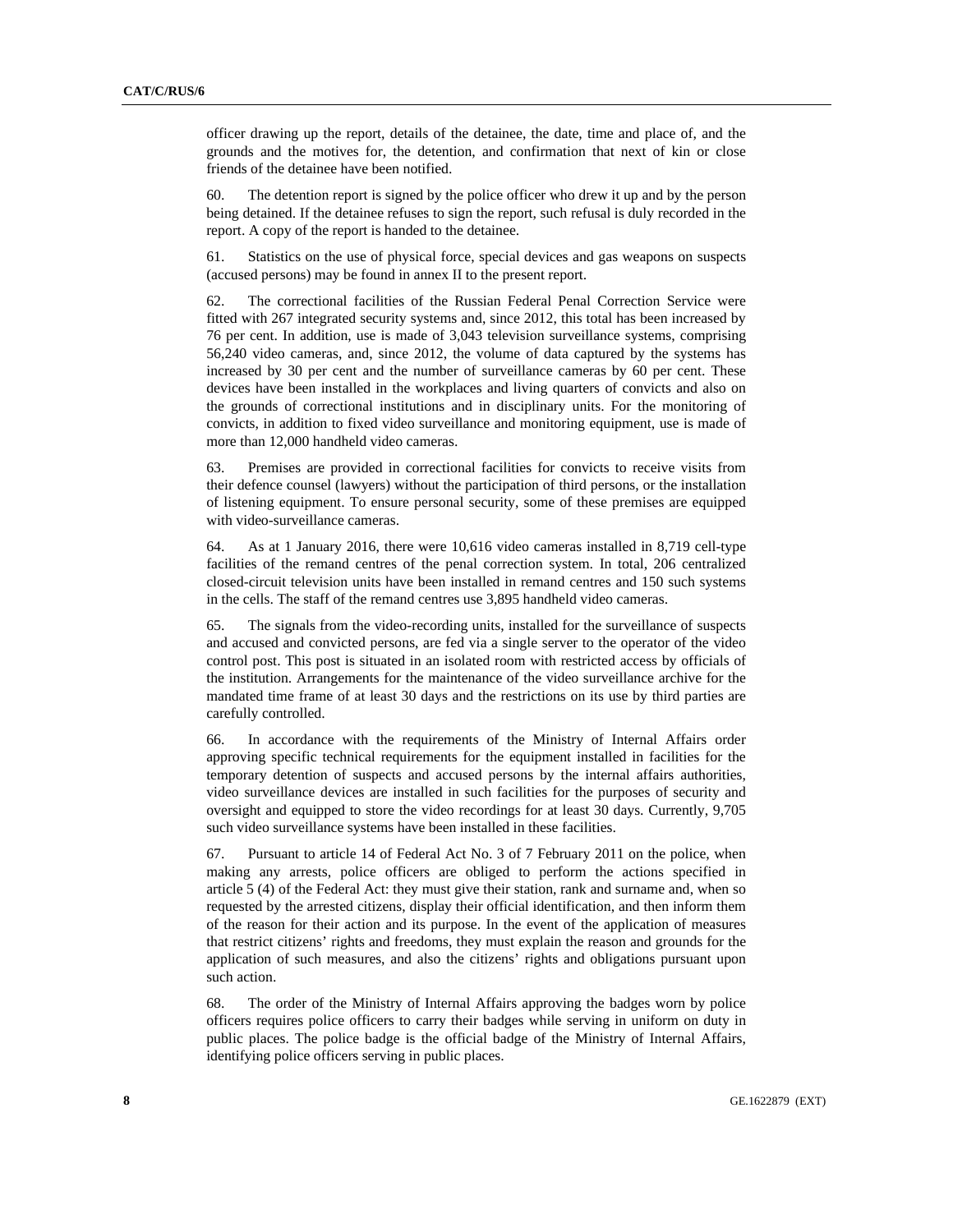69. Russian legislation also provides for administrative detention, that is, the short-term restriction of the freedom of an individual. In accordance with article 27.3 (1) of the Administrative Offences Code, on administrative detention, detention of this type may be applied in exceptional cases, if necessary to ensure the proper and timely consideration of a case involving an administrative offence, or the enforcement of the judgment in such a case.

70. The list of officials authorized to apply administrative detention is based on article 27.3 (1) and (2) of the Administrative Offences Code.

71. In accordance with article 27.3 (3) of the Administrative Offences Code, at the request of detained persons, their whereabouts are promptly notified to their relatives, those in charge at their workplace (place of study), and also to their defence counsel.

72. Pursuant to article 27.3 (4), (4.1) and (4.2) of the Administrative Offences Code, when minors are placed in administrative detention, their parents or other legal representatives must be informed as soon as possible; when members of the military or citizens called up for military service are placed in such detention, the military police of the armed forces of the Russian Federation or the military unit to which the detainee has been drafted must be so informed; when other persons specified in article 2.5 (1) of the Code are placed in administrative detention, the authority or institution in which the detainee is serving is to be informed; and when a member of a public oversight commission constituted in accordance with the law of the Russian Federation is placed in administrative detention, the secretary of the Civic Chamber of the Russian Federation and the relevant public oversight commission are to be informed.

73. In accordance with article 27.3 (5) of the Administrative Offices Code, detainees are informed of their rights and obligations under the Code and a corresponding entry is made in the administrative detention log. Under article 27.4 of the Code, a report is drawn up indicating the date and place of its drafting, the position, surname and initials of the person drawing up the report, details of the detained person, and the time, place and grounds for detention. The record of administrative detention is signed by the official who drew it up and by the detainee. If the detainee refuses to sign the report, such refusal is duly recorded in the report. A copy of the record of administrative detention is delivered to the detainee upon request.

74. Under article 27.5 (1) of the Administrative Offences Code, a limit of three hours is placed on the period of administrative detention, except in the cases provided for in paragraphs 2 and 3 of the article. As stipulated in articles 3.9 (3) and 32.8 (3) of the Code, this period is to be included in (counted against) any administrative custodial terms.

75. In accordance with article 27.6 (1) of the Administrative Offences Code, detained persons are held in specially designated premises, as specified in article 27.3 of the Code, or in special facilities established in the duly prescribed manner by the executive authorities of constituent entities of the Russian Federation. These facilities should comply with health requirements and be designed to prevent the detainees' unauthorized departure.

76. By its decision No. 627 of 15 October 2003, the Government of the Russian Federation approved regulations on the conditions for the remand in custody of persons detained for an administrative offence and the nutrition and health care standards for such persons. The regulations stipulate the conditions for the custody of persons detained for administrative offences, including the separation of minors and adults, and women and men, and also the segregation of persons with symptoms of infectious diseases or indications that they might have such diseases and the provision to such people of medical assistance, meals, a place to sleep at night and other services.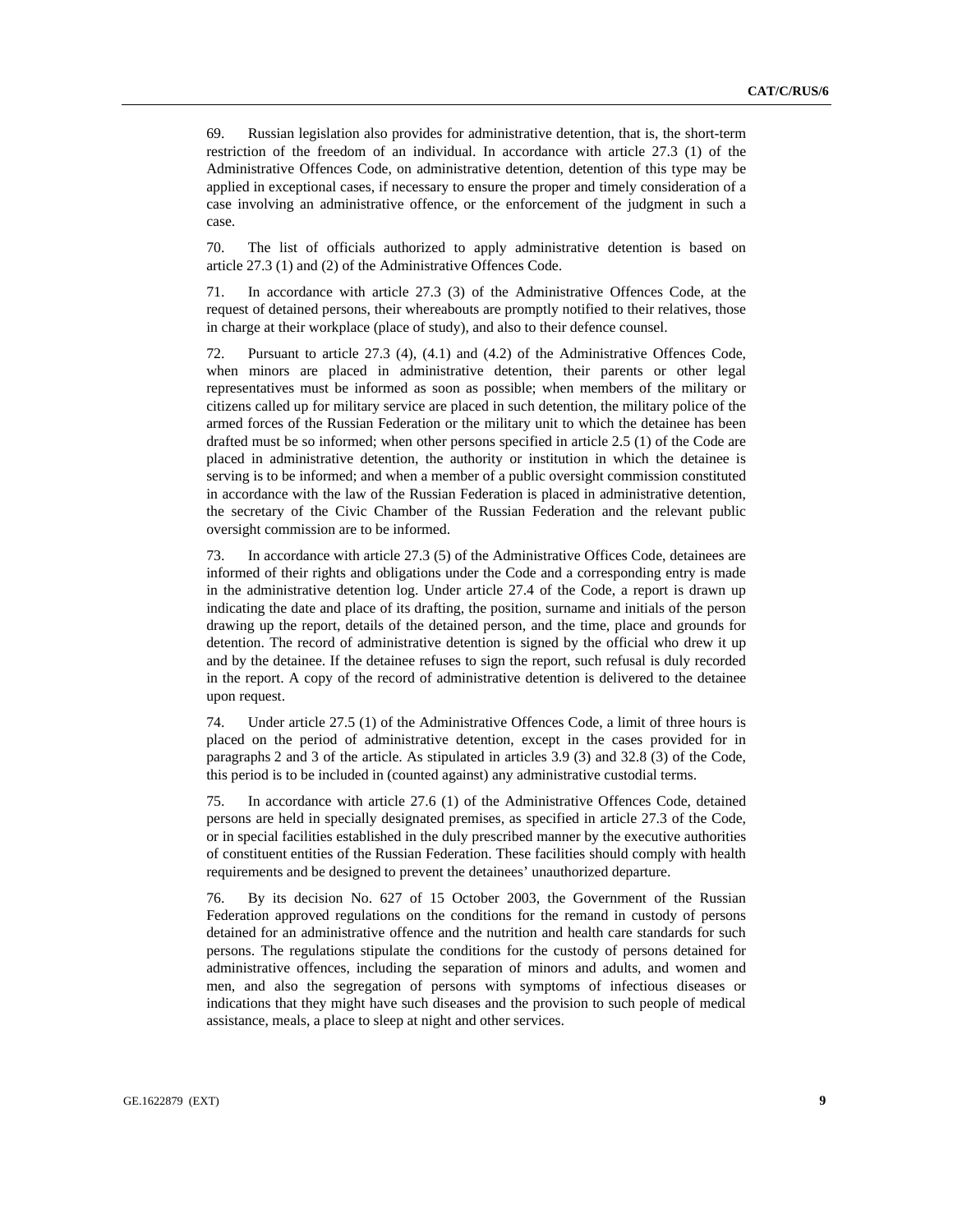77. It should also be noted that cases concerning administrative offences by persons who are being held in administrative detention are considered no later than 48 hours from the moment of their apprehension.

78. In this way, Russian law upholds the right of persons detained on suspicion of having committed an offence to qualified legal assistance, their right to inform their next of kin and close friends of their detention, their right to be informed of the substance of their suspected offences and the right to submit an application for medical care and a medical examination.

79. Allegations that uniformed police officers failed to wear identification badges during the XXII Olympic Winter Games in Sochi have proved to be without substance.

80. Indeed, during the Sochi Olympics and to date, all police officers serving in public places wear badges on their uniforms which identify them as police officers.

#### **Paragraph 3 of the list of issues**

81. By its instruction No. 1877-r of 23 September 2015, the Government of the Russian Federation introduced amendments to the road map for the development of the penal correction system of the Russian Federation to the year 2020, including a new subsection guaranteeing the rights and lawful interests of convicted persons and persons remanded in custody. One of the measures stipulated in this subsection is the development of a system for the legal protection of convicted and remanded persons with disabilities, minors, pregnant women and women with children.

82. In order to improve oversight, and to prevent violence in penitentiary facilities, including against women, the Procurator-General of the Russian Federation issued order No. 6, dated 16 January 2014, on oversight of application of the law on the custody of suspects and accused persons by the administrations of institutions and authorities enforcing criminal penalties and of remand centres.

83. Under this instrument, procurators are required, when carrying out audits in correctional institutions and remand centres, to give attention to reports of the use of prohibited methods, the unlawful use by authorities of physical force, special devices and weapons, and the illegitimate incarceration in punishment cells of convicted persons and persons remanded in custody. This fully applies to protection of the rights of convicted women serving criminal sentences in penitentiary facilities.

84. Procuratorial practice demonstrates that, in recent years, the Federal Penal Correction Service has stepped up its monitoring of the activities of the institutions and authorities of the country's penal correction system, including the general regime correctional colonies for convicted women.

85. As at 1 January 2016, there were 68 general regime correctional colonies for women offenders in operation in the penal system. This is evidence of a downward trend in the number of convicted women serving criminal sentences in correctional colonies.

86. The findings of the audit organized by representatives of the Presidential Council for the Development of Civil Society and Human Rights demonstrate that the allegations adduced in the open letter by the former convict Nadezhda Tolokonnikova, regarding unlawful acts by the staff of women's correctional colony No. 14 of the Federal Correctional Service Directorate for the Republic of Mordovia against convicted women, are groundless.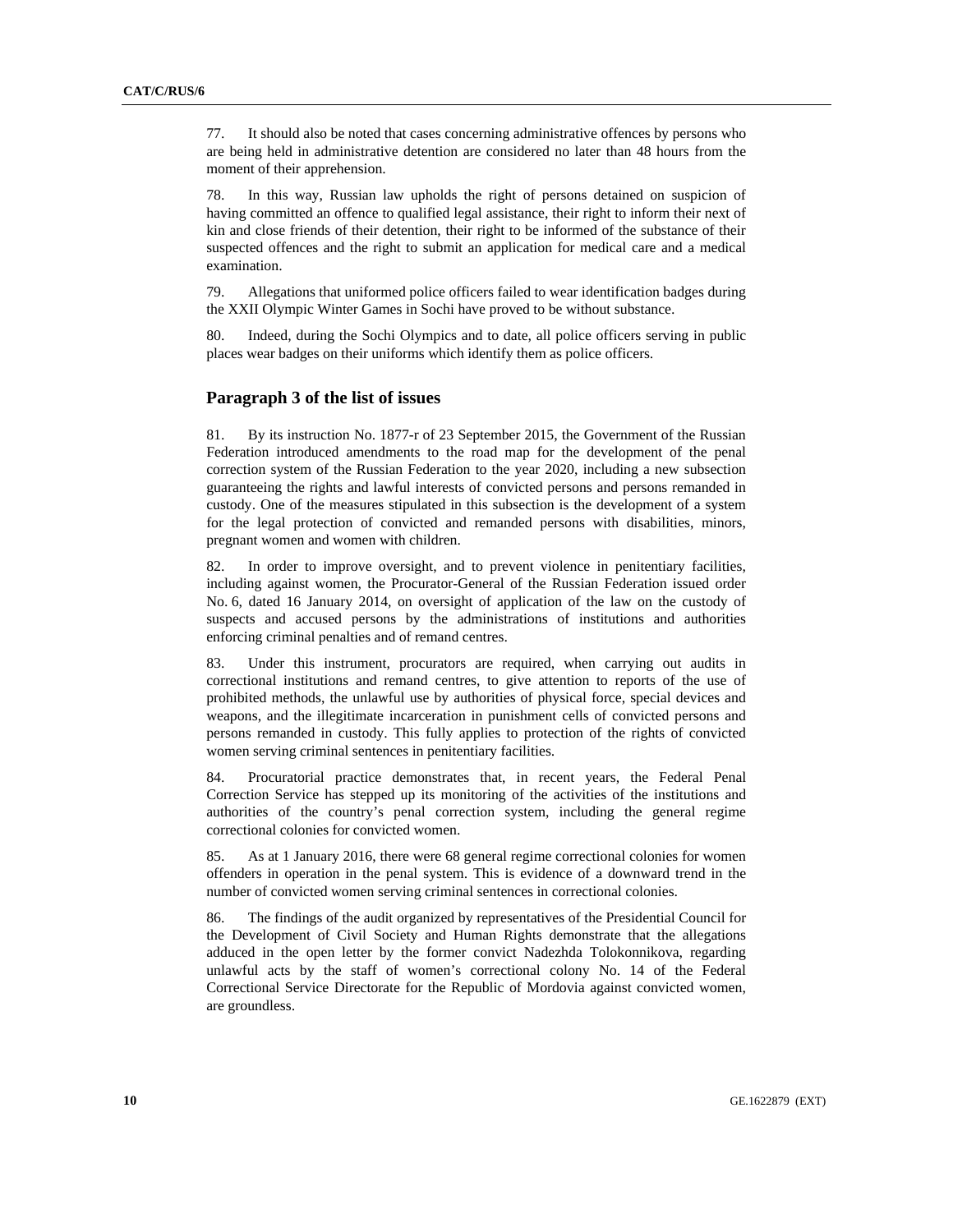87. Irregularities in the labour arrangements for convicted women in correctional colony No. 14 that were identified during the investigation following the submission by former convict Nadezhda Tolokonnikova have been rectified.

88. Annex III to the present report provides details of the officials of correctional colony No. 14 who have been brought to justice.

89. The working time in correctional colony No. 14 meets the requirements of the Labour Code of the Russian Federation and of the Penal Enforcement Code of the Russian Federation and is set at 40 hours per week. The assignment of convicted prisoners to work details is based on the daily schedule approved by order of the warden of correctional colony No. 14. Under the daily schedule, the first shift on weekdays runs from 8 a.m. to 4.30 p.m. and on Saturdays from 8 a.m. to 2.30 p.m.

90. Where businesses need extra labour, convicted prisoners are assigned to work at weekends and on holidays under an order by the colony warden and with their written consent and are granted compensatory time off for the time worked. The prisoners' performance is measured and if they exceed the productivity standards they receive monetary awards.

91. All the prisoners working in the garment industry were shown, against their signature, the results of the workplace accreditation exercise (special assessment of working conditions).

92. On 14 March 2014, as part of a working meeting between the authorities of the Federal Correctional Service Directorate for the Republic of Mordovia, members of the Presidential Council for the Development of Civil Society and Human Rights and other experts, visits were arranged to correctional colonies Nos. 2, 13 and 14 designated for the service of sentences by women offenders. No breaches of the requirements laid down by the law of the Russian Federation were detected.

93. On 22 May 2014, Mariya Kannabikh, member of the Presidential Council for the Development of Civil Society and Human Rights, Vitaly Polozyuk, counsellor on the Civic Chamber of the Russian Federation, Yury Yastrebtsev, Human Rights Commissioner for the Republic of Mordovia, and members of the regional public oversight commissions visited correctional colony No. 14 to view for themselves the conditions under which convicted women were serving their sentences, their working arrangements and the medical care. No concerns were raised about the activities of correctional colony No. 14.

## **Paragraph 4 of the list of issues**

94. In many cases, the notion of domestic violence has nothing in common with that of torture, as defined in article 1 of the Convention against Torture and Other Cruel, Inhuman or Degrading Treatment or Punishment.

95. Information on measures to suppress violence against women, to prevent domestic violence and in general to strengthen the family was discussed in detail during consideration of the eighth periodic report of the Russian Federation on implementation of the provisions of the Convention on the Elimination of All Forms of Discrimination against Women in October 2015.

96. For information purposes, however, we may convey the following.

97. Issues relating to the prevention of domestic violence, work with perpetrators, and in general measures to strengthen the family and enhance the value of family life are reflected in the national strategy for children for the period 2012-2017, the road map for the State family policy of the Russian Federation for the period to 2025 and the draft national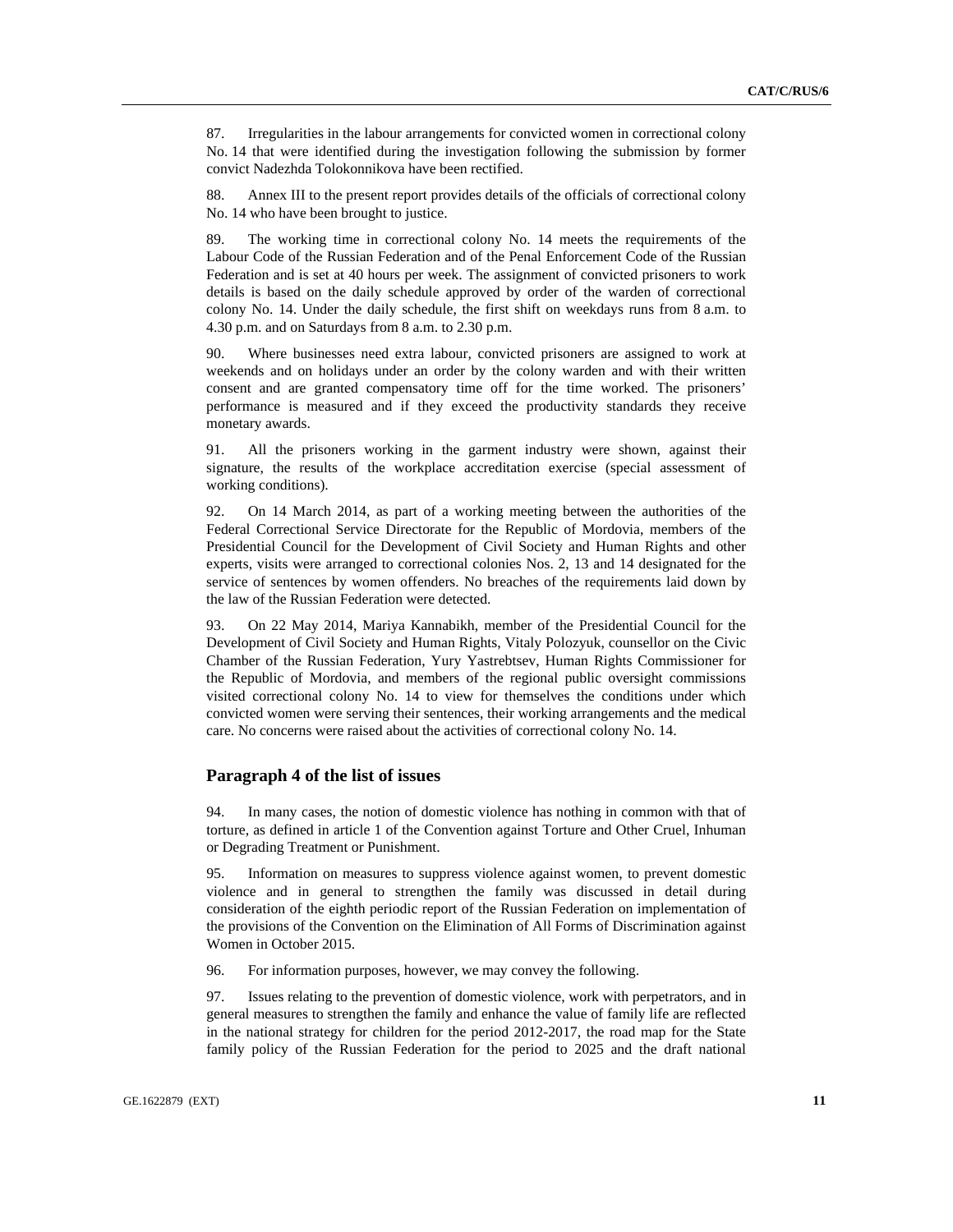strategy of the Russian Federation for women for the period 2017-2022, which is currently under development.

98. Emphasis is placed on the prevention of child abuse and measures to forestall family problems.

99. In order to improve the provision of assistance to families with children and to children themselves in cases of ill-treatment, a range of measures has been adopted with a view to improving the work of the executive authorities of the constituent entities of the Russian Federation to assist children and adolescents in the event of ill-treatment.

100. In 2015, there were more than 3,000 separate institutions providing social services for families and children, including 370 family and child assistance centres, 22 crisis centres for women, 23 hostels for women with minor children, and other such establishments. These organizations provide a range of social services (psychological, legal, welfare-related and medical) to all persons in need, including victims of violence.

101. The status of persons in need of social services is accorded to citizens in the event of domestic violence in their homes and the eruption of domestic conflicts, including conflicts involving persons with drug or alcohol dependency, persons addicted to gambling, or persons suffering from mental disorders. These services are provided to them free of charge.

102. A regulatory framework has been established at the federal and regional levels for the organization of social services and the provision of such services in cases of domestic violence, and procedures developed for social work with families that find themselves in difficulty.

103. Russian law categorizes violence against family members as criminal offences against the person (for example, the wilful infliction of bodily harm, kidnapping, rape and other acts), where there is appropriate substantiation.

104. Under article 63 of the Criminal Code, the aggravating circumstances taken into account in sentencing include the commission of an offence against a pregnant woman, and also against a minor, or another defenceless or helpless person or a person who is dependent on the perpetrator, and also the commission of an offence against a minor by a parent or other person in whom the law has vested the obligation of raising that minor or by a teacher or other employee of an educational or medical establishments, organization providing social services or other organization responsible for supervising minors.

105. The law prescribes that each complaint of domestic violence against women, and also any other reports of violence against women, shall be registered without delay by the investigations authorities of the Investigative Committee of the Russian Federation.

106. Many problems relating to domestic crime are dealt with by those responsible for implementing preventive measures, including, above all, the law enforcement authorities, using specially tailored criminological measures to eliminate or minimize the effects of crime-conducive factors and conditions that lead to violence in the family.

## **Paragraph 5 of the list of issues**

107. The priority objectives identified in the aforementioned road map for the development of the penitentiary system of the Russian Federation over the period to 2020 include measures to provide more benign detention conditions for persons remanded in custody and those serving sentences of deprivation of liberty, and to strengthen safeguards of their rights and legitimate interests, in accordance with international standards.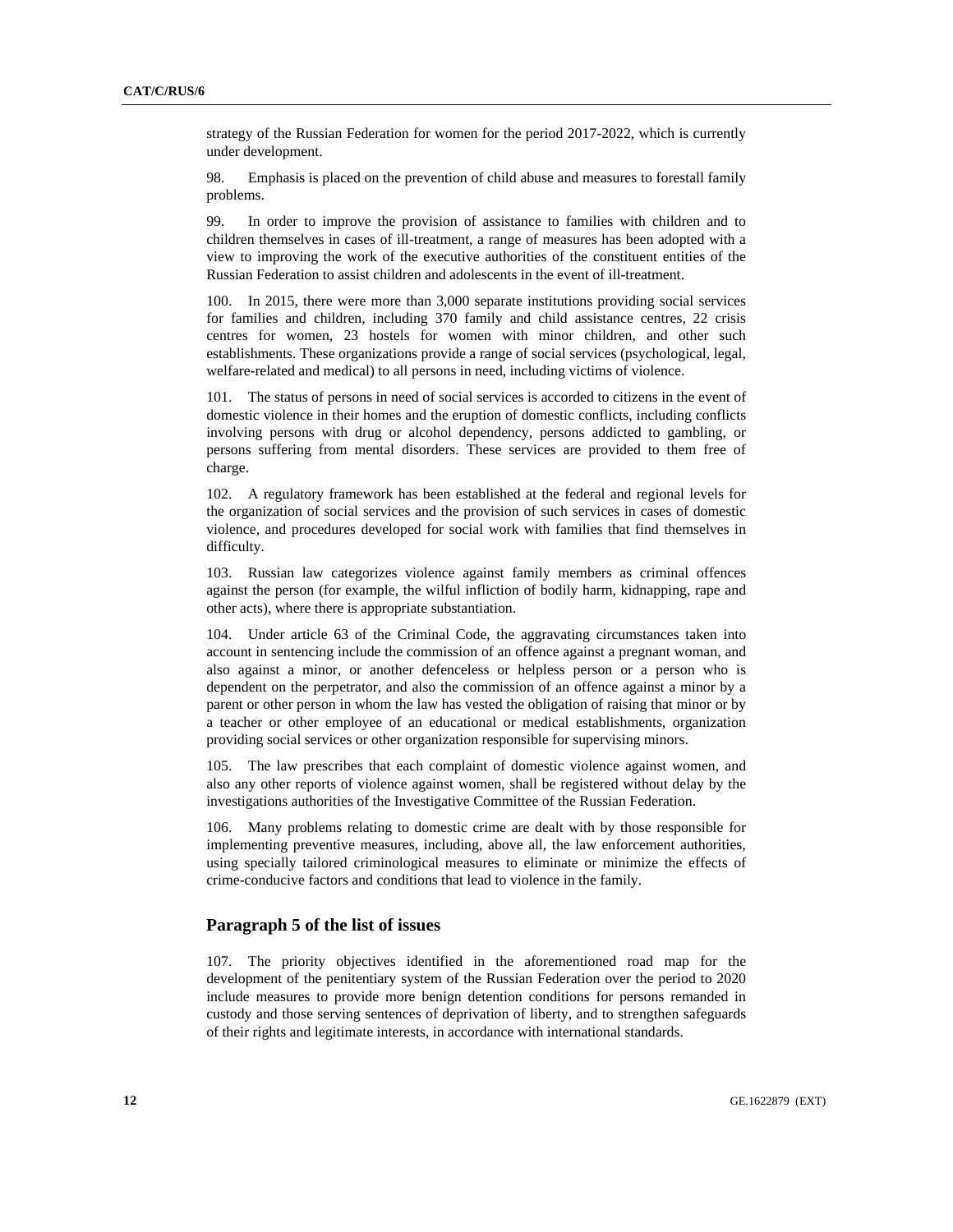108. In 2015, a total of 2,099 complaints were submitted to the investigative authorities of abuse of power by employees of the Federal Penal Correction Service which involved the use of violence, a number 16.9 per cent fewer than those submitted in 2014 (2,526, as compared to 2,867 in 2013).

109. Specific measures are being taken by the Ministry of Internal Affairs to prevent cases of suicide in detention facilities. In 2014, working together with the V.P. Serbsky State Scientific Centre for Social and Forensic Psychiatry, a publicly funded national institution, the Russian Ministry of Health developed guidelines for detection and prevention of suicidal behaviour and suicide attempts by persons detained or remanded in custody by the internal affairs authorities of the Russian Federation.

110. As a result, according to figures provided by the Ministry of Internal Affairs, the number of suicides in 2015 was 4 per cent lower than in 2013.

111. Following the adoption of Federal Act No. 323 of 21 November 2011, on the principles of public health care in the Russian Federation, the Russian Ministry of Justice, working together with the Ministry of Health, has taken steps to amend order No. 640/190 of 17 October 2005 of the Ministry of Health and Social Development and the Ministry of Justice of the Russian Federation, on the organization of medical assistance for persons remanded in custody and serving sentences in places of deprivation of liberty.

112. The Federal Penal Correction Service is implementing a range of measures to prevent suicides among suspects (accused persons). Persons who, as a result of diagnostic appraisals, are found to manifest a proclivity to commit suicide and self-harm are placed under preventive psychological observation. The psychologist advises staff in the various facilities of the penal correction system how to deal with such suspects and accused (convicted) persons and also administers psychological counselling to them.

113. Training is provided to staff in how to identify behavioural signs that indicate a high risk of suicide. As a result of this work, over the period 2013-2015, the number of persons placed under observation in the Federal Penal Correction Service as prone to suicide and self-harm rose from 21,700 to 31,300.

114. An upgraded version of the computerized psychodiagnostic programme Psychometric Expert has been installed in the facilities of the penal correction system, to enhance the effectiveness of their psychological diagnostic work. Use of the programme makes it possible to identify suspects, defendants and convicted persons prone to bouts of disruptive behaviour and acts of self-harm, thus significantly reducing the time spent on psychological diagnostic assessments.

115. In order to prevent suicides, a programme of remedial and psychological adaptation activities with newly admitted prisoners during their confinement in the quarantine unit of the correctional facility has been incorporated in the work of the local offices of the Russian Penal Correction Service. The programme includes a template for the organization of the work of the staff of remand centres and premises used as remand centres for the prevention of suicide among newly admitted suspects and accused persons.

116. Persons with a proclivity for self-harm are engaged in psychological therapeutic activities designed to give meaning to their life, to build their self-esteem and to reduce anxiety.

117. In the facilities of the correctional system, every case of suicide of a suspect, or accused or convicted person is subject to an official investigation involving staff from all the facility's services. The aim is to establish the causes of acts of self-harm, to assess the educational and psychological work carried out with potential suicides and to identify culprits. Measures are being taken to remedy any shortcomings identified in the work carried out to prevent suicides.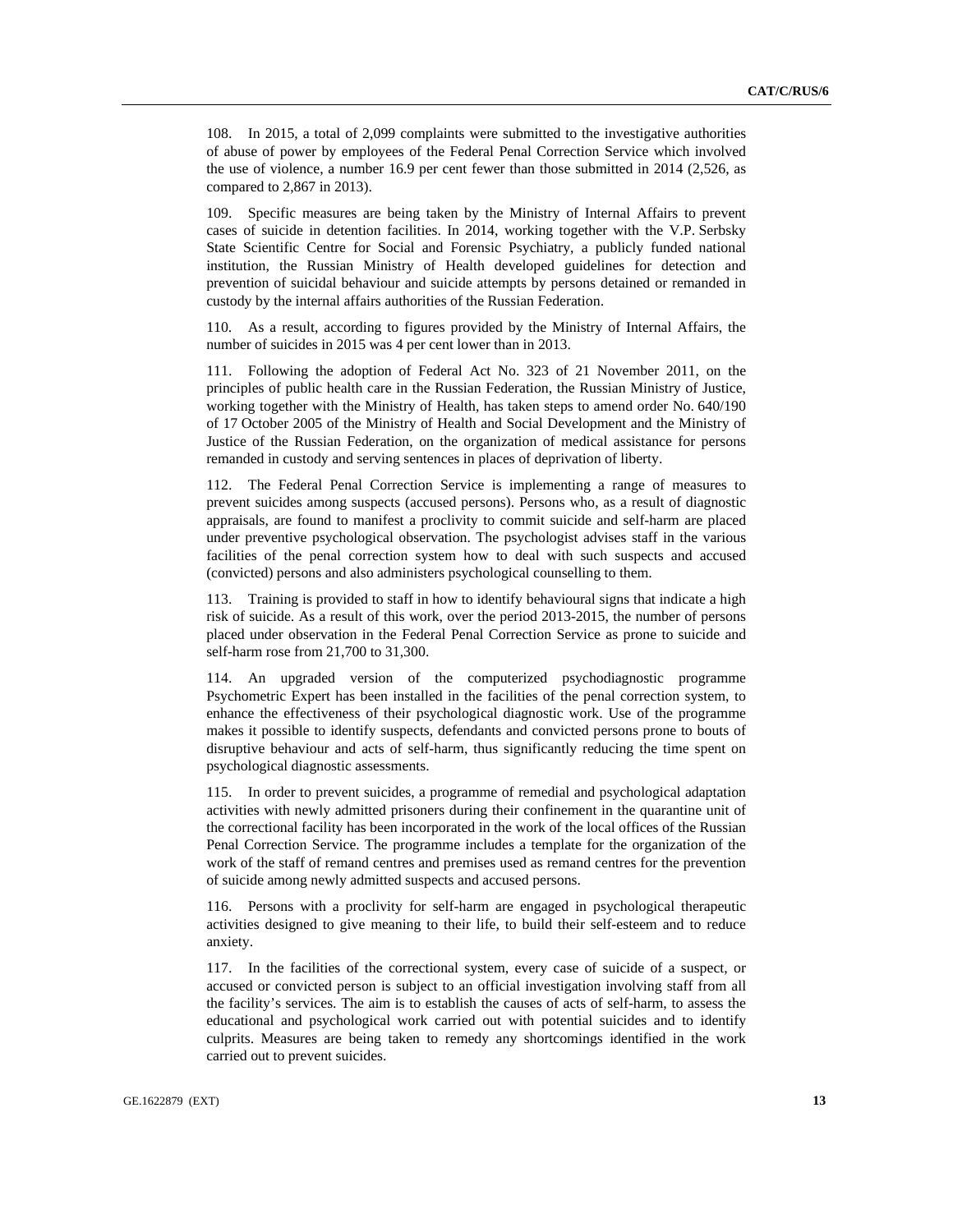118. In 2015, 141 cases were registered of the suicide of suspects, accused or convicted persons in remand centres in 52 local facilities of the Federal Penal Correction Service. Charges were brought against 550 staff members following inquiries into cases of suicide and five of those were subsequently dismissed from the prison service.

119. Statistics on the number of deaths in facilities of the Federal Penal Correction Service may be found in annex IV to the present report.

120. With regard to the issue of amending the rules governing medical examinations, we note that, on 1 April 2015, work was completed on the reform of the medical service as part of the road map for the development of the penal correction system. Medical services have been adjusted in line with a new organizational model: units responsible for the health care of suspects, accused persons and convicts and the epidemiological oversight of correctional facilities have been amalgamated into the system of 67 medical and health clinics of the Federal Penal Correction Service. The staff of medical units and hospitals forming part of the system of medical and health clinics of the Federal Penal Correction Service no longer report to the wardens of the respective correctional facilities. The chief officer of the system of medical and health clinics of the Federal Penal Correction Service reports directly to the chief of the regional office of the Federal Penal Correction Service.

121. The establishment of the system of medical and health clinics of the Federal Penal Correction Service has ensured the independence of medical personnel in taking clinical decisions, preventing them from performing functions unrelated to their profession and enhancing their professional responsibility.

122. It should also be noted that, under regulation 132 of the internal regulations for remand centres of the penal correction system, medical examinations may be conducted by physicians from other facilities following a decision by the warden of the remand centre, the warden's deputy, or the person or authority handling the criminal proceedings, or at the request of suspects or accused persons or their legal counsel. If such an examination is refused, an appeal may be lodged with the procurator or the court.

## **Paragraph 6 of the list of issues**

123. On a number of occasions in recent years, the Russian Federation has granted amnesties for prisoners. In particular, pursuant to the State Duma amnesty of 2 July 2013, 58 persons were released from correctional institutions; 1,132 were released pursuant to the amnesty of 18 December 2013, on the occasion of the twentieth anniversary of the adoption of the Constitution; and 34,509 released pursuant to the amnesty of 23 April 2015, on the occasion of the seventieth anniversary of the victory in the Great Patriotic War of 1941-1945.

124. Those acts of amnesty did not apply to persons convicted of offences under articles 117 (2) (cruel treatment) and 286 (2) and (3) (abuse of authority with the use or threat of violence) of the Criminal Code.

## **Paragraph 7 of the list of issues**

125. Decisions by the Office of the Procurator General of the Russian Federation on extradition are deemed illegal and unwarranted by the courts of the Russian Federation, if it is established in judicial proceedings that the person to be extradited will incur a real risk of torture in the requesting State.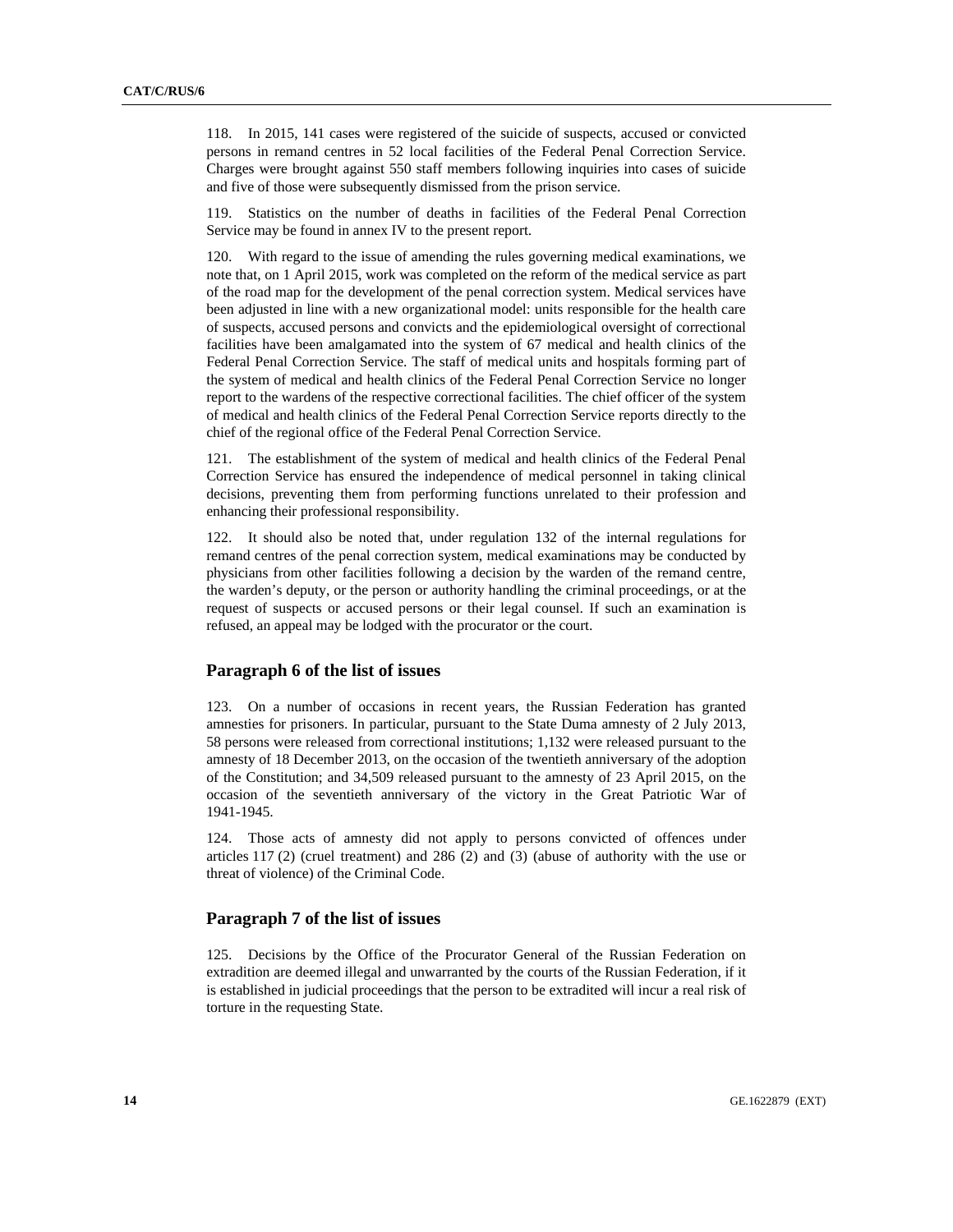126. Over the period from 1 January 2006 to 1 April 2016, the Presidium of the Supreme Court of the Russian Federation overturned judicial decisions on extradition in 39 criminal cases, based on the outcome of its consideration of appeals against those decisions.

127. On 24 December 2014, the Office of the Procurator-General of the Russian Federation granted the request of the Office of the Procurator-General of Uzbekistan for the extradition of Mr. T., to face criminal charges for participation in religious extremist, separatist, fundamentalist or other banned organizations, under article 244-2 (1) of the Criminal Code of Uzbekistan.

128. On 18 February 2015, the Murmansk regional court blocked the extradition of Mr. T in response to his appeal against the extradition order by the Procurator-General of the Russian Federation.

129. The Criminal Division of the Supreme Court of the Russian Federation overturned the decision by the Office of the Procurator-General of 24 December 2014, citing the practice of the European Court of Human Rights and its assessment that there were inadequate assurances of compliance by the Uzbek authorities with article 3 of the Convention against Torture and Other Cruel, Inhuman or Degrading Treatment or Punishment, pursuant to which a person shall not be extradited if there are substantial grounds for believing that he or she may be subjected in the requesting State not only to torture but also to inhuman or degrading treatment or punishment.

130. As indicated by the Supreme Court of the Russian Federation, the use of torture against detainees in Uzbekistan and their ill-treatment were noted in the concluding observations of the Human Rights Committee of 24 March 2010 and, following consideration of the periodic report of Uzbekistan, in the concluding observations of the Committee against Torture of 14 November 2013.

131. At the same time, the Office of the Procurator-General of the Russian Federation has itself refused extradition requests from the competent bodies of Kyrgyzstan, Tajikistan and Uzbekistan, following the annulment of earlier decisions on extradition, since the European Court on Human Rights had found that the extradition of the persons concerned would breach article 3 of the European Convention for the Protection of Human Rights and Fundamental Freedoms of 4 November 1950.

132. In addition, on 11 October 2013, the Office of the Procurator-General of the Russian Federation granted the request of the Office of the Procurator-General of Tajikistan for the extradition of Mr. A. to face criminal charges for participation in a criminal association (criminal organization), under article 187 of the Criminal Code of Tajikistan.

133. Mr. A. appealed against this decision, arguing that, if extradited to Tajikistan, he would be subjected to ill-treatment in violation of the provisions of article 3 of the Convention for the Protection of Human Rights and Fundamental Freedoms.

134. On 2 December 2013, the Moscow provincial court overturned the extradition order against Mr. A and he was released from custody. On 30 January 2014, the Criminal Division of the Supreme Court of the Russian Federation upheld the 2 December 2013 decision of the Moscow provincial court without amendment and rejected the appeal lodged against it by the procurator.

135. Similar decisions were adopted in cases involving Mr. A. and Mr. D., whose extradition was sought by the Office of the Procurator-General of Kyrgyzstan.

136. On 17 September 2013, the Office of the Procurator-General of the Russian Federation acceded to the request of the Office of the Procurator-General of Kyrgyzstan for the extradition of Mr. A., to face criminal charges for participation in acts of mass civil disorder, under article 233 (2) of the Criminal Code of Kyrgyzstan.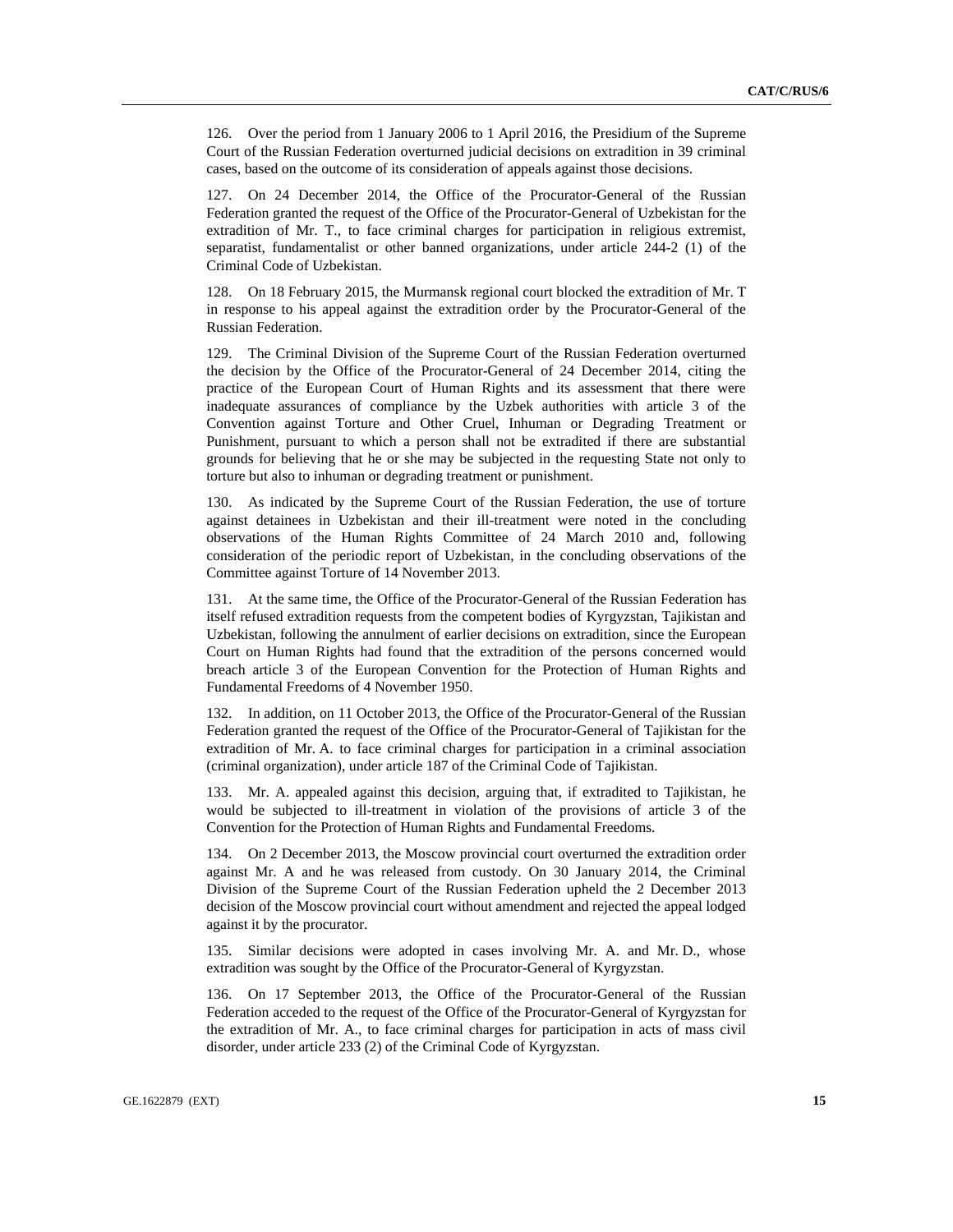137. On 4 April 2013, the Office of the Procurator-General of the Russian Federation acceded to the request of the Office of the Procurator-General of Kyrgyzstan for the extradition of Mr. D., to face criminal charges for participation in acts of mass civil disorder, under article 233 (1) and (2) of the Criminal Code of Kyrgyzstan, the taking of hostages (Criminal Code of Kyrgyzstan, art. 227 (2.1), (2.3) and (2.4)), and murder (Criminal Code of Kyrgyzstan, art. 97 (2.6), (2.9), (2.10), (2.11), (2.14) and (2.15)).

138. Mr. A and Mr. D. appealed against the extradition orders under article 463 of the Code of Criminal Procedure of the Russian Federation, and the orders were set aside by Supreme Court of the Republic of Tatarstan and the Novosibirsk provincial court, respectively. The individuals concerned have been released from custody. Following the outcome of the appeal hearing in the Supreme Court of the Russian Federation, both judicial decisions have become enforceable.

#### **Paragraph 8 of the list of issues**

139. Under its international obligations, the Russian Federation is prohibited from extraditing persons to countries where they may be subjected to torture or other cruel, inhuman or degrading treatment or punishment.

140. Under article 13 of the Criminal Code, citizens of the Russian Federation who have committed offences within the territory of another State are not subject to extradition to that State. At the same time, the Criminal Code permits the extradition to a foreign State of foreign nationals and stateless persons who have committed an offence outside the territory of the Russian Federation and are currently residing in the territory of the Russian Federation, to face criminal charges or to serve a sentence in accordance with an international treaty.

141. Negotiations with the competent authorities of foreign States are guided by the Convention on Legal Assistance and Legal Relations in Civil, Family and Criminal Matters of 22 January 1993 and the European Convention on Extradition of 13 December 1957.

142. The assurances given by the aforementioned authorities are determined not only by the precepts of the cited conventions, but also by the provisions of the Convention for the Protection of Human Rights and Fundamental Freedoms of 4 November 1950, the Convention against Torture and Other Cruel, Inhuman and Degrading Treatment or Punishment of 10 December 1984, the International Covenant on Civil and Political Rights of 16 December 1966, and also Russian criminal procedure. They are based on the principle of reciprocity.

143. When detainees express fears that they will be subjected to torture in the requesting State and extradition checks are carried out, all the materials gathered in such checks are properly audited by the Office of the Procurator General of the Russian Federation. In some cases, the risk of ill-treatment is assessed even when the detainees themselves do not express any such apprehensions. This applies to cases where the extradition is requested of an individual whose alleged offence is an ordinary criminal offence, but who is a member of an ethnic group other than that of the ruling elite. In such circumstances, the competent authorities of the State seeking the extradition are required to give guarantees that the rights under international treaties and domestic legislation of the individuals whose extradition is sought will be duly upheld.

144. When extradition decisions are taken, due account is taken of the domestic political situation in the requesting State, its social, political and economic circumstances, the position of the prospective extraditee's fellow-citizens in that State, and also information on the rights of persons facing criminal prosecution or convicted to custodial sentences under the legislation in force in the country submitting the extradition request.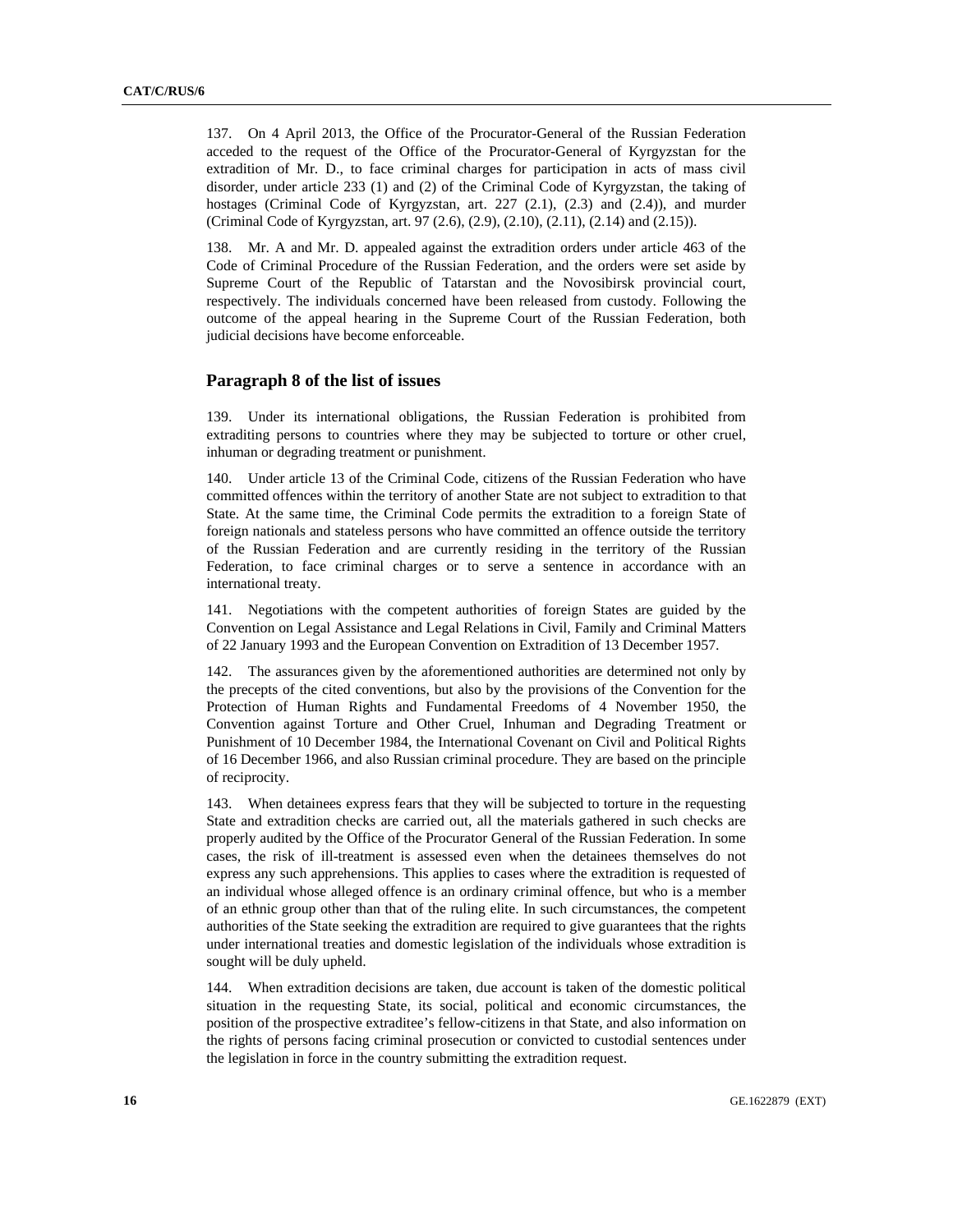145. Thus, decisions to extradite individuals are only taken by the Office of the Procurator-General of the Russian Federation when there are absolutely no grounds to believe that they might be treated in a manner that infringes article 3 of the Convention.

146. Currently, whenever necessary, the Office of the Procurator-General of the Russian Federation requires its counterpart office in the country submitting the extradition request to furnish guarantees that, in the event of the extradition of the individuals in question to face criminal prosecution, the competent authorities of the requesting country will ensure that Russian diplomatic representatives will have access to the relevant remand facilities, so that they can verify that the detainees' rights are being upheld. To this end, the Office of the Procurator-General of the Russian Federation not only relies on the written assurance of those States but is also guided by its positive practical experience of monitoring observance by those countries of the rights of persons extradited by the Russian Federation.

147. In addition, in collaboration with the Russian Ministry of Internal Affairs, the Office of the Procurator-General of the Russian Federation has devised a system for monitoring observance of the rights of extradited persons after they have actually been handed over to the requesting State: this takes the form of visits to remand centres by Russian diplomatic representatives. This system has been in practical operation since 2014.

148. Where Alexey Kalinichenko is concerned, we are able to report the following.

149. On 13 May 2013, Mr. Kalinichenko was sentenced by the Leninsky district court of the city of Yekaterinburg under article 159 (4) of the Criminal Code of the Russian Federation to six months' deprivation of liberty in a general regime correctional colony. Since 2 March 2015, he has been serving his sentence in correctional colony No. 2 of the Federal Correction Service Directorate for Sverdlovsk province. During his questioning by an official of the procuratorial service, Mr. Kalinichenko reported that, while serving his custodial sentence in correctional colony No. 2 in Sverdlovsk province, no unacceptable measures were applied against him by other inmates or by staff members of the facility. Nor does he have any claims or complaints against, or requests or petitions for, the administration of correctional colony No. 2, or the other inmates of the facility, regarding the regime and conditions for the serving of sentences.

150. During the period of his confinement in correctional colony No. 2 in Sverdlovsk province, Mr. Kalinichenko submitted no complaints to the Committee for the Prevention of Torture or to the embassy of Morocco to the Russian Federation, including regarding the detention conditions.

151. Where necessary, following the practice of the European Court, prior to agreeing to requests to extradite persons to Kyrgyzstan, Tajikistan or Uzbekistan, the Office of the Procurator-General of the Russian Federation requires the competent authorities of those countries to furnish guarantees that, in the event of the extradition of the individuals in question to face criminal prosecution, those authorities will ensure that Russian diplomatic representatives have access to the relevant custodial facilities, so that they can verify that the detainees' rights are being upheld.

152. Letters to that effect are sent to the Ministry of Foreign Affairs of the Russian Federation, to arrange regular checks of the observance of the rights of such persons. This is a very effective mechanism for monitoring observance of the rights of extradited persons and is seen as a reliable means of preventing unlawful treatment, which meets the requirements of international law.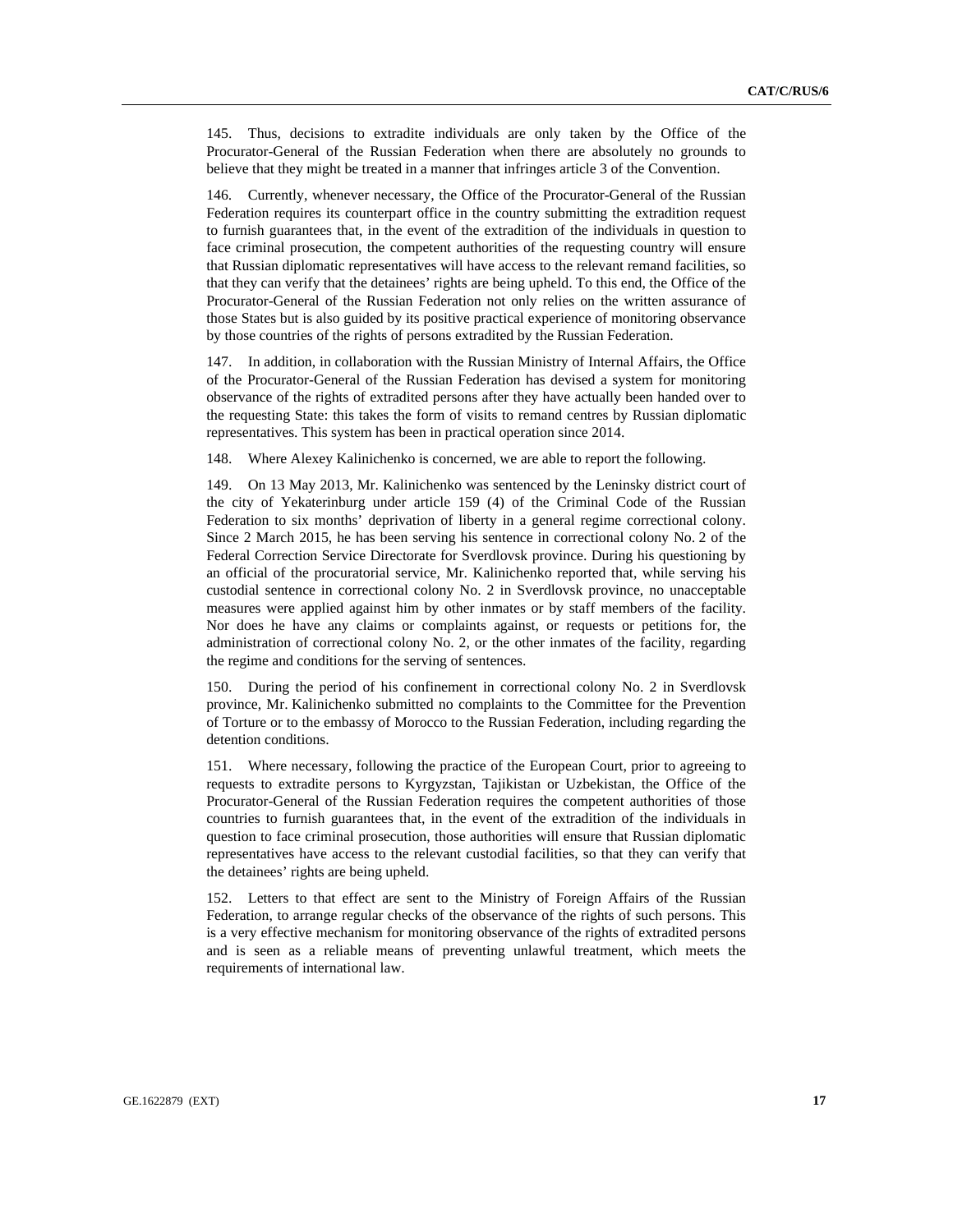## **Paragraph 9 of the list of issues**

153. No decisions have been taken refusing the extradition of individuals accused of torture.

## **Paragraph 10 of the list of issues**

154. When taking up their posts in the Ministry of Internal Affairs, law enforcement officers are required to study the criminal law of the Russian Federation, which includes rules prohibiting acts of torture and prescribing penalties for their perpetration. The underlying principle of police work is the observance and respect of human and civil rights and freedoms. Police officers are prohibited from applying torture, violence or other cruel or degrading treatment.

155. The staff of the internal affairs agencies, including newly recruited officers, undergo supplementary vocational training programmes to acquire the basic professional knowledge, skills, abilities and competence that they need for the performance of their official duties. The training programmes include, among other topics, the study of issues relating to the exercise of human rights and freedoms in the work of the internal affairs agencies, including international and Russian standards for the protection of human rights and freedoms.

156. in addition, pursuant to the Ministry of Internal Affairs order ratifying the procedure for the training of substitute staff in the internal affairs agencies of the Russian Federation, regular vocational training classes are arranged for Ministry staff in all units and divisions which include, in particular, the topics of observing legality in their professional conduct and ensuring the prompt, thorough and comprehensive prosecution of criminal cases.

157. In addition, training workshops for officers of the investigative units routinely include the study of judgments of the European Court of Human Rights in cases brought against the Russian Federation, and those against other countries involving violations of citizens' rights and freedoms by law enforcement authorities, and of the orders and directives of the Investigative Committee of the Russian Federation on these issues.

158. The relevant investigations offices of the Investigative Committee of the Russian Federation are working on the prevention of misconduct involving the use of violence by investigators in their operational work. On taking up their posts, officers of the Investigative Committee of the Russian Federation take an oath by which they undertake to be guided in their further work exclusively by the rules of law.

159. The initial training programme for officers of the penal correction system includes the topic of human rights protection as part of the subject "Legal and organizational principles underlying the work of the penal correction system". Trainees study specific features of the legal status of convicted persons, the conditions and procedure for remanding persons in custody who are suspected or accused of committing offences, and the international standards for the treatment of convicted persons and those remanded in custody.

160. The vocational training and further training programmes carried out in the educational establishments of the Federal Penal Correction Service are designed to refresh and update the knowledge of trainees regarding the application of Russian international law to the exercise of the rights of convicted persons and persons held in remand centres and facilities of the penal correction system.

161. By presidential decree No. 161 of 25 March 2015, ratifying the Statute of the Military Police of the Armed Forces of the Russian Federation and amending certain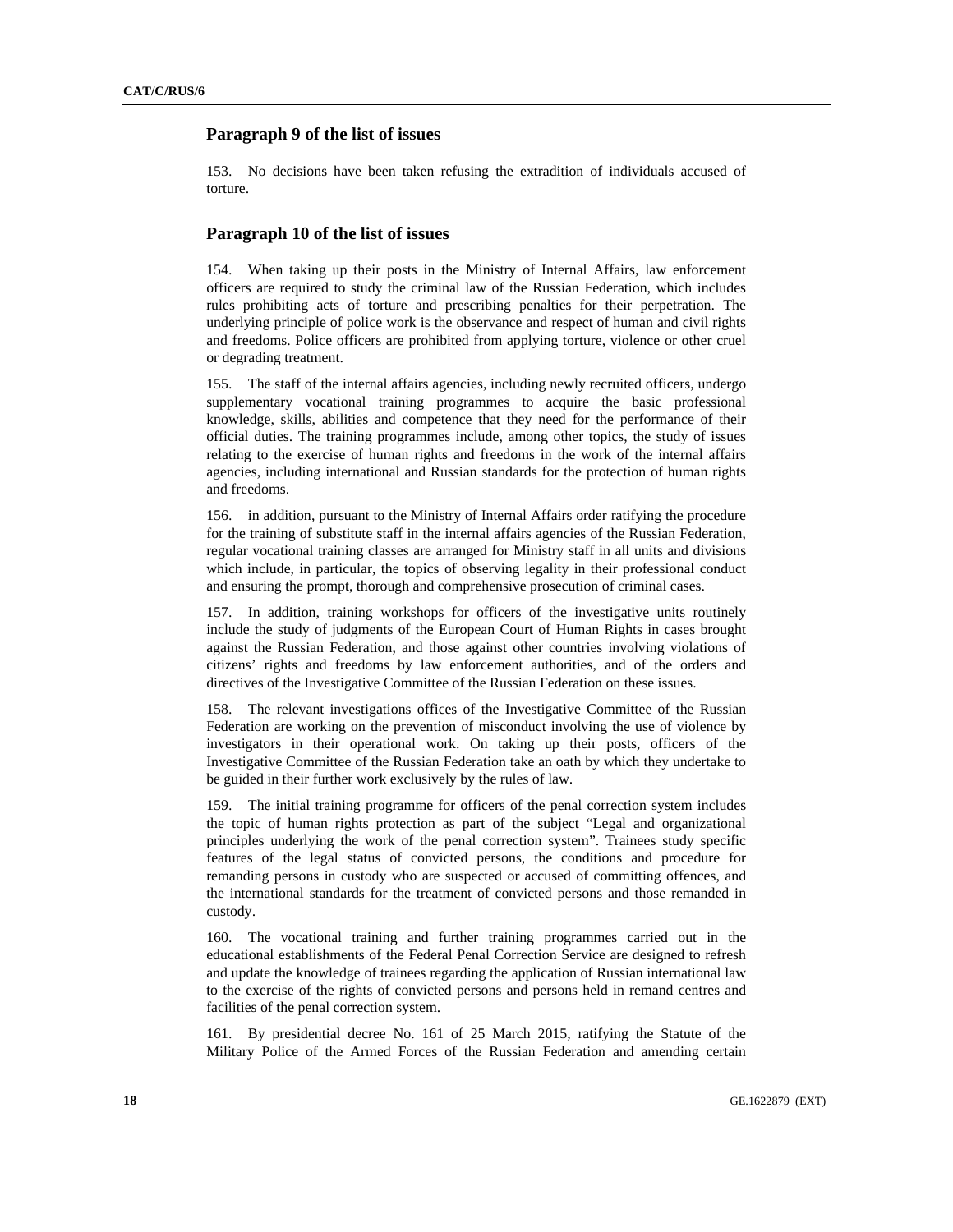enactments by the President of the Russian Federation, the military police has been entrusted with the responsibility for:

- Enforcing criminal penalties against members of the military which consist in detention in a military disciplinary unit, short-term rigorous imprisonment and other disciplinary action in the form of punitive detention;
- Holding members of the military in custody in the guardhouse on suspicion of having committed criminal offences, administrative offences or acts of gross misconduct; enforcing penalties against suspects, persons accused of criminal offences and defendants on whom custodial restraint measures have been imposed, and persons convicted by a military court and remanded in custody but whose sentences have not yet entered into force.

162. Federal laws, the statute of the military police of the armed forces of the Russian Federation and other laws and regulations of the Russian Federation set out the rights and obligations of officials working in military disciplinary units and other military police officers which relate to the enforcement of criminal penalties in the form of military disciplinary custody and short-term rigorous imprisonment.

163. Military police receive their training in the course of their vocational, duty-specific and combat instruction. The training programmes include at least two sessions per semester on key provisions of the Convention against Torture and Other Cruel, Inhuman or Degrading Treatment or Punishment, and trainees undergo obligatory tests at the end of the course to assess their assimilation of the course content.

164. In addition, in order to implement effective measures to improve legal proficiency among military members and civilian personnel of the armed forces of the Russian Federation, the Ministry of Defence has issued an order mandating legal training in the armed forces.

165. Over the period 2012-2015, a range of information and awareness-raising measures, designed to prevent infringements of the law and criminal offences, to promote the principles of military courtesy and to enhance standards of conduct in public places, were implemented by military police officials in the performance of their assigned functions in military units deployed to areas under the jurisdiction of the military police.

166. There are standing cooperation arrangements with the offices of the Human Rights Commissioner of the Russian Federation and the president of the Presidential Council for the Development of Civil Society and Human Rights, and associations of the parents of military personnel.

167. Judges and officials of the Supreme Court system of the Russian Federation and other subsidiary judges are kept informed about the current practice of the European Court of Human Rights and the human rights treaty bodies, including the Committee against Torture, with regard to upholding the right of individuals not to be subjected to torture and other forms of unacceptable treatment.

168. In 2013, the Supreme Court prepared a compilation of the legal positions of the Committee against Torture over the period 2011-2012, together with a compilation of the legal positions of the Human Rights Committee, the Committee on the Elimination of Racial Discrimination, the Committee on the Elimination of Discrimination against Women and the Committee on the Rights of Persons with Disabilities which addressed aspects of the right of individuals not to be subjected to torture and other forms of unacceptable treatment.

169. The Supreme Court also prepared a survey of the practice and legal positions of the European Court of Human Rights on the award of just compensation for breaches by the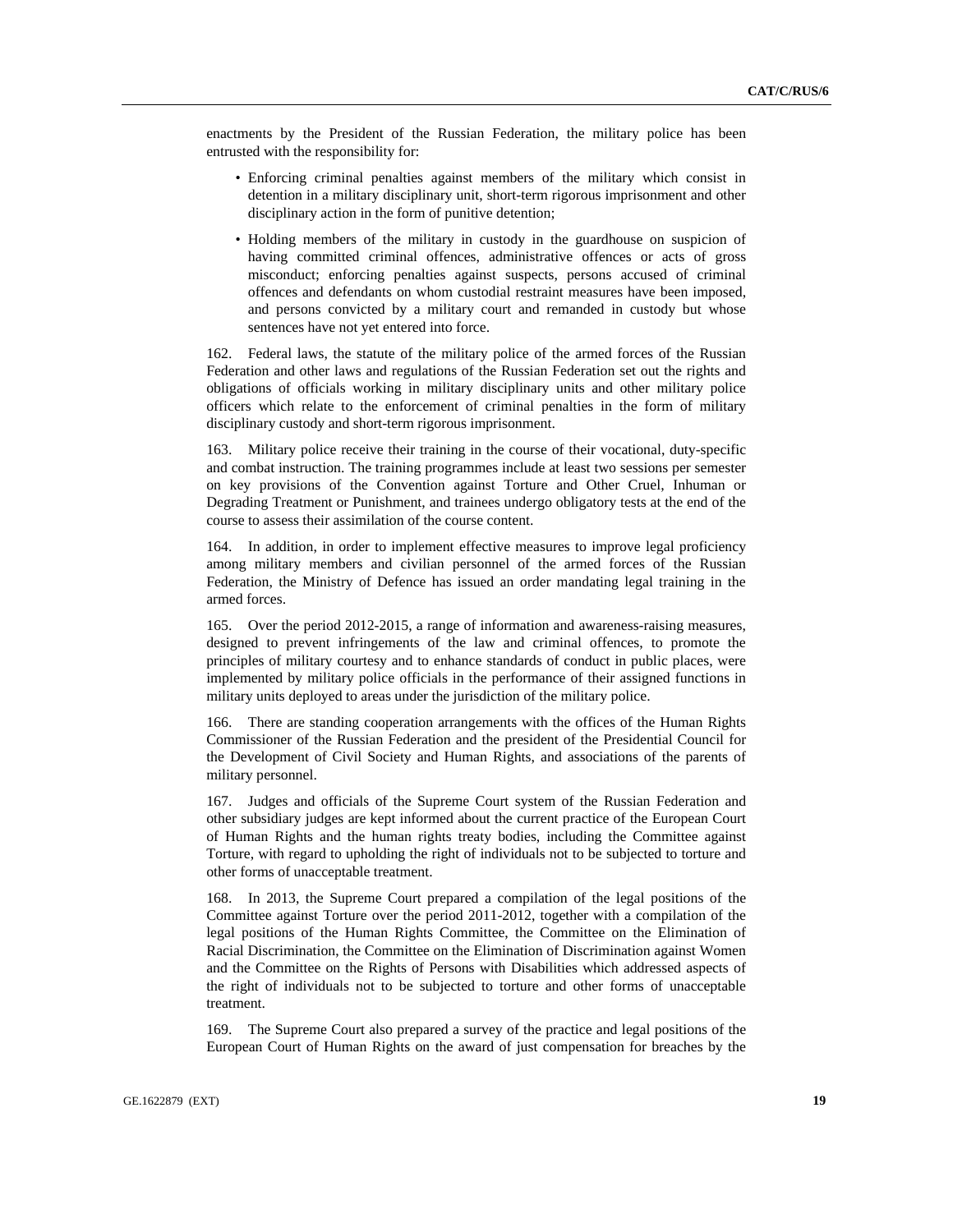Russian Federation of the provisions of article 3 of the European Convention for the Protection of Human Rights and Fundamental Freedoms of 1950, and a list of the reports adopted by international intergovernmental organizations on the observance of human rights and freedoms by various States. These documents are constantly being updated to reflect the current practice of the European Court and of international intergovernmental organizations and are circulated to lower courts.

## **Paragraph 11 of the list of issues**

170. The treatment and medical rehabilitation of persons, including victims of crime, are administered by psychiatrists and other staff of the psychiatric organizations of the health authorities.

171. To this end, an agreement has been concluded between the V.P. Serbsky State Scientific Centre for Social and Forensic Psychiatry and the Investigative Committee of the Russian Federation on the provision of psychological and psychiatric assistance to the victims of crime. On instructions from the Investigative Committee, these persons receive medical care, psychological therapy and rehabilitation treatment administered by staff of the Serbsky centre. In addition, the centre's distinguished experts have prepared training programmes for psychiatrists and psychologists administering such services to the victims of crime.

## **Paragraph 12 of the list of issues**

172. Work is under way by the Russian authorities to boost the effectiveness of collaboration between the facilities and agencies of the penal correction system on the one hand and the public oversight commissions of the constituent entities of the Russian Federation and civil society organizations on the other, with regard to upholding the rights of persons held in detention.

173. Information on the work of the public oversight commissions may be found in annex V to the present report. For the purposes of monitoring progress in remedying shortcomings identified by members of the public oversight commissions and assessing the effectiveness of this work, a register is kept in each correctional facility and remand centre to record the findings of inspection visits by members of the commissions and the response measures that have been taken.

174. As part of this collaboration, staff of the Federal Penal Correction Service take steps to verify allegations of the violation of the rights and freedoms of persons held in places of detention, and organize missions to local authorities of the Federal Penal Correction Service in order to provide practical assistance and to remedy shortcomings.

175. As part of the development of collaborative arrangements with human rights organizations, in 2015 a total of 1,158 such verification audits of special facilities were carried out by members of the public oversight commissions, 1,158 in 2014 and 771 in 2013. An analysis of these audits attests to the absence of any deliberate actions by officials of the special facilities or the police that infringe the rights and freedoms of the citizens detained in them.

176. As an official statistical procedure, information is gathered on the results of monitoring management performance relating to the custody, protection and escorting of persons detained on suspicion of committing an offence and taken into custody in the manner prescribed by the Code of Criminal Procedure. This information-gathering exercise is carried out by the procuratorial authorities, the Human Rights Commissioner and the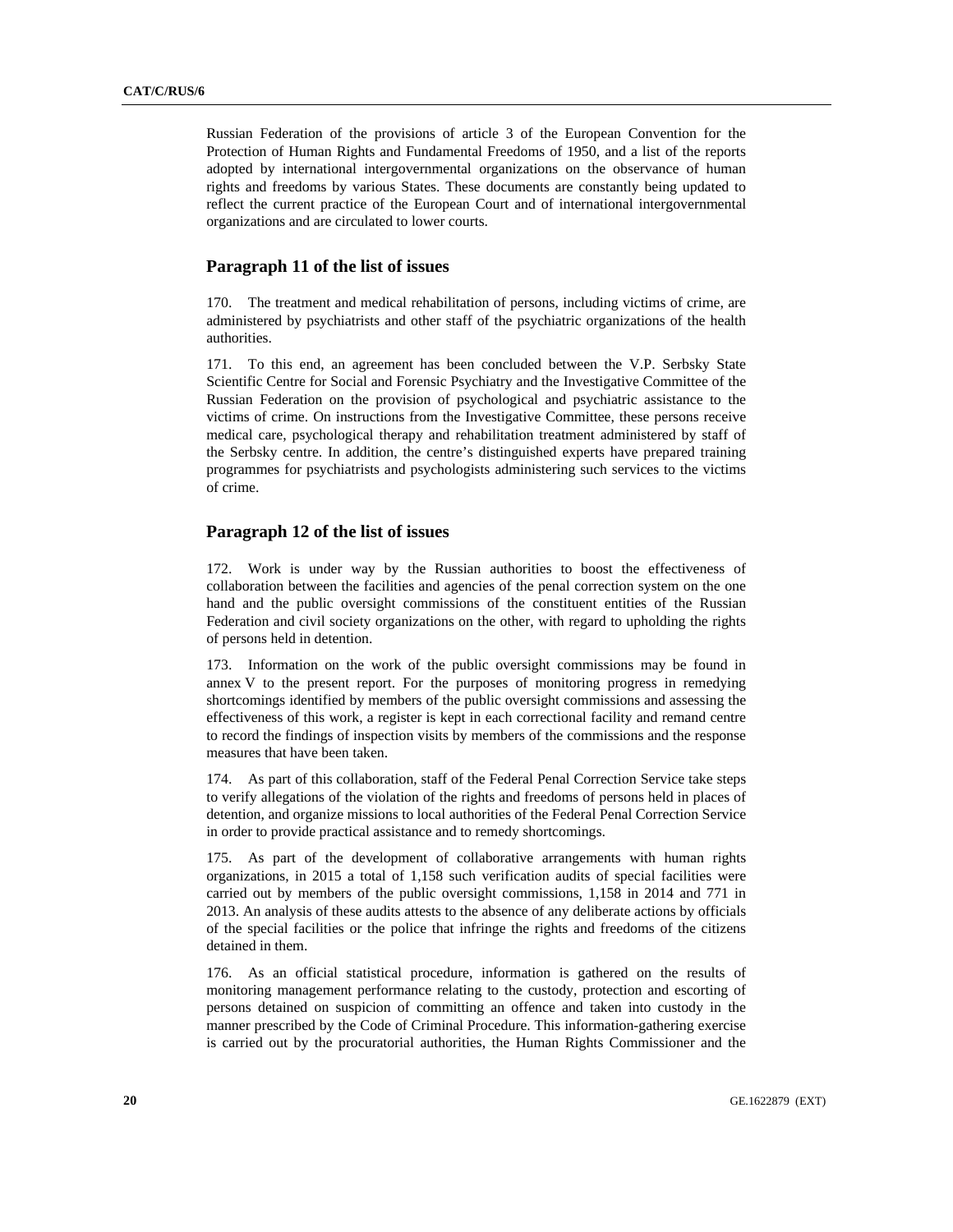Commissioner's staff, the Public Council under the Ministry of Internal Affairs, the Ministry itself, the Ministry's general directorates and its local offices in the constituent entities of the Russian Federation, and the public oversight commissions.

177. Pursuant to article 19 of Federal Act No. 76 of 10 June 2008, on public monitoring of arrangements to uphold human rights in places of detention and measures to assist persons held in such places, the facilities and authorities of the Russian Federal Penal Correction Service review the findings, suggestions and complaints addressed to them by the public oversight commissions and notify the commissions of the outcome of such review, in compliance with the laws and regulations of the Russian Federation.

178. The law does not require that consolidated reports be compiled of the observations made by members of the public oversight commissions, and no such reports are compiled.

179. No information is available on whether or not criminal proceedings have brought against staff of facilities of the penal correction system under the above articles of the Criminal Code in the light of the findings of members of the public oversight commissions during their visits to such facilities.

#### **Paragraph 13 of the list of issues**

180. Visits by members of the public oversight commissions to detention facilities holding convicted persons are regulated by article 24 of the Penal Enforcement Code of the Russian Federation. Public monitoring of observance of human rights in correctional facilities is carried out by public oversight commissions in accordance with Federal Act No. 76 of 10 June 2008, on public monitoring of arrangements to uphold human rights in places of detention and measures to assist persons held in such places, and by their members on the basis of and in the manner prescribed by the law of the Russian Federation.

181. Members of the public oversight commissions are entitled to visit places of detention in accordance with the prescribed procedure.

182. Reports on the shortcomings identified by members of the public oversight commissions during their visits to facilities of the penal correction system are submitted to local authorities of the Federal Penal Correction Service and, in the event that breaches of the law and violations of human rights have been identified, to local procuratorial authorities and offices of the Russian Investigative Committee.

183. In compliance with the instructions on the organization and conduct of official audit of the facilities and offices of the penal correction system, such official checks have been carried out in respect of six employees of the system in Irkutsk and Sverdlovsk provinces. The findings of these audits led to decisions to impose disciplinary sanctions on them, commensurate with their guilt, the reasons and conditions prompting the commission of their disciplinary offences, and other associated circumstances.

184. The disciplinary sanctions were duly imposed on the employees in question. Currently, two of the six staff members remain in the employment of the Irkutsk provincial penal correction system while the other four have been dismissed.

185. No reports have been received of efforts by staff members of the penal correctional system to obstruct members of the public oversight commissions in the performance of their duties over the period 2013-2015.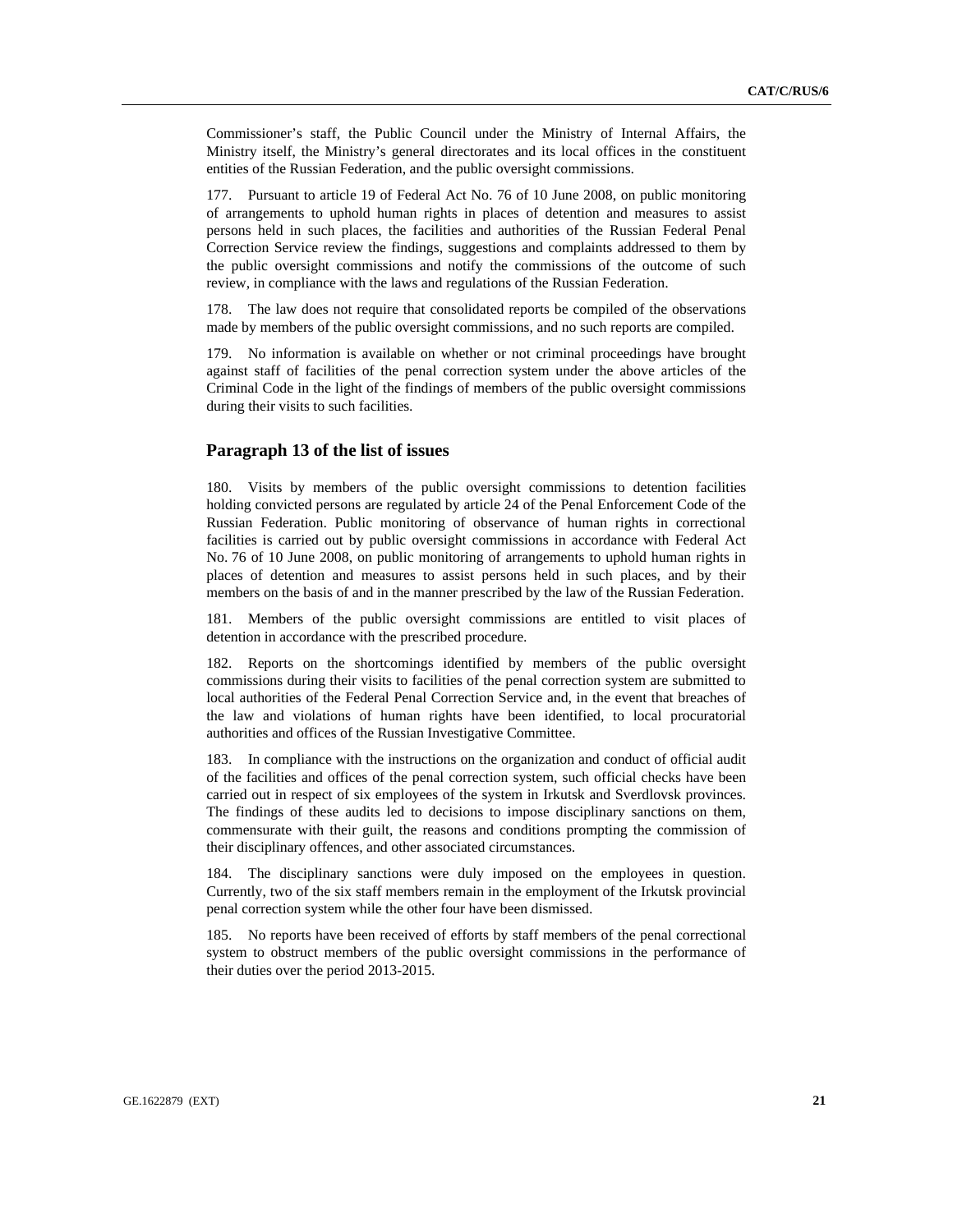#### **Paragraph 14 of the list of issues**

186. The activities of the public oversight commissions are governed by the provisions of Federal Act No. 76 of 10 June 2008, on public monitoring of arrangements to uphold human rights in places of detention and measures to assist persons held in such places.

187. In accordance with the Act, the public oversight commissions operate on a permanent basis in accordance with the procedure established by the Act and by other laws and regulations of the Russian Federation, with a view to promoting the implementation of State policy relating to the upholding of human rights in detention facilities.

188. Each constituent entity of the Russian Federation has one public oversight commission, which operates within the territory of that entity.

189. The Council of the Civic Chamber of the Russian Federation determines the size of each such public oversight commission, which ranges from 5 to 40 members. Following the formation of a public oversight commission, the Council is entitled to rule on changes to its number of members.

190. Duly registered nationwide, interregional and regional civil society organizations which have been in operation for at least five years since their incorporation and whose statutory purpose or activity is to protect or to promote the protection of civil and human rights and freedoms have the right to nominate candidates for the public oversight commissions. The governing board of each such civil society organization may nominate two candidates for membership of the public oversight commission.

191. Members of the public oversight commissions serve for a term of three years. Not later than 90 days prior to expiration of their term of office, and also in cases where the commission itself is disbanded, the secretary of the Civic Chamber of the Russian Federation posts an announcement in the relevant official gazette of the initiation of procedures for the nomination of candidates for the newly constituted public oversight commission.

192. Article 24 of Federal Act No. 76 stipulates that the obstruction of public monitoring is a punishable offence under Russian law.

193. Under paragraph 4 of the regulations on visits to facilities of the penal correction system by members of public oversight commissions, the commissions notify the relevant local agency of the Federal Penal Correction Service of any planned visit, indicating the facility to be visited and the date and time of the visit.

194. Under article 23 of the Penal Enforcement Code of the Russian Federation, members of public oversight commissions have the right, in the exercise of public monitoring of human rights in remand centres, correctional facilities and disciplinary military units, to talk with convicted inmates under conditions that allow representatives of the correctional facilities or representatives of the disciplinary military unit to see but not to hear them.

195. Generally speaking, engagement with the public oversight commissions is pursued in a constructive manner. At the same time, breaches of Russian legislation regulating public monitoring do sometimes occur when members of the commissions visit remand centres.

196. The activities of certain individuals belonging to human rights organizations are destructive in nature and designed to destabilize the situation in correctional facilities. Thus, over the period 2012-2014, the head of the Sverdlovsk provincial civil society organization Pravovaya Osnova (Legal Basis), Aleksey Sokolov, repeatedly published fabricated reports in print and electronic media of the use of torture on convicted persons. In response to each allegation by Mr. Sokolov, the Sverdlovsk provincial directorate of the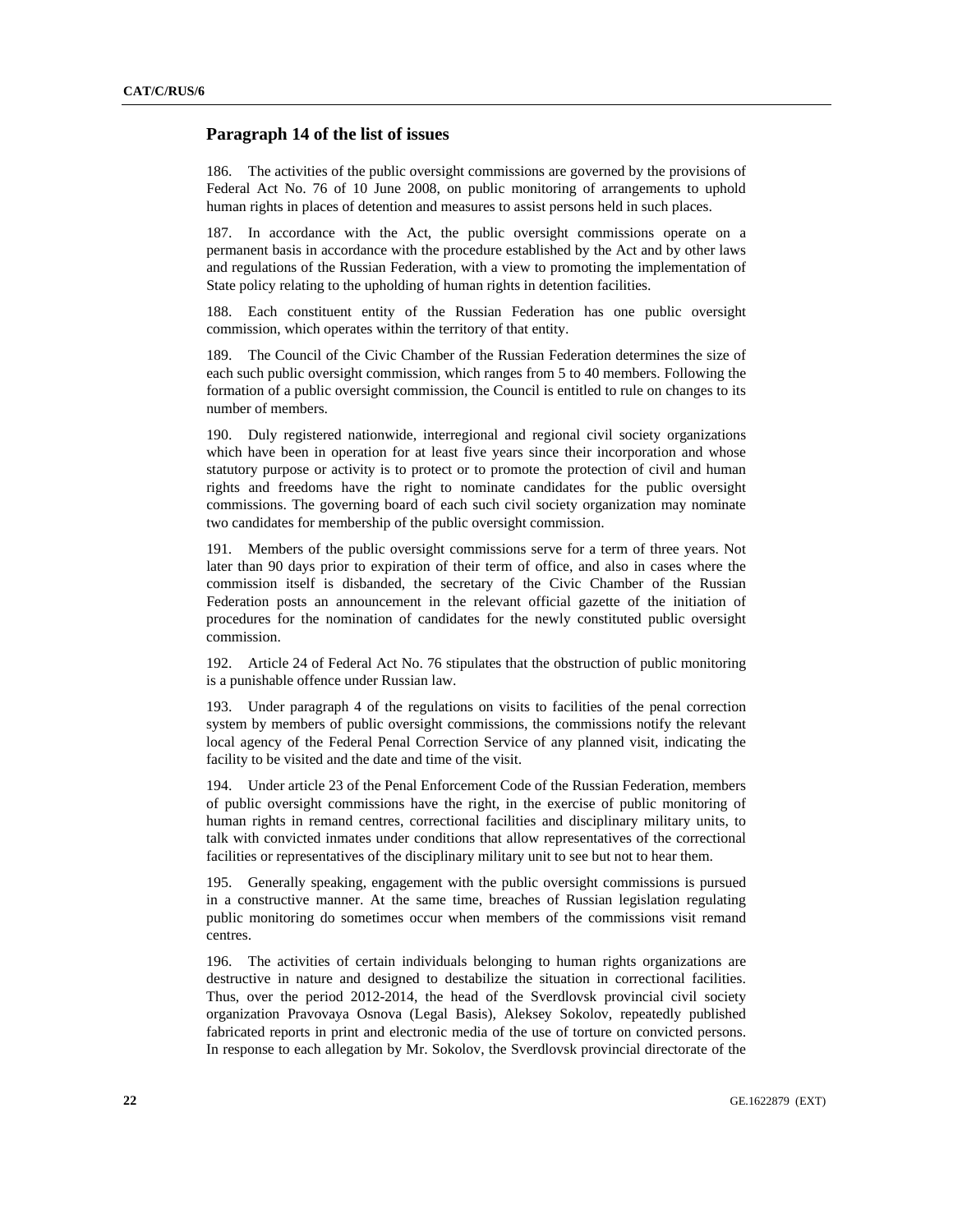Russian Federal Penal Correction Service carried out checks with the assistance of members of the public oversight commission of Sverdlovsk province and representatives of the local office of the Russian Human Rights Commissioner and of the law enforcement authorities of Sverdlovsk province. The checks established that Mr. Sokolov's allegations were unfounded. Mr. Sokolov has himself been prosecuted on criminal charges on a number of occasions.

## **Paragraph 15 of the list of issues**

197. In its current wording, article 19.32 of the Code of Administrative Offences establishes the administrative liability of officials for obstructing the work of members of public oversight commissions to conduct public monitoring of human rights in detention facilities.

198. As part of their in-service training, the staff of all regional offices of the Russian Federal Penal Correction Service attend additional courses every year, including with the attendance of members of public oversight commissions, to study federal legislation and departmental regulations.

199. Workshops for members of the public oversight commissions and staff of the internal affairs agencies and the penal correction system are regularly organized by the Presidential Council for the Development of Civil Society and Human Rights and the Office of the Russian Human Rights Commissioner, together with the Council of Public Supervisory Commissions, a national public organization.

## **Paragraph 16 of the list of issues**

200. During his remand in custody, Sergey Magnitsky was not subjected to torture, inhuman or degrading treatment. His handcuffing, which took place on 16 November 2009, was lawful.

201. While Mr. Magnitsky was held in the detention facility No. IZ-77/5 and remand centre No. 1 of the Federal Penal Correction Service in Moscow, he was provided with the necessary medical assistance.

202. Allegations that, just before his death, Mr. Magnitsky was beaten up by staff of detention facility No. IZ-77/1 with the use of special devices – namely, rubber truncheons – were unfounded and refuted by the evidence gathered. The forensic medical examination of Mr. Magnitsky's body revealed no traces of the use of violence against him.

203. According to rule 91 of the remand centre house rules, management staff make daily tours of the cells and receive proposals, applications and complaints both in writing and orally from the suspects (accused persons). All incoming proposals, applications and complaints are logged in a ledger of proposals, applications and complaints from suspects and accused and convicted persons.

204. In accordance with rule 92 of the house rules, all orally delivered proposals, applications and complaints are recorded by the supervisor of the unit in the ledger of proposals, applications and complaints from suspects and accused and convicted persons against the signature of the proposer, applicant or complainant. Oral proposals, applications and complaints are conveyed to the person responsible for their consideration.

205. Suspects and accused persons receive responses to their oral submissions within 24 hours, and these are duly recorded in the ledger of proposals, applications and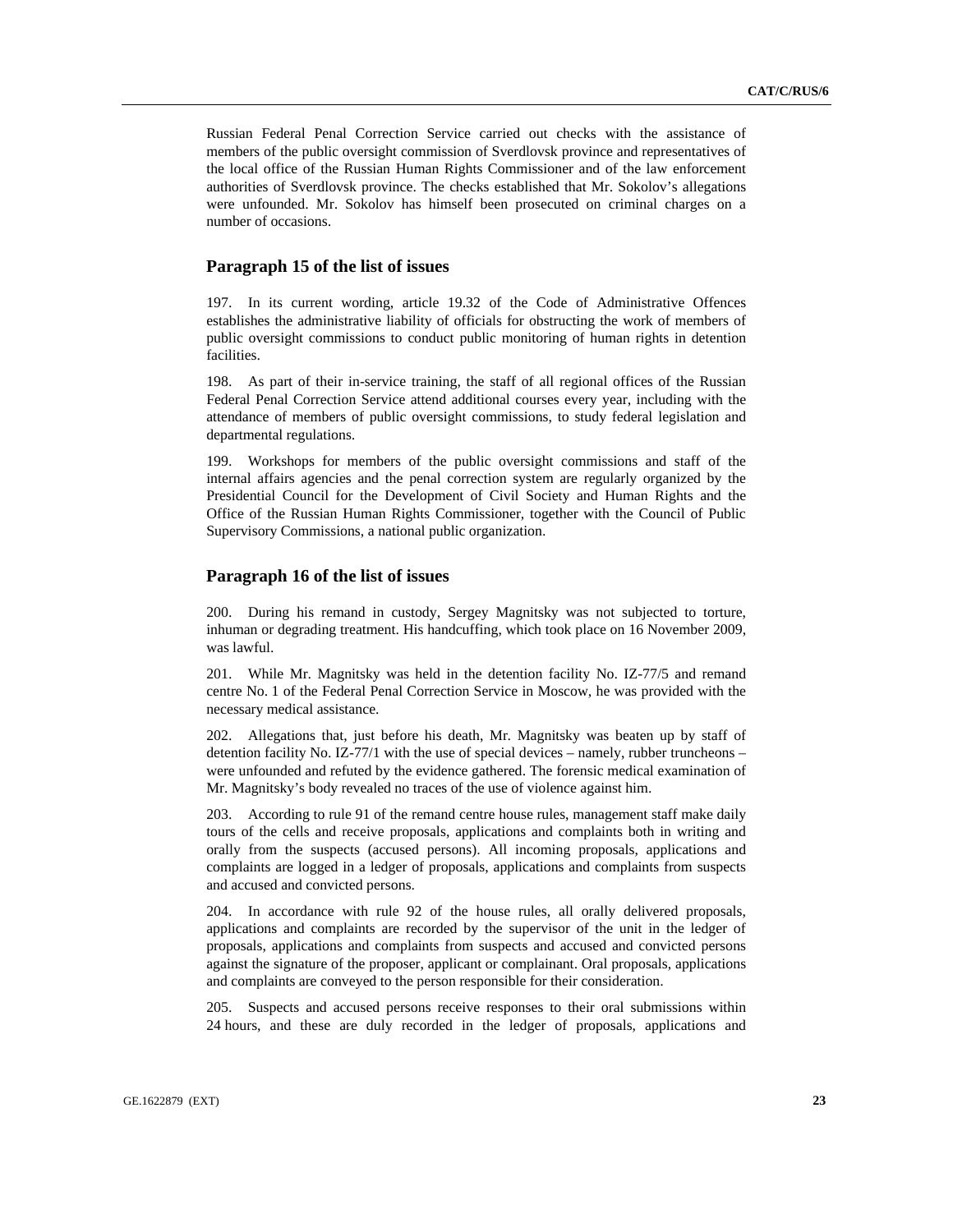complaints from suspects and accused and convicted persons. In the event that an additional inquiry is needed, the response is given within five days.

206. A full and comprehensive criminal investigation has been conducted into Mr. Magnitsky's death. The investigation was conducted over a period of two and a half years. More than 50 persons were questioned in connection with the case and more than 20 diverse and complex forensic examinations were carried out, including examinations by special commissions and integrated examinations.

207. The conditions in which Mr. Magnitsky was held in remand centre No. 2 were entirely consistent with the laws of the Russian Federation.

208. At the same time, the medical staff of remand centre No. 2 were responsible for a number of misdeeds regarding Mr. Magnitsky: they failed to carry out a second ultrasound scan of his abdomen, despite the recommendation of the attending physician; nor was he sent for a consultation with a surgeon, as recommended on 24 August 2009 by the medical attendant on duty in remand centre No. 2.

209. The officials responsible for these breaches of conduct were subjected to disciplinary measures. The chief of the Moscow office of the Federal Penal Correction Service, Major-General D., and the warden of remand centre No. 2, Lieutenant-Colonel K., were both dismissed from their posts.

210. Disciplinary action was taken against the deputy chiefs of the Moscow office of the Federal Penal Correction Service, Lieutenant-Colonel T. and Colonel A., and also against the chief of the medical division of the Moscow office of the Federal Penal Correction Service, Lieutenant-Colonel L.

211. In addition, disciplinary action was taken against the chief of the Remand Centres and Prisons Division of the Federal Penal Correction Service, Major-General G., the chief of the Medical Division of the Federal Penal Correction Service, Colonel T., the first deputy chief of the Remand Centres and Prisons Division of the Federal Penal Correction Service, Colonel O., and the deputy chief of the Medical Division of the Federal Penal Correction Service, Colonel P.

212. Of the above-mentioned officials, Colonel T., chief officer of remand centre No. 2 in Moscow, and Colonel A., deputy chief of the Moscow division of the Federal Penal Correction Service have remained in service in the country's penal correction system.

213. On 15 February 2013, a working meeting was held between representatives of the Federal Penal Correction Service and Andreas Gross, Rapporteur of the Committee on Legal Affairs and Human Rights of the Parliamentary Assembly of the Council of Europe, at which issues relating to the death of the accused, Mr. Magnitsky, were comprehensively reviewed.

## **Paragraph 17 of the list of issues**

214. The general rules on questioning procedures are regulated by chapter 26 of the Code of Criminal Procedure, under which investigative actions may not be carried out at night, except where urgency is paramount. No violence, threats or other unlawful measures may be used in the conduct of investigative actions, nor may the life and health of the persons involved be jeopardized in any way. Interrogations may not continue for more than four hours without a break; the total duration of interrogation may not exceed eight hours in any one day and breaks must be at least one hour in length.

215. By Federal Act No. 432 of 28 December 2013, article 191 of the Code of Criminal Procedure has been amended, to stipulate that a teacher or psychologist must be present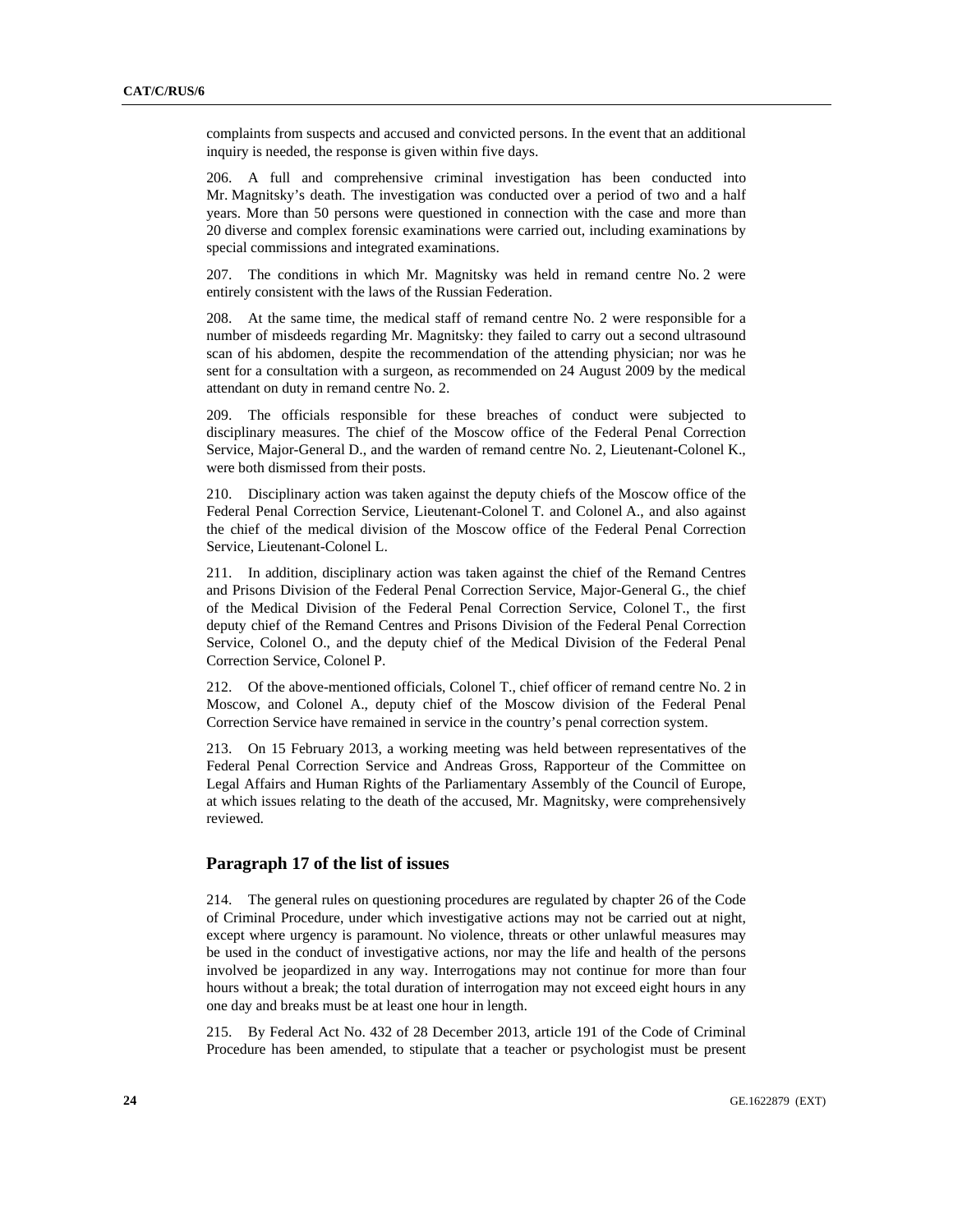during questioning, identity parades, identifications and verification of evidence involving the participation of a minor victim or witness who is under the age of 16 or who has reached the age of 16 but is suffering from psychological problems or developmental delay. If the above investigative activities involve the participation of a minor who has reached the age of 16, a teacher or psychologist is invited to observe the investigator. If these investigative actions involve a minor victim or witness under the age of 7, they may not continue for more than 30 minutes without a break, or for more than one hour in total; if the victim or witness is aged between 7 and 14 years – for more than one hour without a break, or for more than two hours in total; and for victims and witnesses over the age of 14 – for more than two hours without a break, or for more than four hours in total in any one day.

216. Federal Act No. 103 of 15 July 1995, on the remand in custody of suspects and those accused of having committed offences, was amended by Federal Act No. 193 of 28 June 2014.

217. The additions to article 18 (5) of the Act stipulate that, by written permission of the person or body handling the criminal case, interviews shall be arranged for suspects (accused persons) with their representatives in the European Court of Human Rights and persons providing them with legal assistance in connection with their intention to appeal to the European Court. Such interviews are not allowed if their conduct may in any way hinder the proceedings in the criminal case.

218. Amendments and additions have been made to articles 24, 30, 31 and 42 of Federal Act No. 435 of 28 December 2013, relating to the provision of medical care to suspects (accused persons). The additions to article 24 (4) stipulate that, in the event of a deterioration in the health of a suspect or accused person, officers of the custodial facility shall promptly take steps to provide the suspect (accused person) with medical care.

219. Federal Act No. 212 of 21 July 2014 on the principles of public monitoring in the Russian Federation regulates the system of public monitoring in the country. Under the act, public oversight may be exercised by the civic chambers at federal, regional and local levels, public councils in federal executive authorities, the executive authorities of the constituent entities of the Russian Federation and local authorities. To carry out public monitoring, public oversight commissions, supervisory boards, public inspectorates, public monitoring groups and other organizational structures may be created. When conducting such public monitoring, the bodies concerned are advised to liaise with the central authorities and local governments.

220. By Federal Act No. 260 of 13 July 2015 the Penal Enforcement Code of the Russian Federation was amended to increase the monthly allowances paid to convicted persons to enable them to buy food and essential items.

221. By Federal Act No. 103 of 20 April 2015 amendments were made to article 14 of the Penal Enforcement Code and other legislative acts of the Russian Federation governing the presence of religious organizations in places of deprivation of liberty, the provision of faceto-face meetings with members of the clergy, and the conduct of religious rites and ceremonies in penal institutions.

222. A bill has been prepared to amend Act No. 5473-I of 21 July 1993, on institutions and agencies enforcing criminal penalties in the form of deprivation of liberty, specifying cases where physical force and special devices may be used and removing imprecise wording contained in current legislation. This will significantly reduce the risk of infringements of the law.

223. Currently, draft Federal Act No. 949326-6, amending certain legislative acts of the Russian Federation with a view to improving public monitoring of human rights in detention facilities, is under consideration by the State Duma of the Federal Assembly of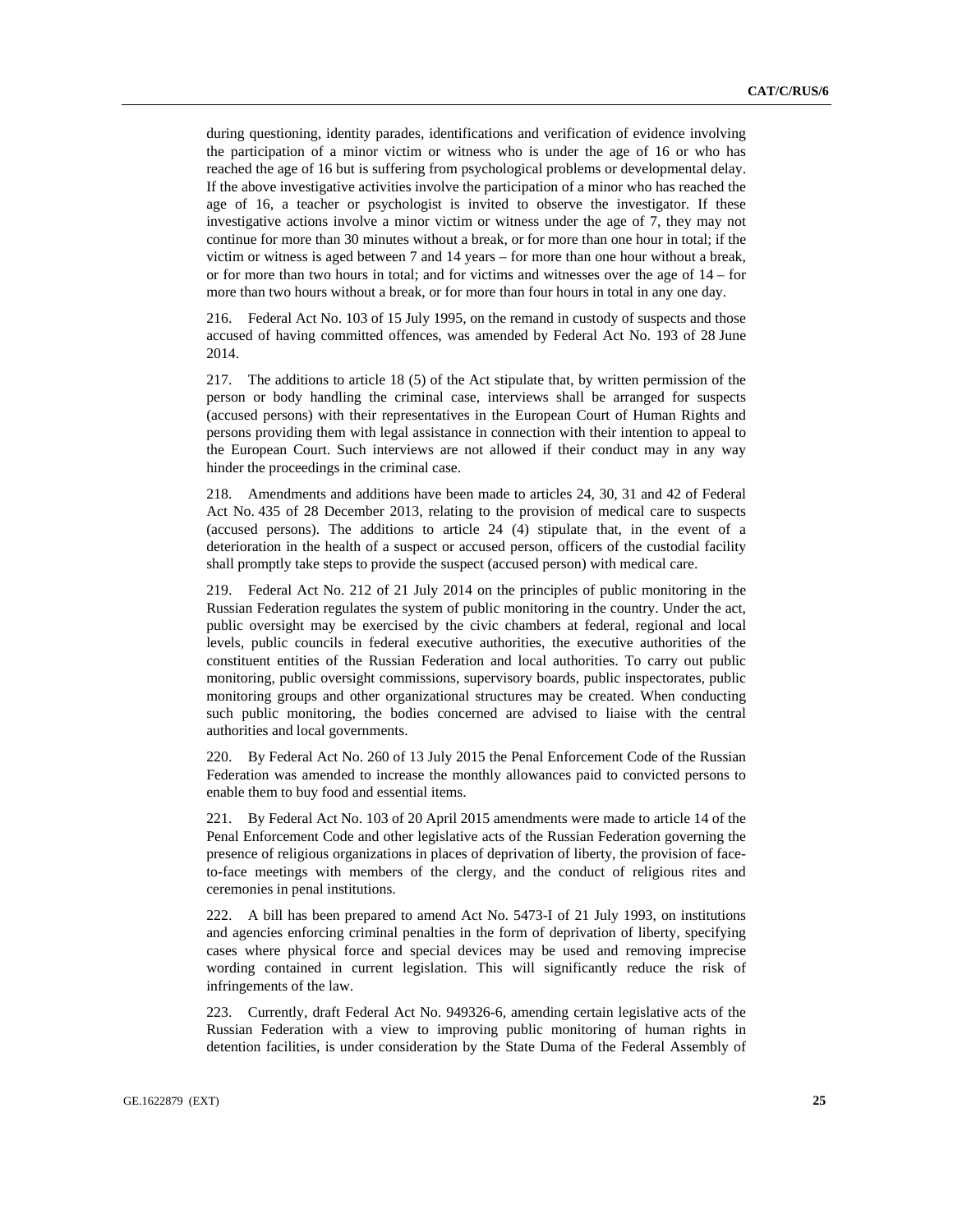the Russian Federation. The bill is designed to amend Federal Act No. 76 and Federal Act No. 103 by extending and making explicit the powers of members of public oversight commissions with a view to enhancing the effectiveness of such public scrutiny.

224. By its order No. 1877-r of 23 September 2015, the Russian Government approved changes to the road map for the development of the penitentiary system of the Russian Federation over the period to 2020, with the aim of creating conditions for the steady reduction of the number of inmates in the same cell-blocks in correctional facilities, giving priority to educational colonies for the detention of juveniles. The road map also includes a new subsection on upholding the rights and lawful interests of convicted persons and persons remanded in custody.

225. By its order No. 277 of 3 December 2015, the Ministry of Justice amended the house rules of remand centres. In order to bring the remand centre house rules into line with Federal Act No. 83 of 8 May 2010, amending certain legislative acts of the Russian Federation with a view to improving the legal status of State (municipal) institutions, the list of supplementary services provided by remand centres has been expanded. Procedures have also been established to enable persons remanded in custody to obtain reading material and for the examination of parcels, postal packages and care packets.

226. The order also expands the list of basic necessities, footwear, clothing and other manufactured goods, and also specifies the foodstuffs which suspects (accused persons) may bring with them, keep, receive in parcels and postal packages and acquire on a noncash basis.

227. Annex No. 2 to the remand centre house rules has been substantially revised and made much more specific. For example, minor suspects (accused persons) are prohibited to bring with them, store, or receive parcels and postal packages containing cigarettes and matches, and foodstuffs; objects and other items are divided into those that may be received in parcels and postal packages or bought in the remand centre shop (kiosk), and also those which suspects (accused persons) may have and keep only if they have acquired them in the remand centre shop.

## **Paragraph 18 of the list of issues**

228. A number of criminal proceedings were instituted under article 318 (1) of the Criminal Code, regarding protests and mass disturbances carried out on 24 November 2012 on the grounds of correctional colony No. 6 of the Federal Penal Correction Service Directorate for Chelyabinsk province. These have now been combined into a single case.

229. Over the period 2013-2015, a large number of complaints, including collective complaints, were submitted to the investigations department of the Investigative Committee for Chelyabinsk province, by convicted inmates of correctional colony No. 6, their relatives and other persons.

230. All the complaints submitted were registered in the prescribed manner. Some of these related to criminal cases and, in the course of their consideration, the arguments put forward by the complainants were duly verified.

231. Some complaints, in accordance with the prescribed reporting channels, were forwarded to the office of the Chelyabinsk provincial procurator, because issues of compliance with labour legislation, the provision of medical assistance to convicted persons, and compliance with the legislation on the procedure for the serving of sentences in correctional facilities had not been properly considered during the respective criminal proceedings. These matters fall under the competence of the procuratorial system.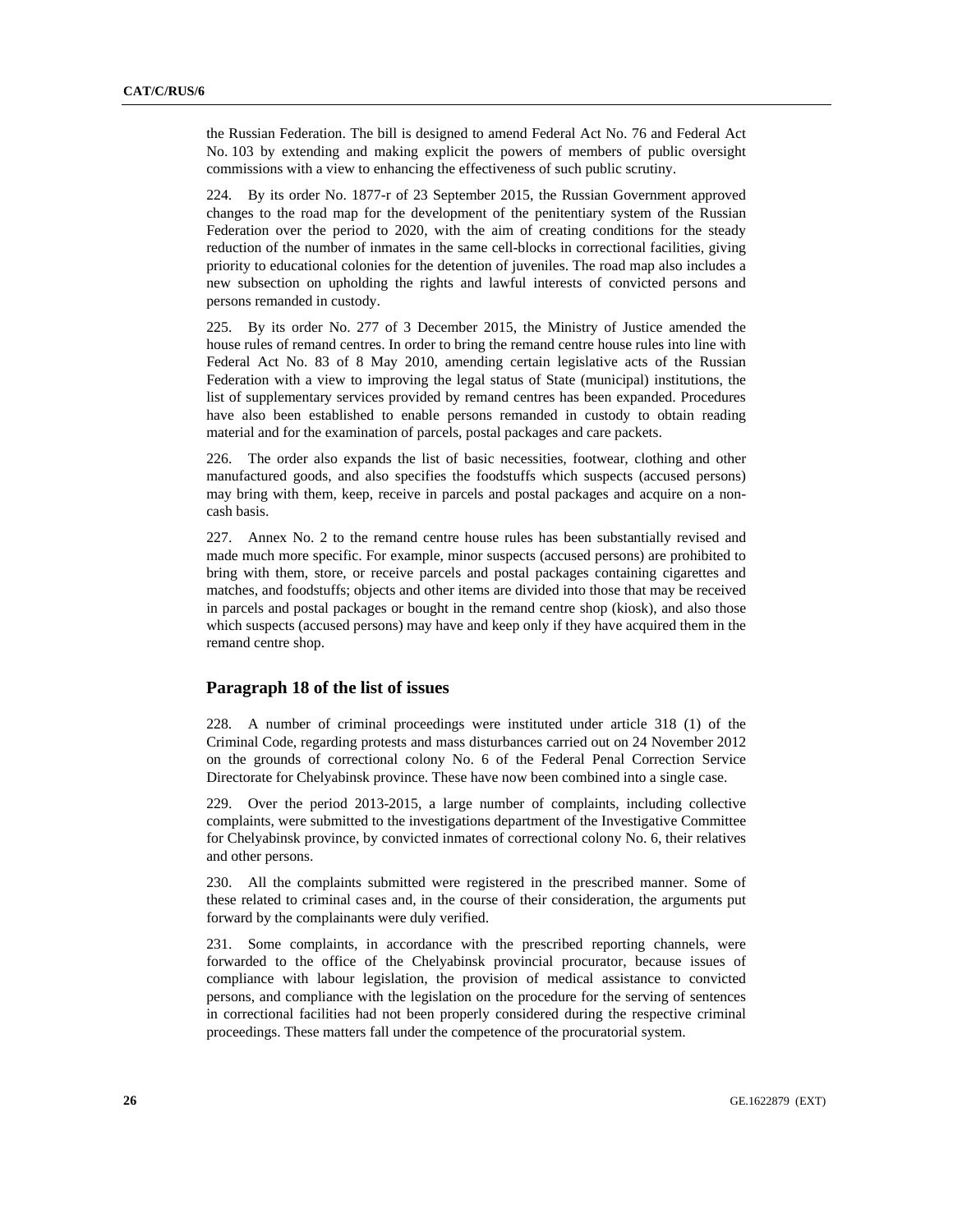232. The investigations agencies of the Investigative Committee of the Russian Federation reviewed criminal proceedings that been conducted against Mr. M., warden of correctional colony No. 6 of the Federal Penal Correction Service for Chelyabinsk province. He was found guilty of abuse of authority involving the systematic and unlawful extortion of money for the benefit of correctional colony No. 6 from convicted inmates and their relatives, which subsequently led to serious consequences (Criminal Code, art. 285). Mr. M. was sentenced by the court.

233. Disciplinary penalties were imposed on 15 staff members in the light of an audit of their performance, which found that they had failed in their duties by allowing an act of mass disobedience by convicted persons serving sentences in correctional colony No. 6.

234. No evidence was found that members of the Chelyabinsk provincial public oversight committee and representatives of the investigations department of the Investigative Committee for Chelyabinsk province had been obstructed by the management of the correctional facilities and agencies in their efforts to visit correctional colony No. 6 in November 2012.

235. A total of 147 complaints relating to the aforementioned events which had been submitted in the manner prescribed by law were forwarded to the investigations department of the Investigative Committee for Chelyabinsk province, to the procuratorial office responsible for overseeing observance of the law in the correctional facilities of Chelyabinsk province and to the public oversight committee of Chelyabinsk province.

236. Articles 124 and 125 of the Code of Criminal Procedure and order No. 17 of 19 September 2007 of the Investigative Committee under the Office of the Procurator of the Russian Federation, promulgating the instructions on the procedure by which the Investigative Committee considers complaints and receives citizens, stipulates the procedure for dealing with complaints submitted to the investigations offices of the Investigative Committee of the Russian Federation.

## **Paragraph 19 of the list of issues**

237. Over the period 2013-2015, no evidence was established of incidents of torture or other ill-treatment by officers of the special police detachments.

238. In 2015, 233 complaints were lodged with the Ministry of Internal Affairs of the Russian Federation by suspects, accused persons and persons placed under administrative detention and held in custodial facilities; 195 such complaints were lodged in 2014, and 209 in 2013. In most cases, the complaints relate to shortcomings in the provision of material and household and other supplies to inmates, owing to the fact that a large number of these facilities entered into operation prior to the entry into force of updated legislation and international standards governing conditions of detention.

239. Measures to ensure compliance with the law during the arrest, detention and remand in custody of persons suspected or accused of committing offences and persons subject to administrative detention are constantly monitored by the senior management of the competent executive authorities.

240. The Federal Penal Correction Service is taking effective measures to prevent all acts of cruelty by staff of its penal facilities and also by convicted inmates and persons remanded in custody.

241. In particular, in 2012 the Vladimir provincial office of the Federal Penal Correction Service received 28 complaints of unlawful actions by its staff and by convicted persons in various correctional facilities of Vladimir province. Checks were carried out and the allegations were all found to be unsubstantiated.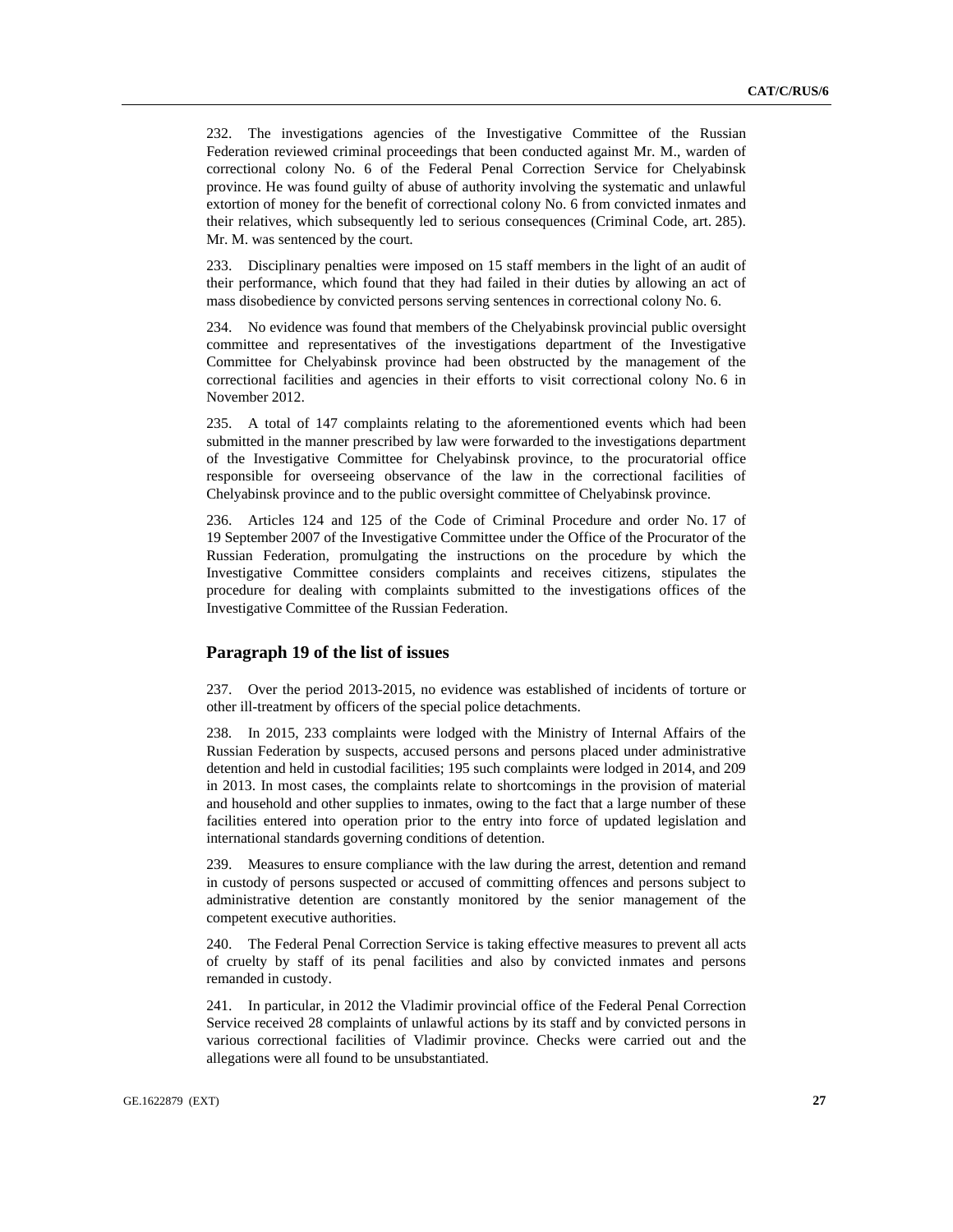242. The 2012 register maintained by the Vladimir office of the Federal Penal Correction Service of reports of offences contains 25 reports of the laying of criminal charges against corrections officers and against convicted inmates of various correctional facilities of Vladimir province for misconduct. Of these, 19 were referred for further action by the investigations division of the Vladimir provincial office of the Investigative Committee of the Russian Federation and six to the Vladimir provincial office of the Ministry of Internal Affairs. In the light of these initial inquiries, decisions were taken not to institute criminal proceedings.

243. In 2012, the Bashkortostan office of the Federal Penal Correction Service received 121 complaints of unlawful actions by staff of various correctional facilities of the Republic of Bashkortostan. Checks were carried out and none of the allegations contained in the complaints were found to be substantiated.

244. No complaints were submitted in 2012 to the Tatarstan office of the Federal Penal Correction Service of unlawful actions by officers of the correctional facilities of the Republic of Tatarstan.

245. No complaints were lodged against the Federal Penal Correction Service offices in Vladimir province, the Republic of Bashkortostan or the Republic of Tatarstan of the use on convicted persons of electric shocks, the so-called "televizor" method, suffocation with plastic bags or burning of their genitalia.

## **Paragraph 20 of the list of issues**

246. Each local investigations agency of the Investigative Committee of the Russian Federation has the necessary procedural powers to investigate offences committed by law enforcement officials.

247. The unit at the Central Investigation Department of the Investigative Committee of the Russian Federation responsible for investigating offences committed by law enforcement officials has 10 full-time staff members. There is no special allocation of financial resources for the unit's needs. The unit's investigators review complaints of offences and investigate criminal proceedings. The unit's management has powers similar to those provided by the Code of Criminal Procedure and, in addition, examines complaints about actions or omissions of its own investigators. There are no territorial limits within the Russian Federation to the conduct of investigative work by the unit's investigators. The review of reports of offences and of criminal proceedings is undertaken on the instructions of senior managers of the relevant investigative agency.

248. The unit has the power to consider complaints and allegations of offences against employees of the Ministry of Internal Affairs. Pursuant to the directive of the Investigative Committee of the Russian Federation defining the jurisdiction of its special investigative bodies, the consideration of allegations concerning offences by military personnel (of the Ministry of Defence and the Federal Security Service) is the responsibility of the military investigative authorities of the Investigative Committee.

249. No reports of offences involving torture have been submitted by the civil society organization Nizhny Novgorod Committee against Torture.to the unit at the Central Investigation Department of the Investigative Committee of the Russian Federation responsible for investigating offences committed by law enforcement officials.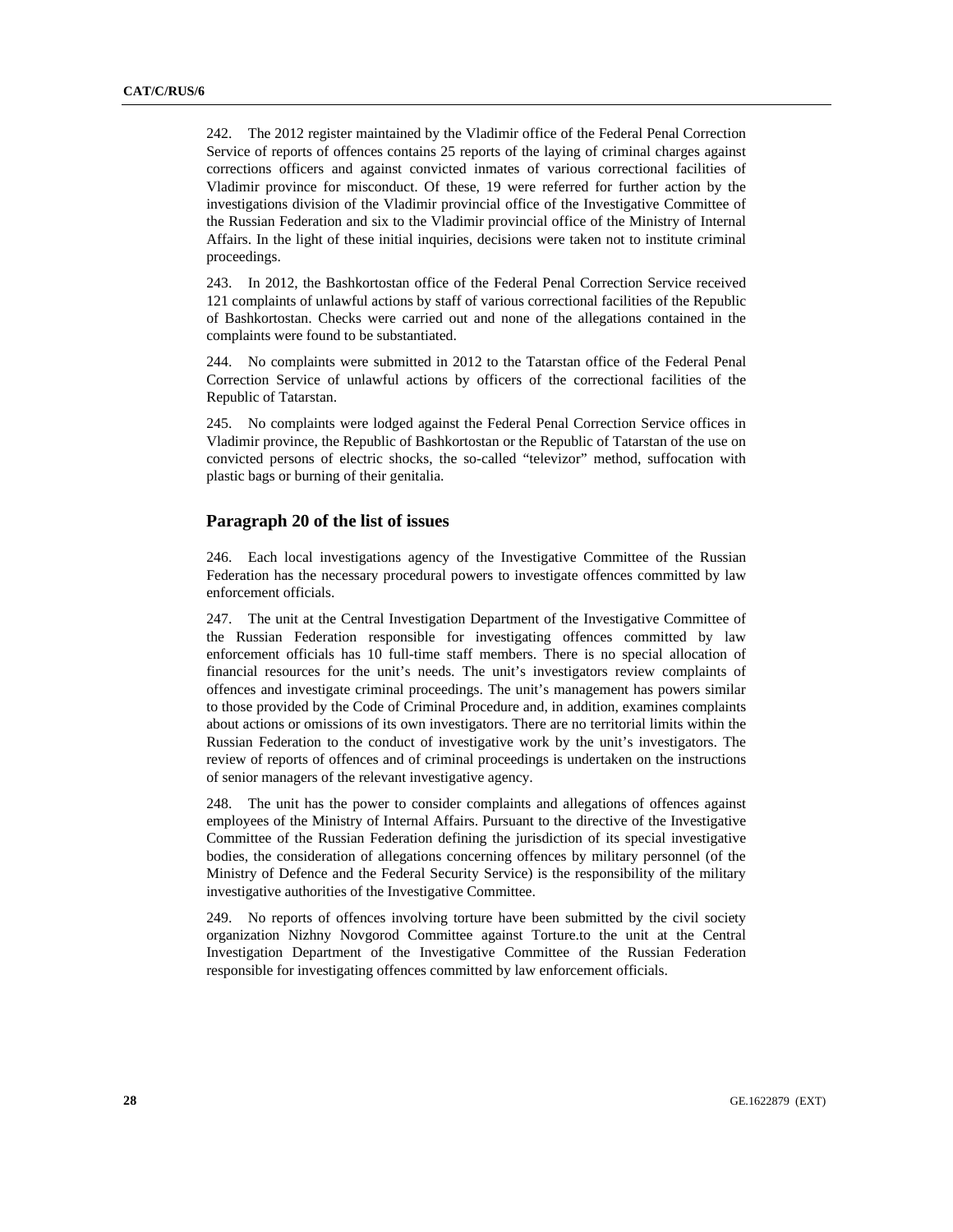#### **Paragraph 21 of the list of issues**

250. No officials of the investigations divisions of the Investigative Committee of the Russian Federation with responsibility for territorial entities forming part of the North Caucasus Federal Area and the Southern Federal Area, or of Investigations Division No. 7 of the Central Investigation Department or of the Central Investigation Department for the North Caucasus Federal Area have been charged for failure to investigate reports of torture or ill-treatment or for refusal to cooperate with any investigations.

251. Checks have been carried out relating to individual cases in response to reports of unlawful acts by law enforcement officers.

252. Thus, on 1 September 2014, criminal proceedings under docket No. 14177042 were initiated by the investigations unit for the Lazarev district of the city of Sochi, which reports to the investigations division of the Investigative Committee of the Russian Federation responsible for the Krasnodar territory, against detective officer A. of the Loo village police detective unit, which reports to the Lazarev district police office of the Sochi department of internal affairs. Mr. A. was charged on the basis of evidence of offences under article 286 (3a) and (3b) and article 293 (1) of the Criminal Code.

253. On 30 April 2015 criminal proceedings were initiated by the same investigations unit under docket No. 15177042 against local district police chief A. of the police commissioners and juvenile affairs office of Loo village police station, under the Lazarev district police office of the Sochi department of internal affairs, under article 286 (3a) and (3b) of the Criminal Code. The above criminal proceedings have now been combined into a single case.

254. Criminal charges have also been brought against police officers A. and N. for the use of torture against Mr. S., which took the form of pulling a plastic bag over his head and thereby obstructing the passage of air, sending electric shocks through the victim's body and administering beatings to him with the aim of coercing him to confess. The criminal case was sent to the court for consideration on the merits. Mr. A. and Mr. N. were found guilty.

255. The European Court of Human Rights has handed down a number of decisions on complaints against the Russian Federation, in which it has found violations by the Russian authorities of articles 2, 3 and 5 of the Convention, primarily relating to the unlawful detention, death or disappearance of citizens, failure to conduct effective investigations of facts, and the moral suffering of relatives of deceased victims and missing persons.

256. These include its judgment of 9 April 2009 on the complaint brought by Jabrailov against the Russian Federation, which found a violation by the Russian authorities of articles 2 and 5 of the Convention relating to the detention of the complainant's son allegedly by Russian soldiers in circumstances hazardous to his life (which lead to the son's death) and the failure to conduct an effective investigation into these violations, and also of article 3 of the Convention, relating to the moral suffering caused to the complainant by the disappearance of her son, and the lack of any information about him for an extensive period.

257. Measures are being taken by the Russian authorities to deal with and prevent the violations identified by the European Court in the cases concerned, as part of the group of Khashiev cases. The Russian authorities regularly inform the Committee of Ministers of the Council of Europe about the measures taken in this regard. Since 2013, the Russian authorities have submitted four action plans, setting out detailed information on measures taken and envisaged.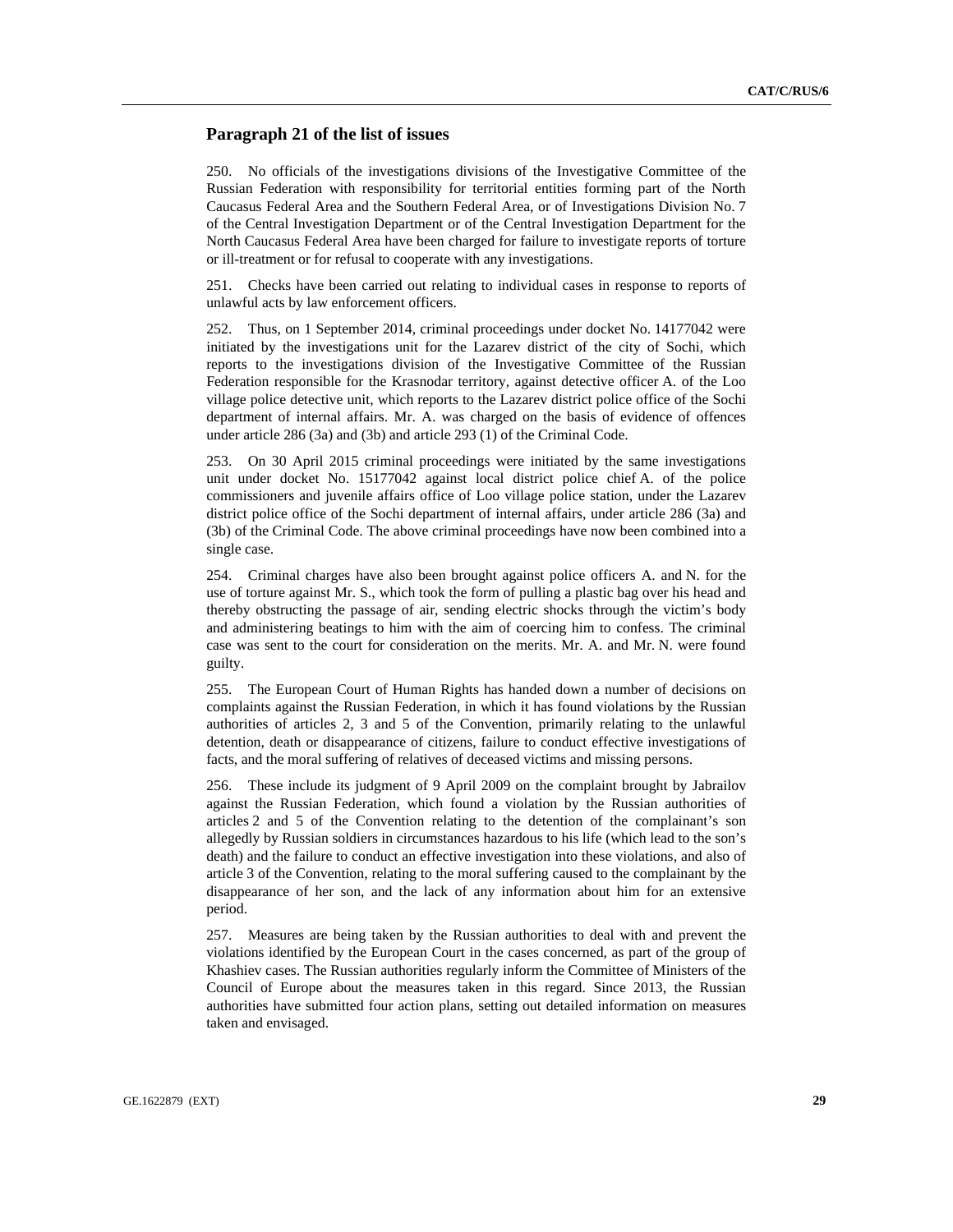258. These documents indicate the measures taken and planned by the Russian authorities over the time that has elapsed since the events under consideration by the European Court.

259. The strategy that has been developed and is being put into effect to implement the judgments in this category includes work in certain key areas, including incorporation of the provisions of the Convention into the Russian legal system.

260. No information is available on the arrests of Circassians during the Olympic games in Sochi in 2014. Nor have any requests been received from the European Court on Human Rights relating to complaints regarding the arrest during the Sochi Olympics of persons belonging to this ethnic group.

## **Paragraphs 22, 23, 24 and 25 of the list of issues**

261. Having ratified the Convention against Torture and Other Cruel, Inhuman or Degrading Treatment or Punishment in 1987, the Russian Federation has assumed the obligations under its provisions.

262. We have taken note of the appointment by the Committee against Torture of a rapporteur on reprisals, and also the decision of the chairs of the human rights treaty bodies at their twenty-seventh meeting to adopt the guidelines against intimidation or reprisals (the so-called San José guidelines).

263. By signing the Convention, the Russian Federation accepted those obligations that are set out in that instrument, but not the future ideas and proposals by the Committee relating to its working methods.

264. In that connection, the Russian Federation considers that all the practices, general comments and working methods of the Committee are of a purely internal nature and do not impose additional obligations on any States parties to the Convention, including the Russian Federation.

265. With regard to the substance of the communications by the Committee regarding the situation of the Anti-Discrimination Centre "Memorial" and the "Public Verdict" Foundation, and also the cases involving Elena Klimova and Evgeny Vitishko, issues relating to the consideration of the murders of Anna Politkovskaya and Natalia Estemirova, and the amendments to the act on non-profit organizations, referred to in paragraphs 22-25 of the list of issues, the Russian Federation considers that these matters do not fall within the mandate entrusted to the Committee by the Convention. Exercise of the right to participate in political and public life is provided for in article 25 of the International Covenant on Civil and Political Rights. Accordingly, issues relating to exercise of this right are discussed in the national reports of the Russian Federation to the Human Rights Committee, created under the aforementioned Covenant.

266. By taking up issues that lie outside its mandate, the Committee against Torture is creating unnecessary duplication of the work of the committees and acting in conflict with the provisions of General Assembly resolution 68/268 on strengthening and enhancing the effective functioning of the human rights treaty body system, which in practice is further draining the limited budget allocated to the treaty bodies.

## **Paragraph 26 of the list of issues**

267. There are no arrangements in the Russian Federation for the collection of statistics of offences committed against its citizens on the grounds of race, ethnic background, origin, attitude to religion, beliefs, or membership of public associations or any social group. At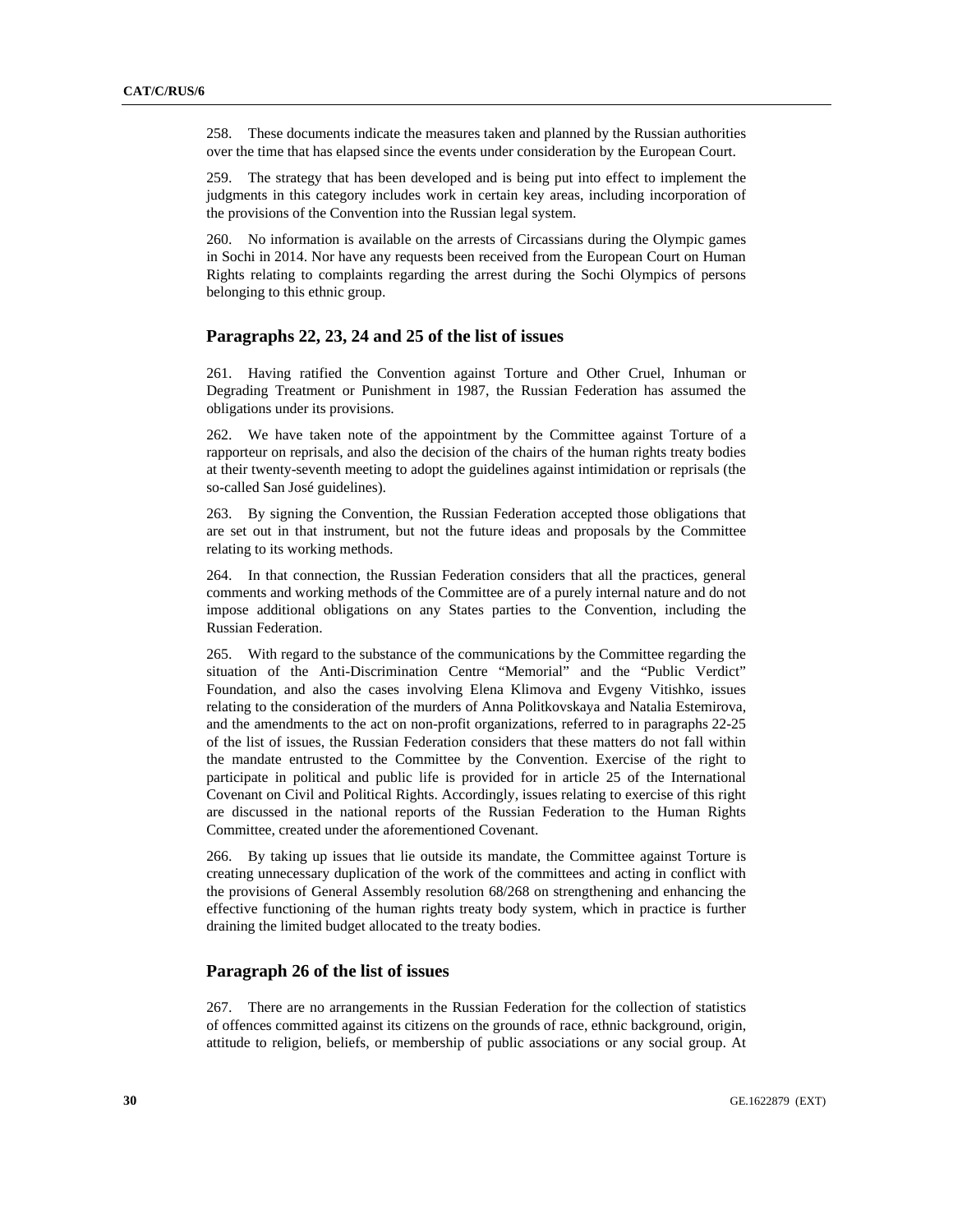the same time, a register is kept of offences committed on the grounds of racial discrimination.

268. Statistics on the application of the article 282 of the Criminal Code and information on court cases involving racial discrimination and offences perpetrated against foreign nationals and stateless persons may be found in annexes VI, VII and VIII to the present report.

## **Paragraph 27 of the list of issues**

269. The courts of the Russian Federation do not compile separate information in the form of basic statistics or statistical reporting forms recording the outcome of criminal and civil cases in the Russian Federation, or statistics on the number of cases in which confessions obtained by torture were deemed inadmissible as evidence, or on the number of applications for the payment of compensation to victims of torture that have been considered in the course of criminal or civil proceedings.

270. On the issue of rehabilitation programmes for victims of torture, including medical and psychological assistance, we are able to report that, under the Constitution of the Russian Federation and article 19 (1) of Federal Act No. 323 of 21 November 2011, on the principles of public health care in the Russian Federation, everyone has the right to health care and medical assistance.

271. Moreover, under article 19 (5) of the Act, every patient also has the right to medical rehabilitation in medical institutions under conditions consistent with health and hygiene requirements.

272. We may note that these standards apply to all citizens without exception, including persons who have been subjected to torture, detainees, persons remanded in custody, persons serving sentences in the form of restriction of liberty, short-term rigorous detention, deprivation of liberty or administrative detention. In accordance with article 26 of Federal Act No. 323 of 21 November 2011, if it is not possible to provide them with medical care in facilities of the penal correction system, they are entitled to health care in the medical institutions of the public and municipal health-care systems, and also to request consultations with physicians of the said medical institutions in the manner prescribed by the Government of the Russian Federation.

273. To protect these persons from possible unlawful acts against them, including torture by health workers, paragraph 5 of the aforementioned article prohibits the involvement of detainees, persons remanded in custody, persons serving sentences in the form of restriction of liberty or short-tern rigorous detention, deprivation of liberty or administrative detention as subjects for clinical testing, or the testing of medicines, specialized therapeutic foods, medical products and disinfectants.

274. With regard to the medical rehabilitation of persons who have been subjected to torture, we note that medical rehabilitation constitutes a range of measures of a medical and psychological nature aimed at the complete or partial rehabilitation of damaged and functions, (or) compensation for lost functions, of the affected organ or body system, the maintenance of bodily functions during the full onset of sudden acute pathologies or the exacerbation of chronic pathological processes in the body, and also the prevention, early detection and correction of possible malfunctions of the damaged organs or body systems, the prevention and reduction of possible disability, improvement of quality of life, preservation of the patient's fitness to work and integration into society (Federal Act No. 323, art. 40 (1)).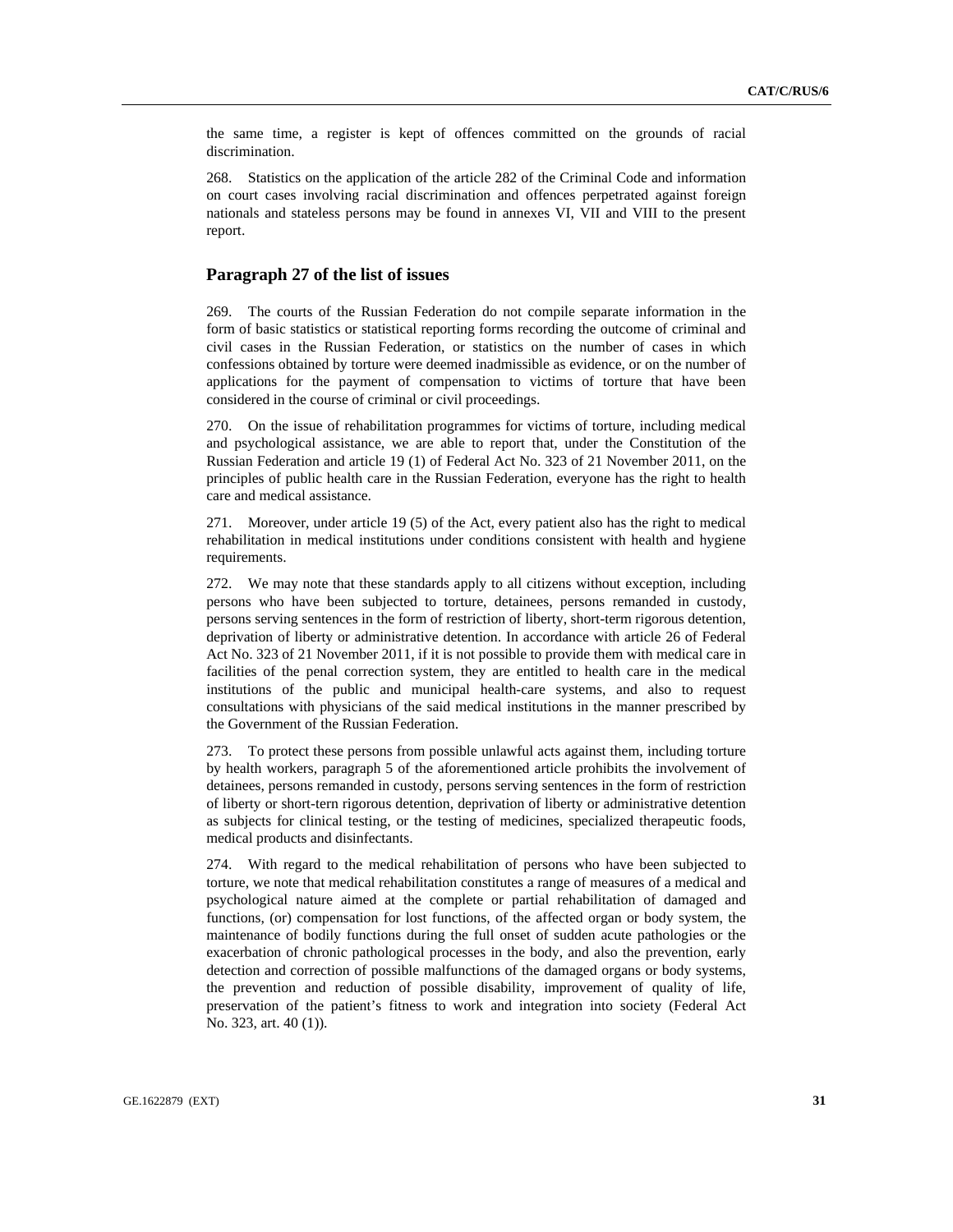275. All these measures are undertaken in medical institutions and include the integrated application of natural therapies, drug-based and non-drug-based treatments and other approaches.

276. Medical rehabilitation is organized in accordance with the procedures laid down in Ministry of Health order No. 1705n of 29 December 2012, the provisions of which also apply to all citizens, including persons who have been subjected to torture.

277. According to the provisions of that order, medical rehabilitation is carried out with due account for morbidity and disability, following the principal categories of diseases and their individual classification and includes:

- Assessment of the patient's clinical condition (diagnosis); risk factors associated with rehabilitation measures; factors limiting rehabilitation measures; morphological parameters; functional reserves of the body; state of higher mental functions and emotional responses; disruption of usual behavioural and occupational skills; limitation of the patient's activity and ability to participate in necessary events in private and public life; environmental factors that influence the outcome of the rehabilitation process;
- Determining the objective of the rehabilitation measures, the comprehensive application of drug-based and non-drug-based therapy (physiotherapy, remedial exercise, massage, curative and prophylactic diets, chiropractic, psychotherapy, reflexotherapy and natural curative methods) and measures designed to adapt the patients' surroundings to their functional abilities – or their functional abilities to their surroundings – including through the use of mobility devices, prosthetics and orthetic appliances;
- Assessment and prognosis of the effectiveness of rehabilitation measures. On the basis of the above considerations, a personal medical rehabilitation programme is prepared.

278. Rehabilitation measures forming part of a medical rehabilitation programme are carried out with the assistance of medical specialists in the specific medical areas concerned, such as medical rehabilitation specialists, medical psychologists, psychiatrists, psychotherapists and others.

279. Furthermore, where there are medical indications for the continuation of medical rehabilitation, the citizens concerned may be assigned for treatment in health spas.

#### **Paragraph 28 of the list of issues**

280. Under Russian criminal procedural legislation, the legal notion of redress is enshrined in chapter 18 of the Code of Criminal Procedure.

281. This chapter sets out the basis for the right to redress, the categories of persons entitled to redress, the procedure for providing compensation for material and moral damage, and restoration of other rights of rehabilitated persons.

282. In cases which do not fall under criminal procedural legislation, issues relating to redress are resolved in civil proceedings.

283. Article 1069 of the Civil Code of the Russian Federation stipulates that the harm caused to a citizen or a legal entity as a result of unlawful acts or omissions by State bodies or officials of these bodies shall be subject to compensation from the Government of the Russian Federation, the government of a constituent entity of the Russian Federation or a municipal government.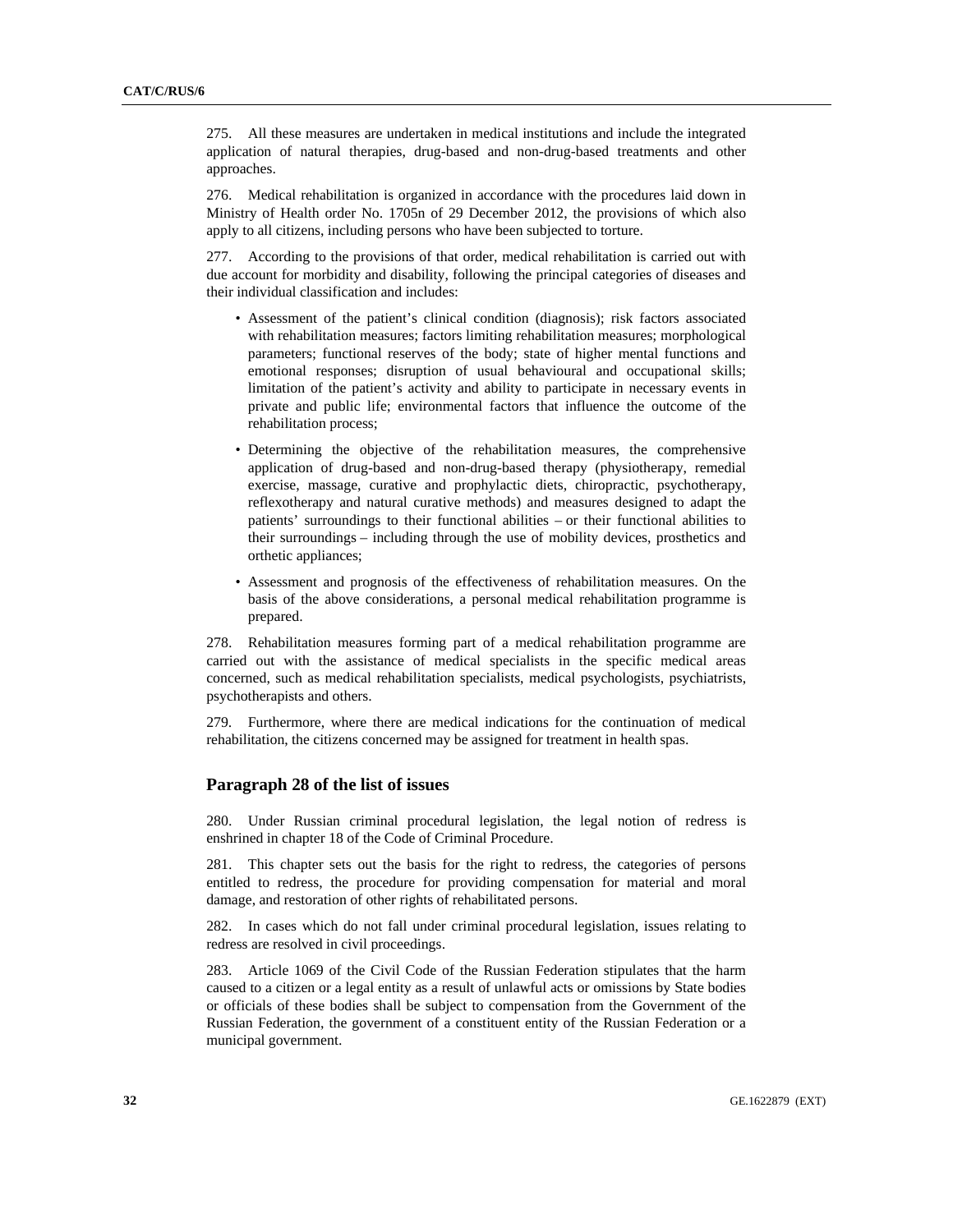284. Article 1070 (1) of the Civil Code provides that harm caused to a citizen as a result of an unlawful conviction, an unlawful criminal prosecution, unlawful remand in custody or the unlawful imposition of a restraining order in the form of a travel ban must be compensated in full by the State, or, as prescribed by law, by the government of a constituent entity of the Russian federation or a municipal government, regardless of whether or not the officials of the bodies responsible for conducting the initial inquiry or pretrial investigation, of the procuratorial service or the courts are at fault, in the manner prescribed by law.

285. In other cases, compensation for harm shall be provided on the grounds and in the manner provided for in article 1069 of the Civil Code. Harm caused in the administration of justice shall be compensated if the fault of the judge is established in the ruling of a court and the ruling has become enforceable (Civil Code, article 1070 (2)).

286. Where the allocation of funding for the effective functioning of rehabilitation programmes is concerned, we may note that financial resources for the rehabilitation of citizens, including victims of torture, are provided in accordance with the legislation relating to health care.

287. As defined in article 2 of Federal Act No. 323 of 21 November 2011, medical assistance includes medical rehabilitation. The sources of funding for the provision of medical assistance to citizens are stipulated in article 83 of Federal Act No. 323.

288. Thus, financial resources for the medical rehabilitation of citizens which is undertaken as part of primary health care services and of specialized medical assistance are provided from the following: compulsory medical insurance funds; allocations from the federal budget, budget allocations from the constituent entities of the Russian Federation for the implementation of regional State programmes for the provision of guaranteed free medical assistance to citizens (to cover medical assistance not covered by compulsory health insurance, and also costs not included in the system of medical assistance tariffs covered by compulsory health insurance programmes); and from other sources, as specified in Federal Act No. 323.

289. Furthermore, in accordance with article 83 (11) of Federal Act No. 323, sources of funding for the provision of medical assistance in cases not specifically covered by the aforementioned act or by other federal laws shall be identified in line with the provisions of the State programme for the provision of guaranteed free medical assistance to citizens.

290. In that regard, the 2016 version of the State programme for the provision of guaranteed free medical assistance to citizens, as ratified by government decision No. 1382 of 19 December 2015, expressly states that financial resources for the provision of medical rehabilitation in medical institutions shall be provided from compulsory health insurance funds as part of the basic compulsory medical insurance programme.

291. Following prescribed arrangements, financial resources for the provision of medical care in specialized medical institutions and the relevant subsidiary units of medical organizations providing medical assistance falling in the category of medical rehabilitation for conditions not covered by the basic compulsory medical insurance programme (sexually transmitted infections, diseases resulting from AIDS and HIV, tuberculosis, mental and behavioural disorders, including those resulting from substance abuse) are provided from allocations from the federal budget, the budgets of the constituent entities of the Russian Federation and local budgets (in cases where the State authorities of the constituent entities of the Russian Federation have transferred the respective public health care-related powers to local authorities).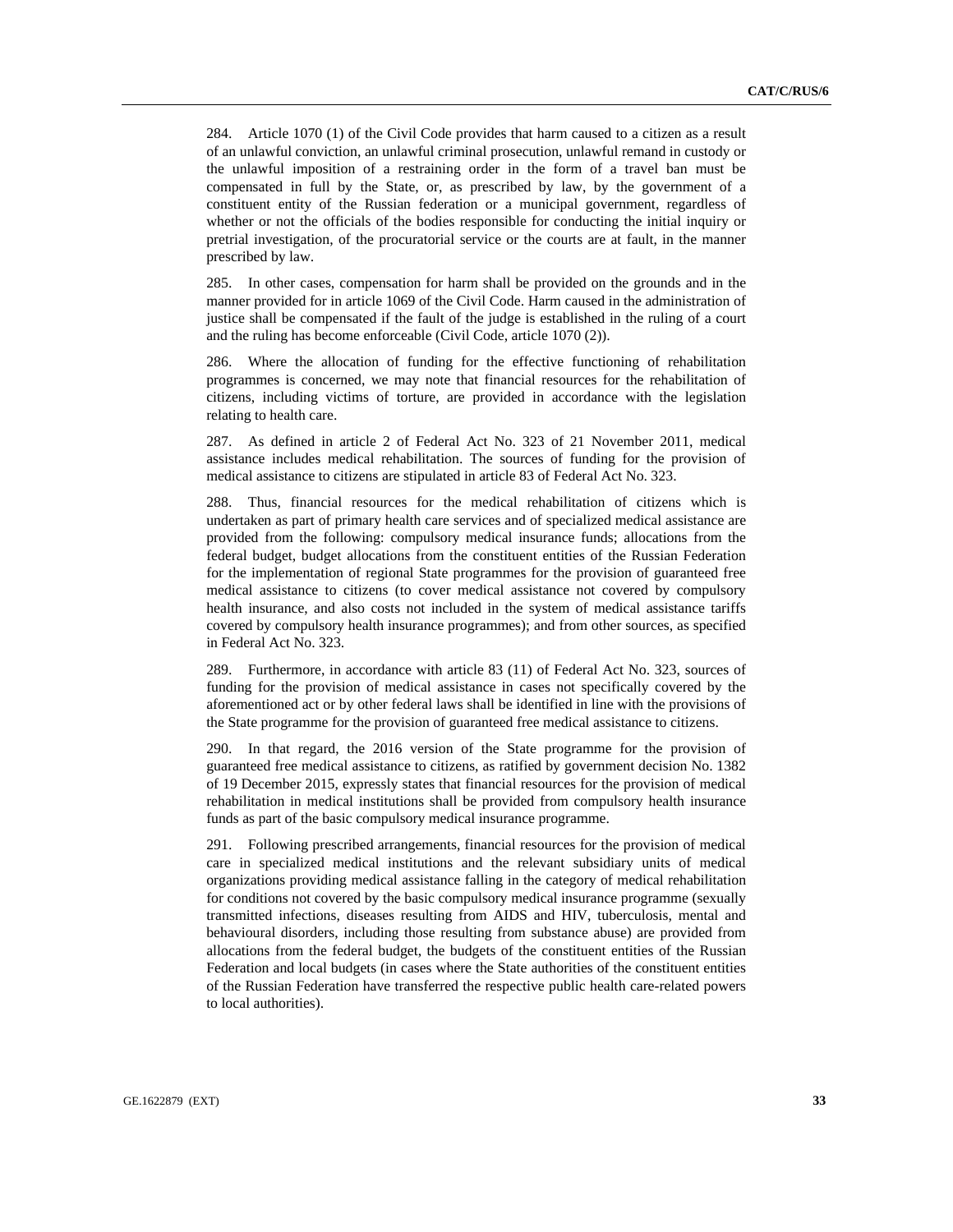## **Paragraph 29 of the list of issues**

292. Article 74 (2) of the Code of Criminal Procedure lists the evidence that may be used in criminal proceedings. The following evidence is admissible: the testimony of a suspect (accused person); the testimony of a victim and a specialist witness; the findings and testimony of a specialist; material evidence; records of the investigative and judicial actions; other documents.

293. The basic condition for the admissibility of any evidence is that it shall have been obtained in a manner consistent with the Code of Criminal Procedure.

294. Thus, article 75 (1) of the Code of Criminal Procedure rules that evidence obtained in breach of the requirements of the Code shall be inadmissible. Inadmissible evidence shall have no legal force and may not serve as the basis for an indictment or be used as proof of any of the circumstances adduced in support of the charges brought in criminal proceedings.

295. In particular, inadmissible evidence includes the testimony of a suspect or accused person provided during the pretrial investigation in a criminal case in the absence of a lawyer, including when legal counsel has been declined, and not upheld by the suspect or accused person in court, together with any other evidence obtained in breach of the requirements of the Code.

296. Under article 88 of the Code of Criminal Procedure, each piece of evidence shall be evaluated in terms of its relevance, admissibility and reliability. In the cases specified in article 75 (2) of the Code, the court, the procurator, the investigator and the official conducting the initial inquiry shall deem the evidence inadmissible.

297. The procurator, the investigator and the inquirer shall be entitled to deem evidence inadmissible upon a petition by the suspect or the accused, person, or on their own initiative. Any evidence deemed inadmissible may not be included in the decision to indict, charge sheet or final bill of indictment.

298. The court may deem evidence to be inadmissible upon the parties' petition or on its own initiative in accordance with the procedure established by articles 234 and 235 of the Code of Criminal Procedure, in other words, during the preliminary hearing or directly in judicial proceedings.

299. If defendants complain that torture has been used on them to coerce them into giving evidence, the judge shall transmit the defendant's statement to the investigative authorities or the procurator's office, or shall take it upon himself or herself to examine the evidence to determine whether torture has been used against the defendant. If the court is satisfied that evidence had been obtained through torture, such evidence shall be deemed inadmissible.

300. The judgments of the European Court of Human Rights relating to cases in which courts of the Russian Federation have reviewed evidence obtained as a result of torture are brought to the attention of the judges and officials of the Supreme Court of the Russian Federation and of the lower courts. Such cases include the judgments of 18 July 2013 in the case *Nasakin v. Russia*, of 14 November 2013 in the case *Ryabtsev v. Russia*, of 16 October 2014 in the case *Mostipan v. Russia*, and of 30 April 2015 in the case *Shamardakov v. Russia*.

301. Investigators make video recordings of interrogations with the aim of eliminating the use of torture by investigators to extract confessions and to ensure that, alongside the other forms of evidence provided in criminal proceedings, courts are also able to use confessions as the basis for sentencing.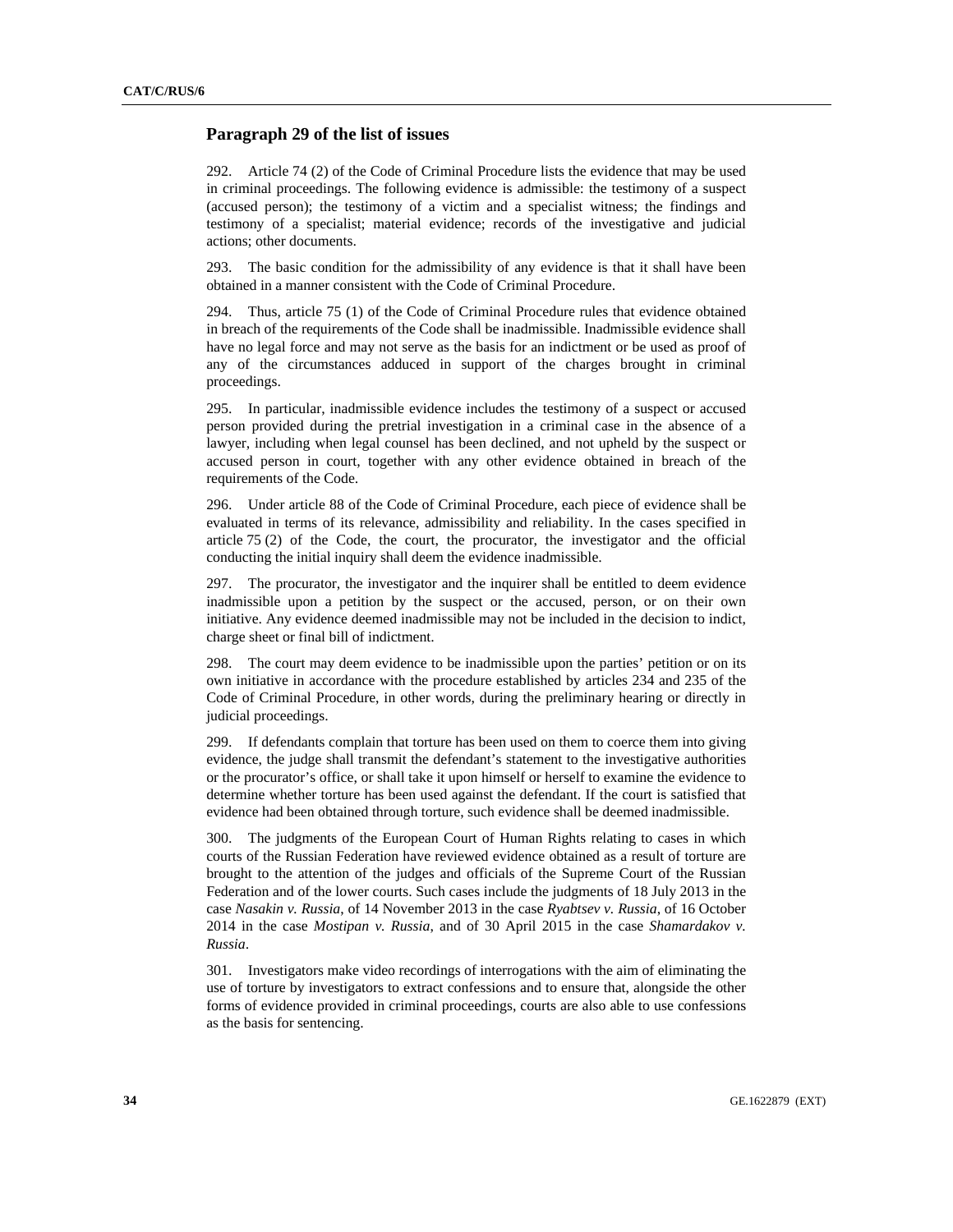302. Whenever signs of bodily injury are detected on the body of suspects (accused persons), mandatory pre-investigative checks are carried out to ascertain the circumstances in which they were acquired, together with the conduct of expert medical examinations.

303. In addition, all cases of ill-treatment of defendants are reviewed by the courts when considering applications by investigators for the detention of accused persons.

304. In 2015, the investigation agencies of the Investigative Committee of the Russian Federation considered 214 reports citing evidence of offences under articles 299-302, 10 of which led to the initiation of criminal proceedings. In response to 204 such reports, it was decided not to institute criminal proceedings. One criminal case involving one accused person was referred to the procurator for confirmation of the decision to indict.

305. It should be noted that the basic statistical accounting procedures and statistical records kept by the courts of the Russian Federation on the outcome of criminal and civil cases do not include disaggregated statistics on the number of cases in which confessions obtained by torture have been deemed inadmissible as evidence.

306. With regard to the issue of the prosecution of officials for the extraction of confessions under torture, we are able to report that, under article 17 (2) of the Code of Criminal Procedure, no evidence may be regarded as having predetermined validity.

307. In all cases without exception, the court is bound to explain to defendants their rights under article 47 of the Code of Criminal Procedure.

308. All cases of ill-treatment of defendants are reviewed by the courts when considering applications by investigators for the detention of accused persons.

## **Paragraph 30 of the list of issues**

309. A comprehensive action plan to tackle the problem of inadequate conditions in detention facilities has been prepared and is currently being put into effect as part of the implementation of the pilot judgement of the European Court of Human Rights in the case of *Ananyev and others v. Russia.*

310. In developing the action plan, over the period 2013-2015 the Russian authorities drafted a number of supplementary action plans (DH-DD (2013) 936, DH-DD (2014) 580 and DH-DD (2015) 862) which were duly submitted to the Committee of Ministers of the Council of Europe.

311. These action plans by the Russian authorities provide detailed and comprehensive information on the measures taken and planned by the Russian authorities both to bring the detention conditions in pretrial detention facilities into line with international standards, and to ensure a more balanced approach to the selection and extension of remand in custody as a preventive measure, to the more extensive use of alternative measures, and to the improvement of domestic legal remedies.

312. With regard to the establishment and improvement of domestic remedies, we may report that, on 8 March 2013, Federal Act No. 21 was adopted, on the Code of Administrative Procedure of the Russian Federation, together with a number of laws amending certain statutory instruments consequent to the adoption of Federal Acts Nos. 22 and 23, of 8 March 2015, and Federal Constitutional Act No. 1 of the same date.

313. These laws set in place substantially improved domestic remedies to prevent infringements of the law through failure to provide adequate conditions of detention in pretrial detention facilities and places of deprivation of liberty and are fully in line with the findings set out in the pilot judgment of the European Court of Human Rights in *Ananyev and others v. Russia*.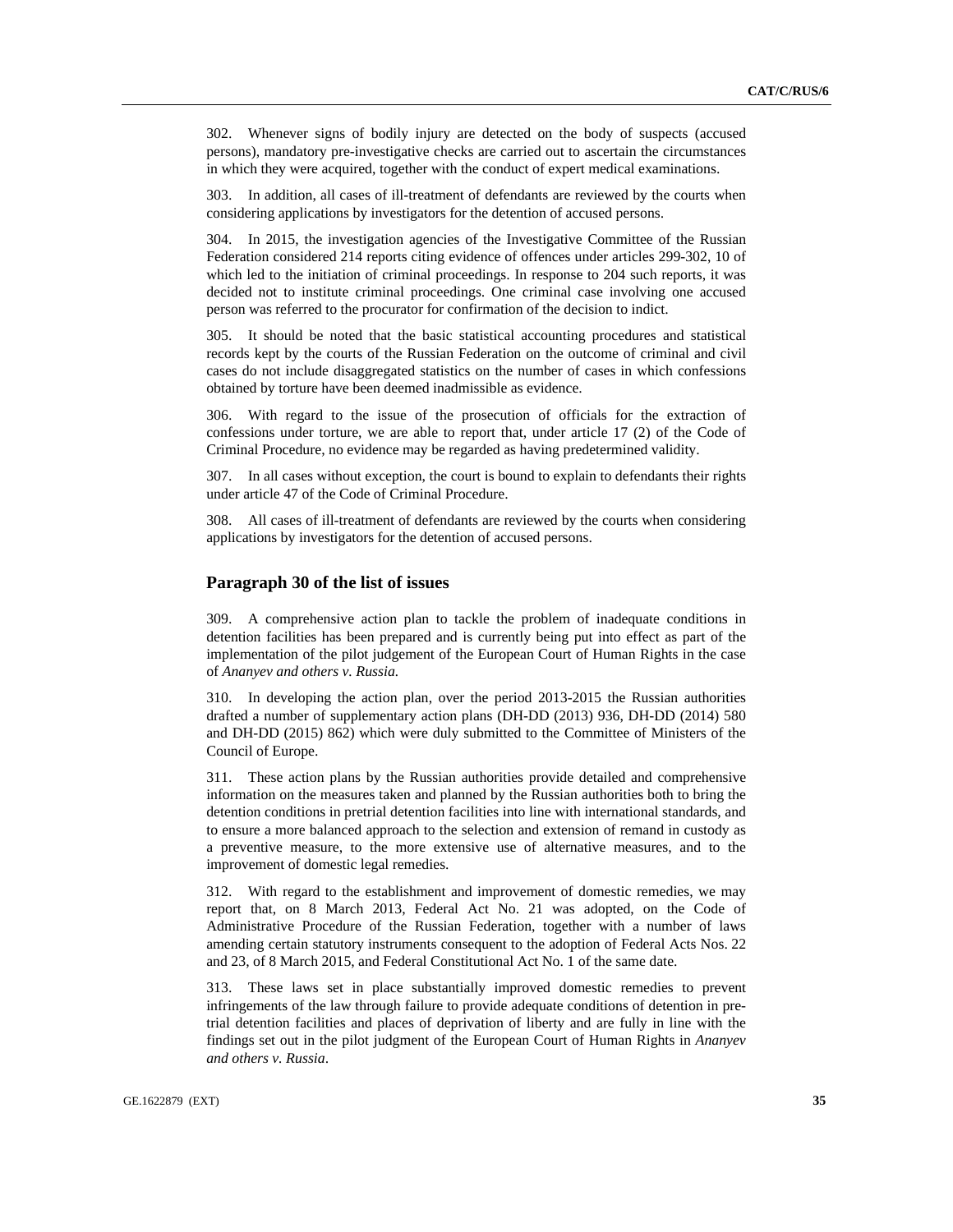314. To ensure that effective compensatory legal remedies are available, work is currently under way on the elaboration of a federal bill to amend certain statutory instruments of the Russian Federation, with a view to enhancing the compensatory legal remedies available for infringements relating to failure to provide adequate conditions of detention in pre-trial detention facilities and places of deprivation of liberty.

315. The bill affirms that the right to compensation from the State through legal proceedings for harm incurred as a result of inadequate conditions of detention, regardless whether or not the State authorities and their officials are at fault, is enshrined in Federal Act No. 103 of 15 July 1995, on the remand in custody of suspects and those accused of the commission of offences, and in the Penal Enforcement Code.

316. At the same time, the bill provides for the amendment of the Code of Administrative Procedure of the Russian Federation, with a view to providing statutory regulation of specific aspects of the submission and consideration of administrative claims for compensation for failure to provide acceptable conditions in detention facilities.

317. An analysis of case law shows that, under existing legislation, many courts are already taking into account the precepts of the European Court in their consideration of individual cases and handing down judgments in settlement of complaints about inappropriate conditions in pre-trial detention facilities in which they award compensation for the harm incurred.

318. According to figures provided by the Judicial Division of the Supreme Court of the Russian Federation, some 4,500 claims have been considered for compensation for material damage and moral harm arising from failure to provide appropriate conditions in remand centres and correctional facilities and, of those, some 3,000 (66 per cent) have been granted. A total of some 58 million roubles has been paid out to complainants in settlement of their claims – more than double the amount paid out in 2013.

319. In this context, in the process of carrying out the pilot judgment in *Ananyev and others v. Russia*, a master plan was formulated for the development over the period 2012-2014 of facilities for the temporary remand of suspects or accused persons by the internal affairs authorities, under which, over that same period, a total of 9.87 billion roubles was allocated from the federal budget for the design, construction and refurbishment of temporary remand facilities.

320. A comparable policy document has been approved for the period 2015-2020.

321. The step-by-step process chosen by the Government for the radical reform of the existing correctional system and penal enforcement policy has been transformed into a master plan for the development of the penal enforcement system of the Russian Federation over the period up to 2020.

322. Measures are being taken to reduce the number of persons in detention. The authorities in charge of the correctional facilities are engaged in cooperation with the courts to ensure the prompt delivery of judicial decisions to commit convicted persons to the continued serving of their sentences, to release them from detention, or to extend their remand in custody. The procuratorial authorities are kept notified of suspects and accused persons who are held in custody for lengthy periods. Joint meetings are held with the courts, to look into the possibility of choosing non-custodial restraint measures for persons accused of committing misdemeanours and the officials in charge of remand centres keep judges and the staff of the procuratorial system informed of the level of occupancy of their centres. The prompt transfer of convicted persons once their sentences become enforceable, including by arranging out-of-schedule escorts, is reducing the number of persons held in remand centres.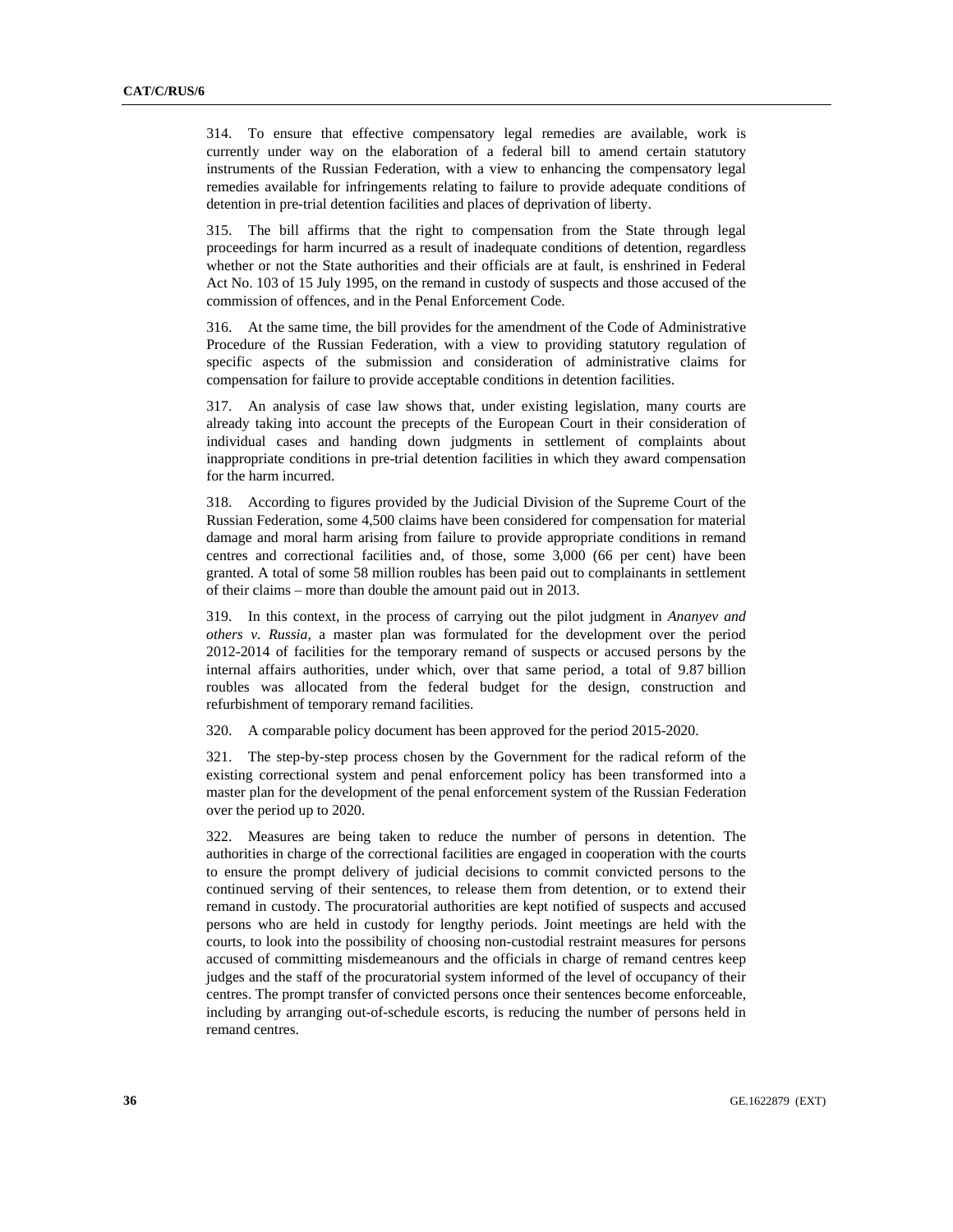323. In order to speed up the transit of detainees through the remand centres, and to reduce the length of time spent considering complaints in courts of appeal, work is under way with the Judicial Division of the Supreme Court of the Russian Federation to install videoconferencing systems in the remand centres with connections to the Supreme Court of the Russian Federation and the national, regional and provincial courts. To date, 181 remand centres have been equipped with such systems.

324. As a result of the measures taken in most of the local agencies of the Federal Penal Correction Service, conditions under which persons are remanded in custody have been brought into line with the requirements of the Federal Act on the remand in custody of suspects and those accused of having committed offences.

325. On average, 4.3 square metres of living space is allocated to each detainee in remand centres in the Russian Federation.

326. The resolutions of the Committee of Ministers of the Council of Europe acknowledge that some progress has been made, but also indicate that, if the problem is to be solved, additional measures are to be considered and adopted.

327. All the essential information on the judgments of the European Court of Human Rights finding violations of the Convention in respect of convicted persons and detainees has been downloaded into a computerized database on the European Court. In addition, the database contains the texts of instructions from the Federal Penal Correction Service on the observance of human rights in the penal correction system.

328. Under order No. 317 of 13 July 2010 of the Federal Penal Correction Service, the chiefs of the Service's subsidiary units with responsibility for certain subject areas are taking steps, in the light of the recommendations of the European Court, to ensure the necessary conditions in the penal correction system to preclude violations of the Convention.

329. Thus, with the aim of implementing the recommendations of the European Court of Human Rights and the European Committee for the Prevention of Torture, steps are being taken in remand centres pursuant to the instructions of the Director of the Federal Penal Correction Service to expand the area of single cells to 4 square metres. Medical units, as indicated earlier, are fitted with special screens.

330. Persons remanded in custody have the possibility of spending time outside the remand centre cells. Under Federal Act No. 103, suspects and accused persons are escorted from their cells to take part in investigative and judicial proceedings, to have meetings with their lawyers, relatives and other persons, to talk to psychologists, to conduct religious observances, and for other purposes. In addition, they have the possibility of partaking in sporting activities in a recreational courtyard fitted with sports equipment.

331. Over the period 2002-2006, a nationwide targeted programme was conducted in in the Russian Federation on the reform of the penal correction system, which included the construction of new remand centres and correctional facilities and refurbishment of those already in existence. With the use of federal funding (more than 2.8 billion roubles), more than 14,500 new places were created for the accommodation of suspects, accused persons and convicts.

332. That work was continued under a nationwide targeted programme for the development of the penal correction system over the period 2007-2016, which envisaged the construction of 12 new remand centres, in which persons held in custody awaiting trial would be allocated 7 square metres of personal space. Since the programme was launched, over 10,800 new places have been added to the remand centres and it is planned to add a further 13,100 places by the end of 2016.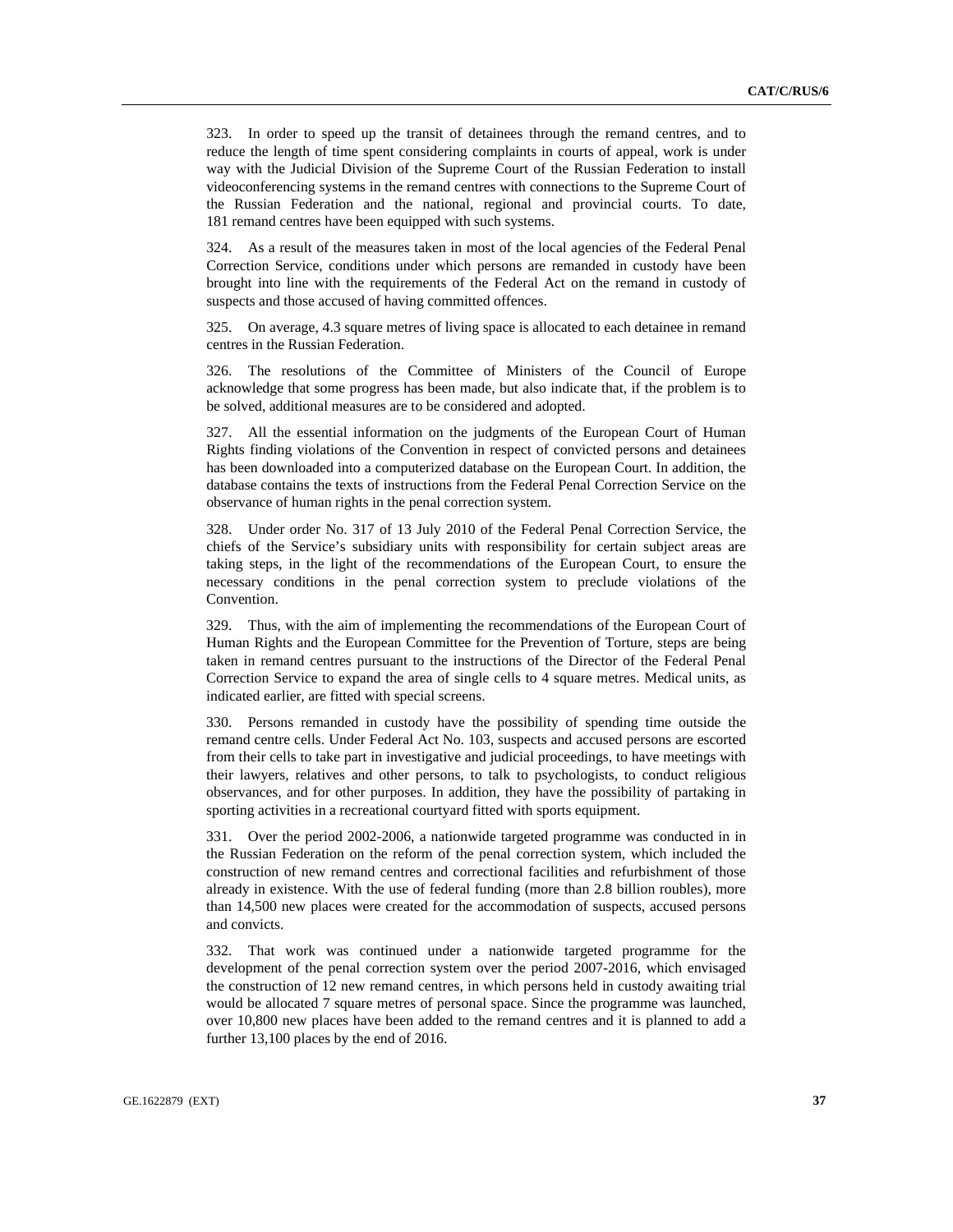333. In recent years, large sums of money have been allocated for the major overhaul of and running repairs to the buildings and facilities of the remand centres and for the replacement of their communications equipment. Efforts are being made to ensure that persons who are being taken into custody for the first time are segregated from hardened criminals. In remand centres, these two categories of persons are held not just in different cells, but also on different floors and in different units and cell-blocks.

334. The facilities of the penal correction system are equipped with the latest telecommunications technologies and state-of-the-art equipment. The facilities are fitted with integrated security systems, including video-surveillance and access-control subsystems, technical safety and oversight equipment, fire and security alarms, loudspeakers and two-way intercom systems.

## **Paragraph 31 of the list of issues**

335. In order to prevent occupational injuries and avoid fatal accidents, the Federal Penal Correction Service constantly monitors and analyses work safety issues and safety procedures and carries out thorough assessments of working conditions in the regional offices of the Federal Penal Correction Service and their subsidiary bodies.

336. At the same time, the guidelines of the Federal Penal Correction Service, setting out specific measures to prevent and avoid occupational injuries, including fatalities, with timelines and an assignment of responsibilities, are circulated to the Service's local agencies.

337. All accidents at production facilities, including fatalities, are investigated and processed in accordance with the law of the Russian Federation.

338. The death in March 2012 of Sergey Nazarov in Dalny police unit No. 9, of the Kazan office of the Ministry of Internal Affairs, has been the subject of investigation in eight criminal proceedings, which were then amalgamated into a single criminal case, No. 201/460620-12, brought against a number of officers of Dalny police unit. The case was referred to the Volga district court in Kazan for consideration on the merits. The officers in question were sentenced to various terms of deprivation of liberty, ranging from 2 to 15 years.

339. The investigation into the causes of the death of Pavel Drozdov established that the actions of officers of Yudino police unit No. 4, of the Kazan Office of the Ministry of Internal Affairs, had no socially hazardous consequences. Nor was any evidence found of ill-treatment of Pavel Drozdov or of any degrading treatment against him. Based on the findings of the investigation, the court ruled to dismiss the case on the grounds set out in article 24 (1.2) of the Code of Criminal Procedure, in view of the absence of the indicia of the offence defined in article 286 (3a) and (3b) of the Criminal Code.

340. On the issue of the number of deaths in custody, we are able to report that, over the years, the numbers of deaths, infections and fatalities among detainees in facilities of the penal correction system has steadily declined.

341. Statistics on the number of deaths in remand centres of the penal correction system and local agencies of the Ministry of Internal Affairs may be found in annex IX to the present report.

342. Every instance of the death of a citizen in the premises of an active-duty unit is subject to an official investigation and these investigations are constantly monitored by the Ministry of Internal Affairs to ensure an objective and thorough examination of the facts of the incident, and to determine the role and possible guilt of the staff of the unit and their supervisors.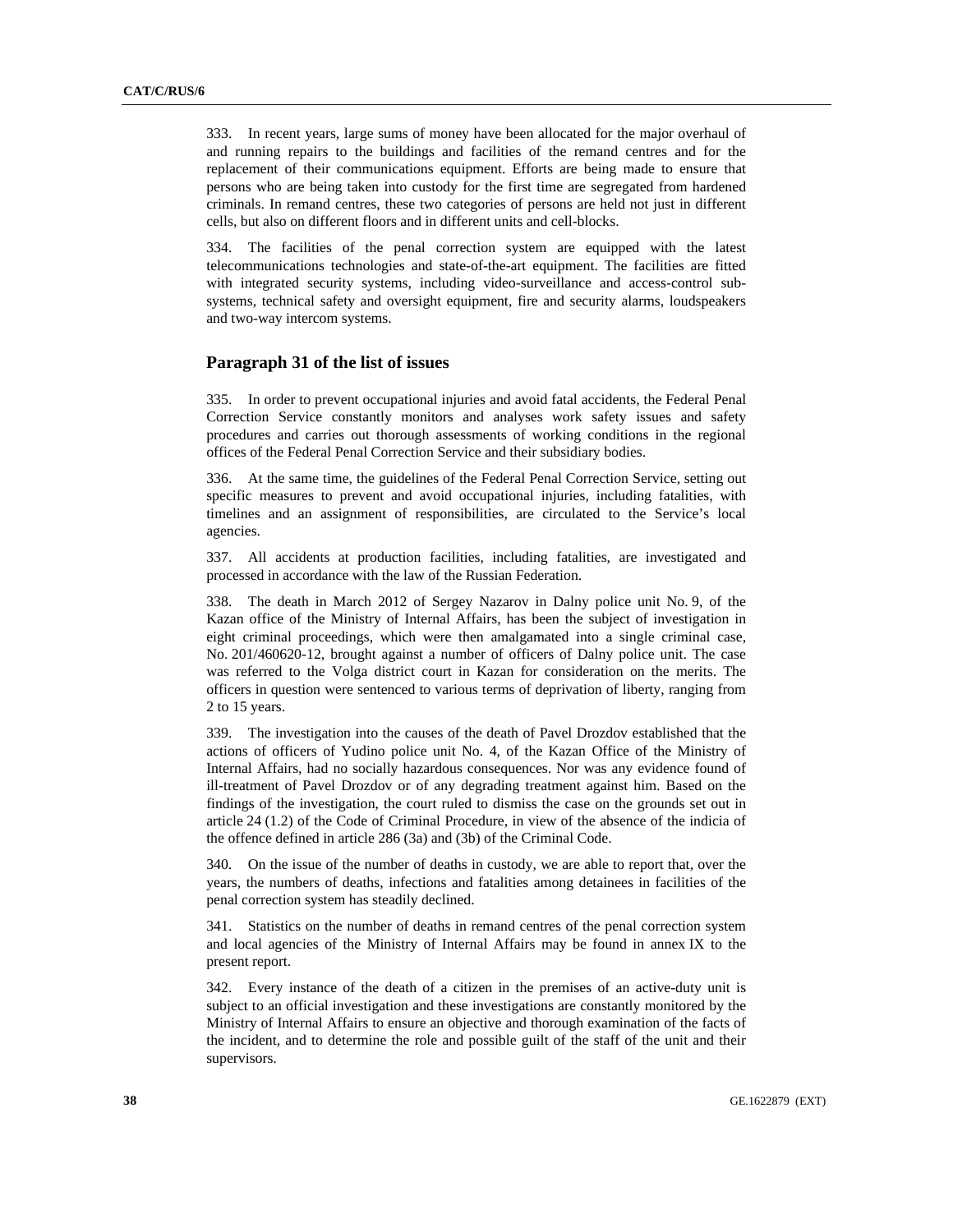343. In order to prevent accidents in the premises of units of the local internal affairs agencies, annual audits are carried out of all accidents, to establish their causes and to identify the conditions that gave rise to them.

344. Specific measures are being taken by the Ministry of Internal Affairs to prevent cases of suicide in detention facilities. In 2014, working together with the V.P. Serbsky State Scientific Centre for Social and Forensic Psychiatry, a publicly funded national institution, the Russian Ministry of Health developed guidelines for the detection and prevention of suicidal behaviour, suicide attempts by persons detained or remanded in custody by the internal affairs authorities of the Russian Federation.

345. With regard to the consideration of complaints by detainees, it should be noted that the majority of complaints submitted to the management of temporary remand centres and special holding facilities for persons subject to administrative detention relate to the conditions of detention and shortcomings in meeting the essential needs of inmates.

346. The procedure for the consideration of complaints is laid down in the Ministry of Internal Affairs order approving the instructions on the consideration of complaints by citizens in the system of the Ministry of Internal Affairs.

347. An analysis of complaints that have been submitted attests to the absence of any deliberate actions by duty police officers that infringe the rights and freedoms of citizens detained in police holding facilities.

348. In order to bring the conditions of detention in police holding facilities into line with the stipulated requirements, work is under way to implement the master plan for the development over the period 2015-2020 of facilities in the local agencies of the Ministry of Internal Affairs of the Russian Federation for the temporary remand of suspects or accused persons by the internal affairs authorities and of special holding centres for persons subject to administrative detention.

349. In the first stage of the master plan, 24 new facilities have been built and 173 refurbished and, with the use of extrabudgetary resources, two more temporary remand centres have been built in the Republic of Sakha (Yakutia) and the Republic of Tatarstan. As a result, the proportion of legally non-compliant facilities has been reduced to 11 per cent. In 2016, it is planned to complete the construction of 27 temporary remand centres and to refurbish a further 165 such facilities.

350. The continuing analysis of the results of the second stage of the master plan shows that, in the first six months of 2016, the number of complaints about detention, protection and escort conditions received from persons held in remand centres and police holding facilities has declined by 51 per cent by comparison with same period in 2015 (dropping from 298 to 145). In addition, measures taken in response to the shortcomings identified in the course of public and departmental monitoring and procuratorial oversight have led to a 73 per cent reduction (from 247 to 67) in the number of remedial action orders issued by procurators for breaches of the law in the detention, protection and escort of suspects and accused persons and persons subject to administrative detention.

351. With regard to the "high level of mistrust" among detainees regarding the investigation of complaints, we wish to note that chapter 16 of the Code of Criminal Procedure defines the arrangements for contesting the actions and decisions of the courts and officials conducting criminal proceedings. The current legal complaints mechanism makes it possible for detainees to defend their interests.

352. Complaints by detainees against the acts (or omissions) of officials of regional offices of the Ministry of Internal Affairs conducting initial inquiries are reviewed by the procurator or the court or both, in accordance with articles 124 (on the procedure for the consideration of a complaint by the procurator and the head of an investigatory agency)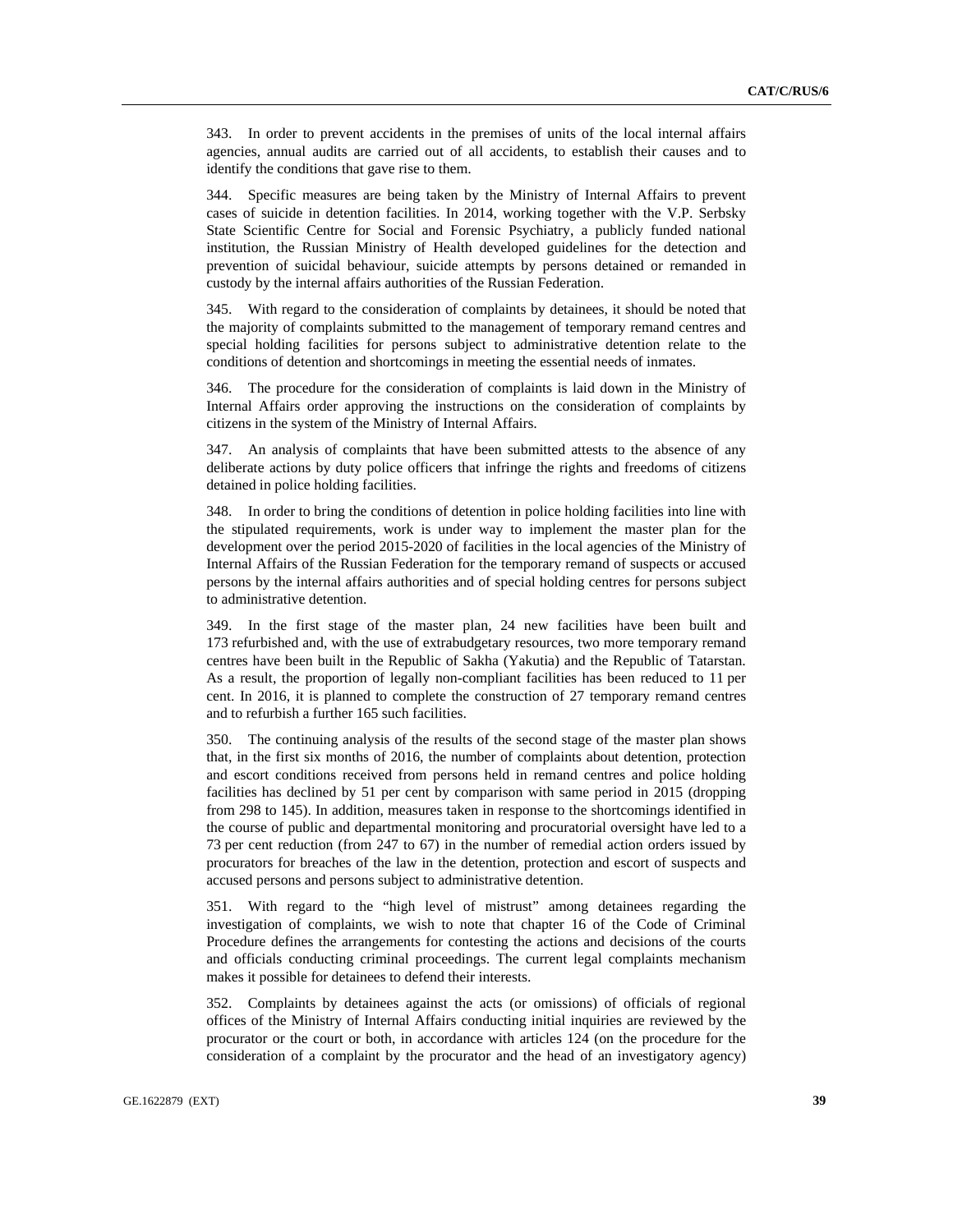and 125 (on the judicial procedure for considering complaints) of the Code of Criminal Procedure.

353. The complaint is considered by the procurator within three days of its receipt and, in exceptional cases, within ten days. The complainant is promptly notified of the decision adopted, and is given guidance on the appeals procedure.

354. If the suspect or the accused person is being held in custody, those in charge of the detention facility immediately forward the complaint that was submitted to them to the procurator or the court (article 126 of the Code of Criminal Procedure).

355. In reviewing suggestions, applications and complaints from convicted prisoners and persons held in custody, the Federal Penal Correction Service, its regional agencies and the offices under its authority are guided by Federal Act No. 59 of 2 May 2006, on the procedure for considering communications from citizens of the Russian Federation. Work in this area is subject to mandatory review during audits of the local agencies of the Federal Penal Correction Service.

356. In response to breaches of the law by officials of the offices and agencies of the penal correction system, the chief officers of the Federal Penal Correction Service have been instructed to conduct audits, including on-site visits. Based on the findings of these audits, disciplinary measures have been taken against the culprits, including those responsible for handling citizens' complaints.

357. In 2015, a total of 8,704 communications were examined in such on-site audits.

## **Paragraph 32 of the list of issues**

358. It is one of the voluntary commitments of the Russian Federation to reduce, and ultimately to eliminate, cases of the ill-treatment and death of military personnel not deployed in armed conflict.

359. Work is under way by the leadership of the Ministry of Defence and military authorities at all levels to uphold the rule of law and military discipline in the armed forces, thanks to which, over recent years, the number of violent crimes by military personnel has steadily decreased.

360. Statistics on violent crimes by military personnel may be found in annex X to the present report.

361. Over the period 2001-2015, there was a noticeable downward trend in the rate of suicides among members of the Russian armed forces, which declined from 0.26 per 1,000 in 2001 to 0.10 per 1,000 in 2015.

362. An interdepartmental working group on combating humiliating treatment, assault and other violent offences in the Armed Forces has been set up under the Office of the Chief Military Procurator and is composed of senior officials of all the federal security agencies and the military law-enforcement authorities. Similar interdepartmental working groups have been set up and are now operational in all military districts.

363. Over the period 2013-2016, the Minister of Defence of the Russian Federation issued the following orders: on measures to enhance the effectiveness of procedural actions by the authorities of the Russian armed forces responsible for conducting initial inquiries; on the auditing of reports of breaches of the law submitted to military police units of the Russian armed forces; on measures to prevent violent offences in interpersonal conduct between members of the Russian armed forces; on the procedural activities of the authorities of the Russian armed forces responsible for conducting initial inquiries; on the state of lawfulness and military discipline in 2015 and on measures to strengthen these in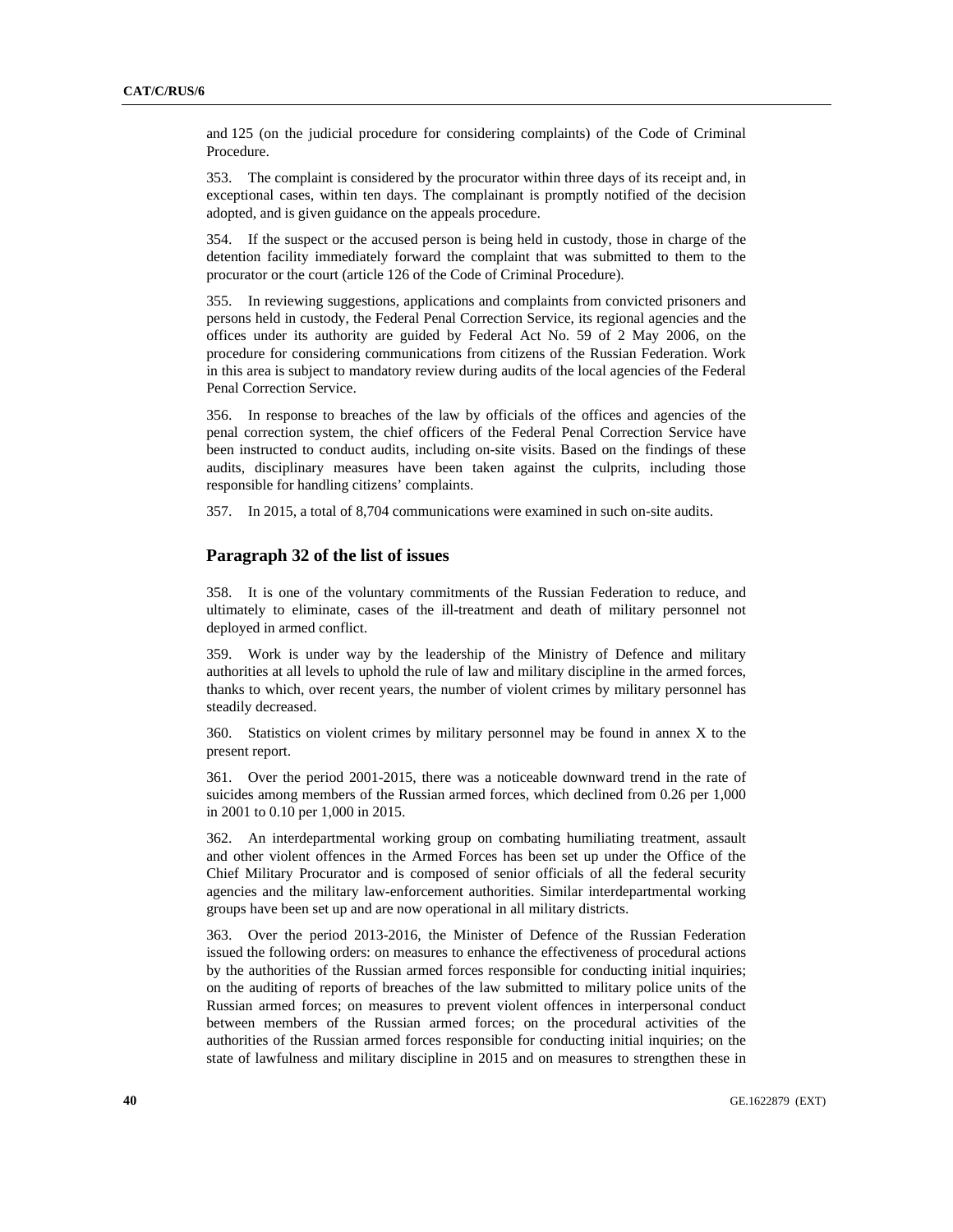2016; and other such orders, designed, among other aims, to improve the system for ensuring compliance with the law and upholding lawful conduct and military discipline in the Russian armed forces.

364. Over the years, procuratorial supervision of the enforcement of legislation to ensure safe conditions of military service, to safeguard the life and health of service personnel, and to prevent their death and injury is conducted in two ways: through audits of compliance by military units with the law on safeguarding the life and health of military personnel and through supervision of enforcement of the law in the investigation of offences involving humiliating treatment.

365. The actions taken by the procurator's office to prevent and suppress such offences are coordinated with the military command. Since 2000, an inter-agency working group has been in operation, on combating humiliating treatment and the evasion of military service.

366. The measures adopted, which include posting information in military barracks about helplines, organizing counselling centres, carrying out regular audits of military units, engaging on a permanent basis with civil society organizations, including organizations of parents of military personnel, have made it possible to minimize the factors conducive to these offences and to reduce the number of offences involving humiliating treatment in the military by more than half over the period from 2011 to 2015.

367. A positive downward trend in cases of humiliating treatment may be observed in the vast majority of the various armed forces and branches of the military.

368. Over the period 2012-2016, the trust by the Russian public in the armed forces of the Russian Federation was raised to high levels, including by improving the system of staff counselling.

369. The psychological service of the armed forces of the Russian Federation began operation in 2014. Officer-level posts for persons responsible for organizing psychological work have been created in those central military administrative bodies whose subordinate military units and organizations include psychological staff positions.

370. Steps are being taken to improve the system of comprehensive measures for the social and psychological rehabilitation of military personnel who have been subject to violent treatment during their military service. In accordance with Federal Act No. 52 of 28 March 1998, on compulsory State insurance of the life and health of military personnel, citizens conscripted for military service, enlisted personnel and officers of the internal affairs bodies of the Russian Federation, the State fire service, the agencies for control of the traffic in narcotics and psychotropic substances, and the staff of the facilities and authorities of the penal correction system, appropriate insurance payments are disbursed to military personnel.

371. Soldiers who are victims or witnesses of violence are defined in a special category – "psychologically traumatized military personnel". The procedure for the psychological rehabilitation of such military personnel is laid out in the manual on psychological work in the armed forces of the Russian Federation.

372. Depending on their medical status, the victims of violence receive free treatment in medical facilities of the Ministry of Defence until they are fully recovered, with subsequent medical rehabilitation, including at health spas.

373. For each case of humiliating treatment that comes to light, the military command and the military procuratorial authorities carry out a thorough investigation and the perpetrators incur the appropriate consequences, including criminal charges.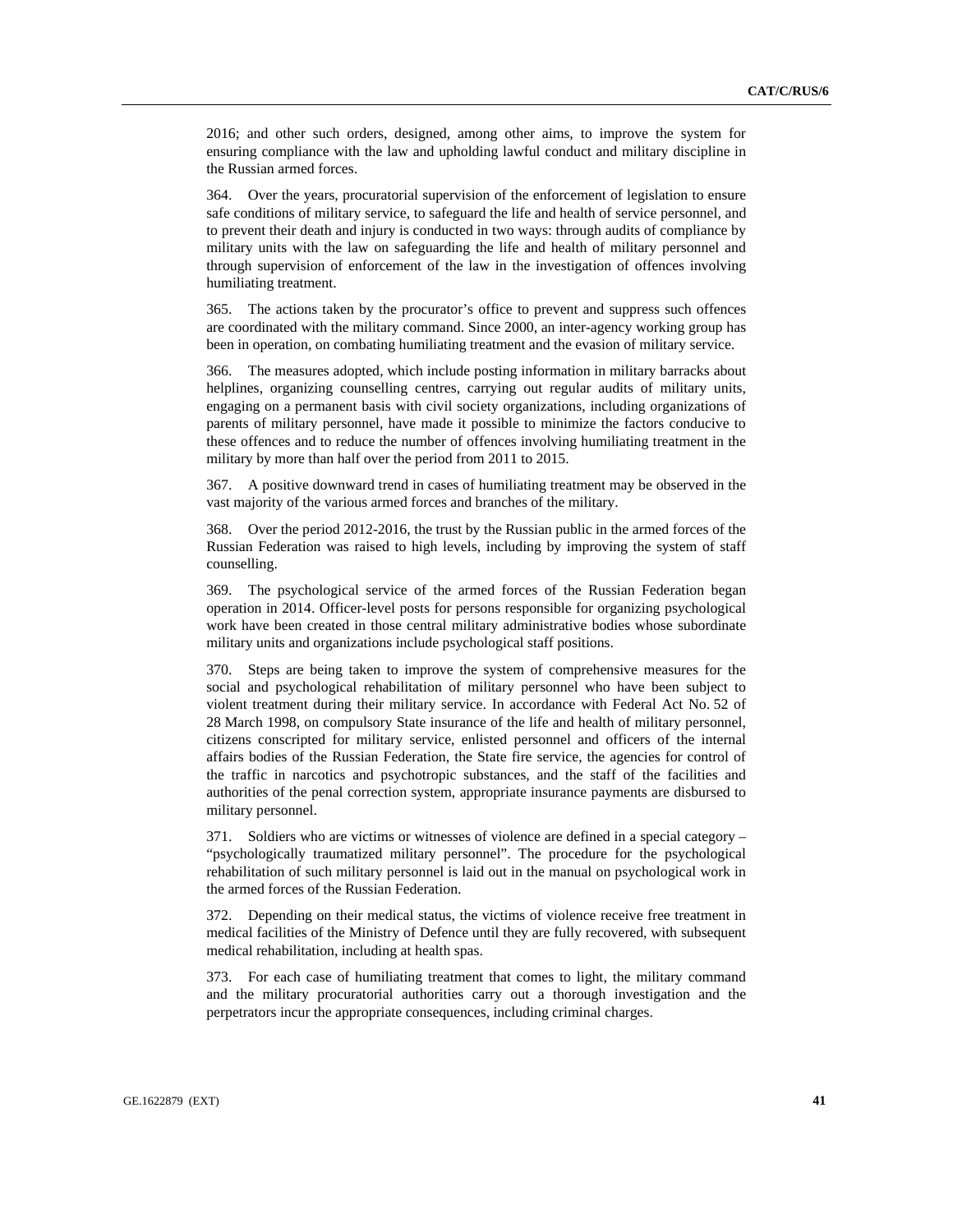374. The concealment by senior officers of offences committed by military personnel is regarded as dereliction of duty and, as a rule, incurs an appropriate personnel action. Such occurrences are sporadic in nature and increasingly rare in the work of serving officers.

375. Systematic training is arranged for senior officers of the Russian armed forces to minimize the risks of wrongful acts by the military personnel under their authority.

376. Annual monitoring studies are carried out to assess the potential for conflict in military units, along with the status of interpersonal relations among military personnel performing military service, both conscripts and those under contract. The findings of these studies are compiled and disseminated to all military districts, the central military command and the Office of the Chief Military Procurator.

377. Helplines have been set up in the armed forces and the military procuratorial offices carry out regular audits of military units. Military personnel and their dependants have access to consultation centres set up in military units, where they can obtain explanations about the law in face-to-face meetings with military procurators.

378. To ensure a rapid response to the commission of offences in the Russian armed forces, efforts are being made to gather information from different sources. Consideration is given not only to complaints and reports containing direct information on offences, but also to reports by officials, media publications, reports by human rights organizations, the findings of anonymous surveys of military personnel and other sources. Appropriate action is taken in line with the findings of the audits.

379. Over the course of 2015, the military police authorities carried out 2,926 audits of the activities of military commanders in charge of units conducting initial inquiries and, in this process, identified 1,946 violations, each of which was addressed by an appropriate procuratorial action.

380. In addition, in 2015, the military police authorities conducted verifications of 1,833 reports of various offences in military units. As a result of these verifications, criminal proceedings were instituted in response to 35 reports.

381. With regard to the finding published in the media in 2015 by the human rights ombudsman for Chelyabinsk province, Aleksey Sevastyanov, that he had allegedly identified a sharp increase in the number of military personnel admitted to psychoneurological hospital No. 2 because of suicide attempts, it has been established that Mr. Sevastyanov was referring to the findings of a scheduled inspection carried out by him on 5 September 2011 of the Chelyabinsk provincial psychoneurological hospital No. 2.

382. During a visit to various divisions of that hospital, he established that six servicemen serving as conscripts in units of the Chebarkul garrison had been admitted as inpatients for psychiatric treatment following suicide attempts. In addition, another 16 servicemen were undergoing scheduled treatment at the same time in accordance with the general state of their mental health.

383. On the basis of this inspection, a memorandum was drawn up and submitted to the military procurator of the central military district, calling for the conduct of prescribed oversight activities and the adoption of procuratorial response measures.

384. It was established that, as at 5 September 2011, no records of the military personnel specified in the annex had been logged in the register of reported offences or in the alphabetical index of reports of offences kept in the Chebarkul garrison investigation unit.

385. In September and October 2011, the period following the discharge of the servicemen from psychoneurological hospital No. 2, entries were logged in the aforementioned registers that the indicia had been identified of offences (one falling under article 335 (1) and two under article 286 (1) of the Criminal Code) committed against the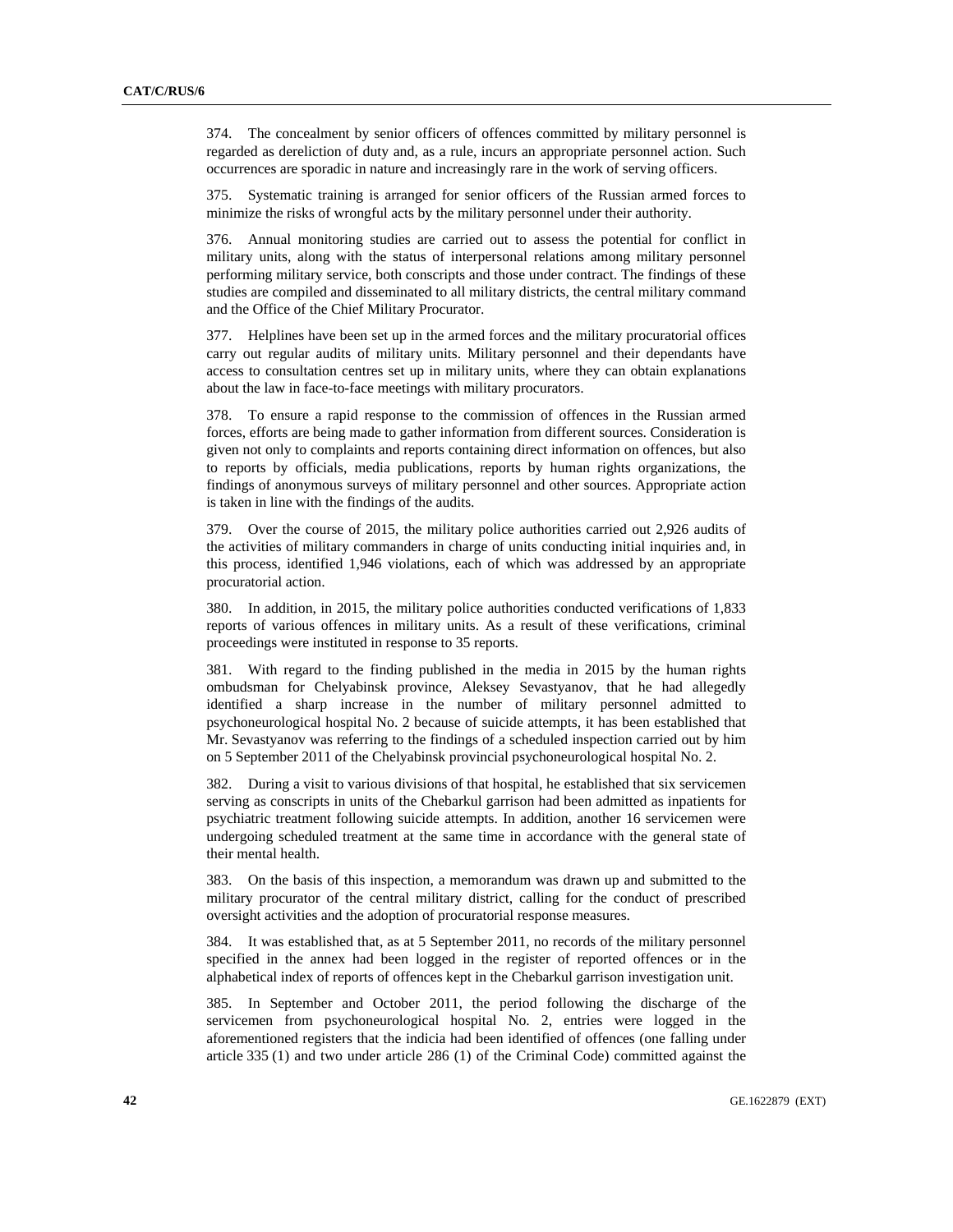servicemen identified in the annex, privates R., T. and M. In response to all these reports, which are not linked to the circumstances described by Mr. Sevastyanov, the military procurator decided, with good reason, not to institute criminal proceedings (in accordance with article 24 (1) of the Code of Criminal Procedure).

386. Accordingly, Mr. Sevastyanov's allegations that, in 2011, there had been "a sharp increase in servicemen admitted to psychoneurological hospital No. 2 because of suicide attempts", and that "investigations were not conducted regarding alleged bullying that may have provoked that" are unfounded.

387. With regard to the allegations that, "following a separate inspection, 22 servicemen from the Chebarkul tank brigade were admitted to the hospital from January to August as a result of suicide attempts", it has been established that, in 2015 and the elapsed period of 2016, no military personnel, including from the seventh stand-alone tank brigade (military unit 89547, Chebarkul, Chelyabinsk province), were admitted to psychoneurological hospital No. 2 as a result of suicide attempts.

388. The increase in the number of military personnel reporting to medical facilities for treatment for common diseases in the period in question, possibly in 2011, might be related to the disorderly situation in the living quarters at a time when certain units were being constituted for a deployment to the field to carry out the disposal of munitions. That said, however, the Chebarkul garrison investigation unit has no record of 22 suicidal acts by various servicemen from unit 89547, carried out for show and to blackmail the authorities into releasing them temporarily from their military duties.

## **Paragraph 33 of the list of issues**

389. Effective legal, administrative, judicial and other measures are being taken by the Russian Federation to protect the rights, freedoms and lawful interests of individuals and citizens, along with measures to prevent acts of torture, discrimination and ill-treatment against them, without distinction as to sex, race, ethnic background, language, origin, wealth, official status, place of residence, attitude to religion, convictions, membership of public associations or any other social groups.

## **Paragraph 34 of the list of issues**

390. The texts of judgments by the European Court of Human Rights relating to the involuntary hospitalization of persons in medical institutions administering inpatient psychiatric care have been brought to the attention of the judges and staff of the Supreme Court of the Russian Federation and of the country's lower courts.

391. These include, in particular, the judgments of 28 October 2003 in the case of *Rakevich v. Russia*, of 11 December 2008 in *Shulepova v. Russia*, of 22 April 2010 in *Bik v. Russia*, of 22 January 2013 in *Lashin v. Russia*, of 5 February 2015 in *Mifobova v. Russian*, and of 18 June 2015 in *Nikov v. Russia*.

392. The substance of the guide on article 5 of the Convention of 4 November 1950, developed under the auspices of the European Court of Human Rights, has also been brought to the attention of the judges and staff of the Supreme Court of the Russian Federation and of the country's lower courts. Several provisions of this document refer to the procedure for the compulsory confinement of persons suffering from mental disorders.

393. In the course of civil proceedings in 2013, the courts considered and handed down judgments in 40,116 cases involving the involuntary hospitalization of citizens in psychiatric hospitals and the conduct of forced psychiatric examinations. The applications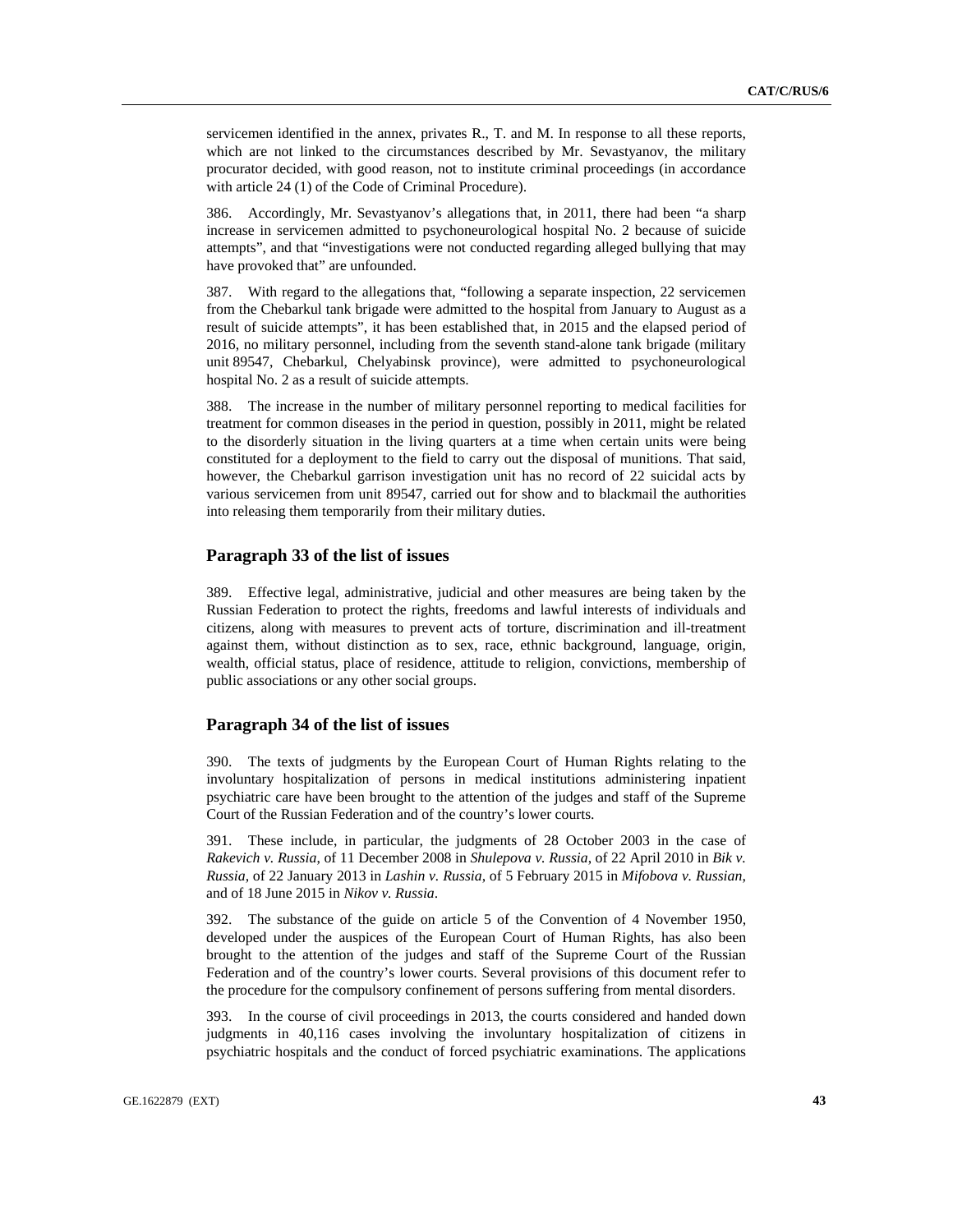submitted in respect of 39,284 cases, or 97.9 per cent of the total, were accepted. In 2014, 38,143 such cases were considered. The applications submitted in respect of 37,428 of the cases, or 98.1 per cent of the total, were accepted. In 2015, 33,896 such cases were considered. The applications submitted in respect of 33,196 of the cases, or 97.9 per cent of the total, were accepted.

394. The principles of the humane treatment of psychiatric patients, which excludes the application of cruel and degrading medical procedures, are embodied in the rules of current Russian legislation and in professional and ethical rules.

395. Pursuant to article 71 of Federal Act No. 323 of 21 November 2011, on the principles of public health care in the Russian Federation, persons who have completed the curriculum of higher medical education, upon receipt of a certificate of their education and their qualification, take the physician's oath, which enunciates the obligation of each doctor always to be prepared to provide medical assistance, to respect medical confidentiality, to treat patients with care and attention, and to act exclusively in the interests of the patient, without distinction as to sex, race, ethnic background, language, origin, wealth, official status, attitude to religion, beliefs and other circumstances.

396. In the Russian Federation the principle that psychiatric care shall be provided in conditions involving the least possible restraint is enshrined in law, in article 5 (2) of Act No. 3185 of 2 July 1992, on psychiatric care and guarantees of the rights of citizens in its administration. Under Article 30 (2) of the aforementioned act, the use of physical restraint or isolation on a person who has been committed to a psychiatric hospital is permissible only in such cases and for such periods as the psychiatrist considers necessary because other methods cannot be guaranteed to prevent actions by the hospitalized patient which could directly endanger the patient or other persons. These measures are constantly monitored by the medical staff. The forms of physical restraint or isolation used and the periods of their application are logged in the relevant medical record.

397. The principles that psychiatrists shall treat of their patients humanely, show respect for their human dignity, and prevent the possibility of harsh, cruel and degrading treatment are enshrined in the psychiatrists' code of ethics. The study of this document forms part of the training programmes for all psychiatrists in the Russian Federation, which include the following rules and principles of the code:

- Legal assistance shall be provided within the public system of free legal assistance in the Russian Federation;
- Arrangements shall be made for patients to conduct correspondence and submit complaints and reports to the legislative and executive authorities, the public procurators' offices, the courts and their legal counsel;
- In the event of involuntary hospitalization, steps shall be taken to notify the patient's relatives or legal guardian or another person designated by the patient within 24 hours of the patient's admission;
- The patient's relatives, legal guardian or another person designated by the patient shall be notified of any changes in the patient's health condition or of anything unusual that has happened to the patient.
- 398. These provisions are set out in article 39 of the act on psychiatric care.

399. Under article 47 (1) of the act, actions by health workers and other professionals, social workers and boards of physicians in administering psychiatric care which infringe the rights and legitimate interests of citizens may be the subject of complaints which, by choice of the complainant, may be submitted directly to the court, and also to a higher authority (senior official) or the procurator.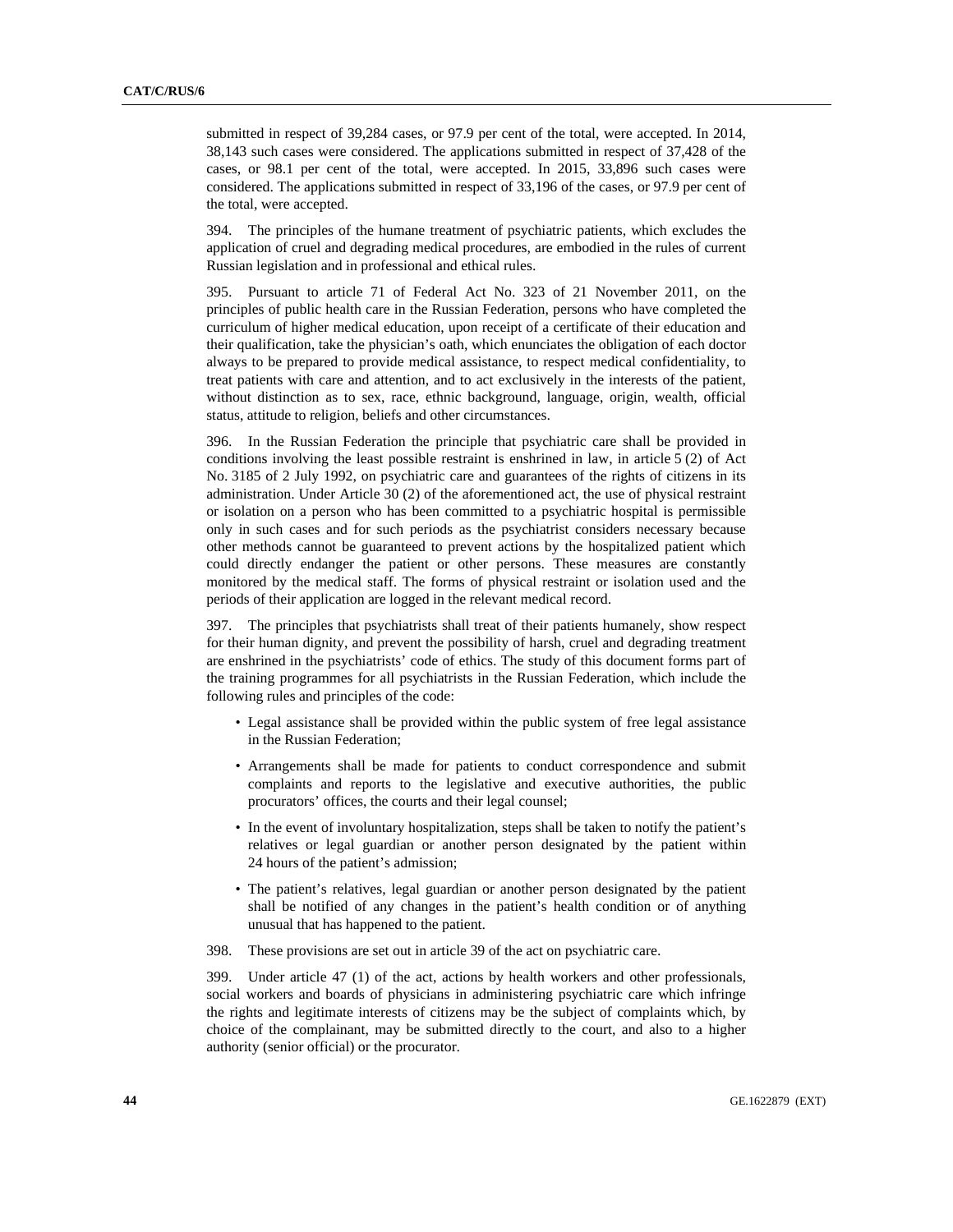400. Article 38 of the act provides for the establishment of a special service for the protection of the rights of patients in medical institutions providing inpatient psychiatric care. A set of documents has now been prepared in preparation for the creation of this service. Once the new service has started work, guarantees of the rights of patients in psychiatric hospitals will be significantly strengthened.

401. Under the physicians' code of ethics in the Russian Federation, the doctor's mission is to safeguard the health and ensure deep respect for the dignity of every individual. The exercise of the medical profession is based on lofty ethical, moral and deontological principles.

402. It is the right of all doctors, under any circumstances, to abide by the principles of professional duty and to reject any pressure by individuals or legal entities to make them perform actions contrary to their ethical principles, professional duty or the law.

403. When examining or treating persons deprived of liberty, doctors may not directly or indirectly facilitate encroachments on the physical or psychological integrity of those persons, or affronts on their dignity. Doctors must take particular care to ensure that confinement in a place of deprivation of liberty does not become a hindrance to a person's obtention of timely and good-quality medical assistance. Should doctors find that a person deprived of liberty has been the victim of violence or ill-treatment, they must notify their employer and the procuratorial authorities.

404. Furthermore, article 5 of the act on psychiatric care establishes an array of rights enjoyed by all persons suffering from mental disorders when receiving psychiatric care. These rights include the right to respectful and humane treatment, to be given information about their rights, to receive psychiatric care in conditions which involve the least possible restraint, to be admitted to medical facilities, to consent in advance or to refuse, at any stage, to be used for the testing of preventive procedures, methods of diagnosis, treatment or medical rehabilitation, drugs for medical use, or specialized therapeutic foods and medical devices, for scientific research or training, to be photographed, recorded on video or filmed, to the invitation, at their request, of any specialist administering psychiatric treatment, and to the assistance of a lawyer, legal representative or other person.

405. The rights and freedoms of persons with psychiatric disorders may not be restricted merely on the basis of a psychiatric diagnosis, or the fact that they are under clinical observation or have been admitted to a medical facility providing inpatient psychiatric care, or a residential home for persons with psychiatric disorders. Officials found guilty of such breaches are held liable in accordance with the law of the Russian Federation and its constituent entities.

406. Furthermore, it is prohibited to use surgical and other methods with irreversible consequences, or to conduct tests of preventive procedures, methods of diagnosis, treatment or medical rehabilitation, drugs for medical use, or specialized therapeutic foods and medical devices, on persons suffering from psychiatric disorders the treatment of which, under article 11 (4) of the act on psychiatric care, may proceed without the consent of these persons or their legal guardians (act on psychiatric care, art. 11 (5)).

## **Paragraph 35 of the list of issues**

407. With regard to information on the number and outcome of investigations into complaints of violations of the Convention lodged by the patients of psychiatric institutions, we are able to report that, according to available records, no such offences have been reported in the Russian Federation.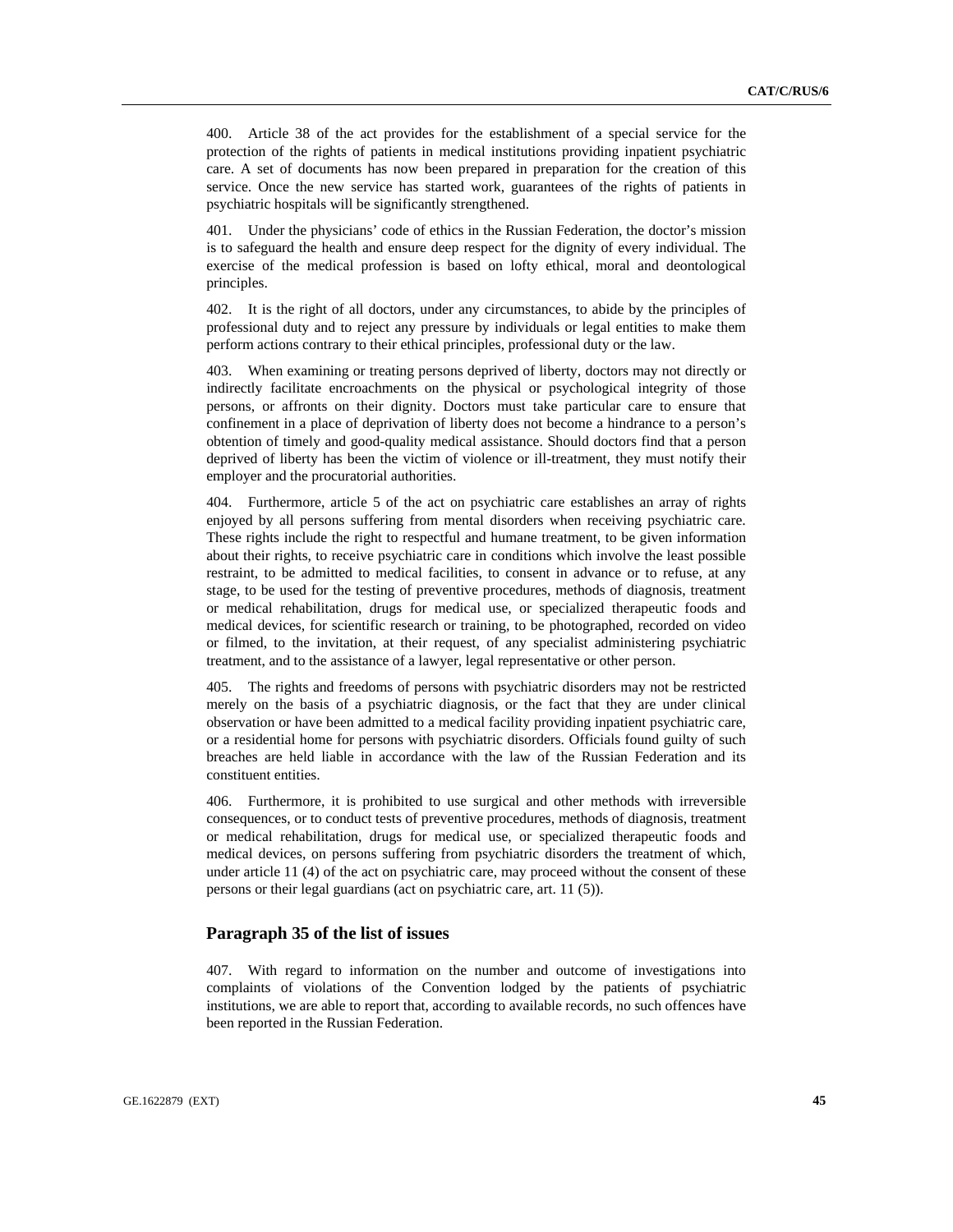408. The act on psychiatric care clearly provides for the rights both of patients and of psychiatrists. Compliance with this act is underpinned by a profound awareness of the importance of the mental health of individuals and their inalienable rights. In the Russian Federation, psychiatric treatment is only administered with the prior and voluntary informed consent of the patient, except in the very limited number of cases described in article 29 of the aforementioned act (where patients are unable to fend for themselves, or pose a danger to themselves or those around them, or if leaving them to their own devices would lead to a significant deterioration in their health).

409. Moreover, under Russian law, legal liability of different kinds is incurred for the unlawful placement of persons in a psychiatric institution: disciplinary, civil (compensation for the harm caused) and criminal (under article 128 of the Criminal Code, on the unlawful hospitalization of persons in medical institutions administering inpatient psychiatric care).

410. Figures on the application of article 128 of the Criminal Code may be found in annex XI to the present report.

## **Paragraph 36 of the list of issues**

411. In order to ensure the prompt, impartial and effective prosecution of criminal cases and investigations of all reports relating to the denial of safeguards, torture, ill-treatment, abduction, enforced disappearance and extrajudicial killing, including acts of violence against women in the northern Caucasus, plans are drawn up in respect of each report of or criminal proceeding concerning offences in this category and written instructions are issued for the procedure to be followed in their investigation and prosecution. The services of specialists from forensic science units are enlisted in the associated investigative measures. Decisions arising from the findings of these inquiries and investigations are taken in consultation with the administrative staff of the investigative units.

412. Over the period 2012-2015, eight criminal proceedings have been instituted by the investigations office of the Investigative Committee of the Russian Federation responsible for the Republic of Ingushetia on counts of the use of torture, ill-treatment, kidnapping, enforced disappearances and extrajudicial killings (four proceedings in 2012, one in 2013, one in 2014 and two in 2015).

413. On 17 December 2015, the Committee's investigations office responsible for the Republic of Dagestan instituted criminal proceedings No. 508379 against Mr. O. and Mr. A., detectives in the criminal investigation unit of the Kizlyar district office of the Ministry of Internal Affairs, who were charged with offences under article 286 (3a) of the Criminal Code, for the infliction of bodily harm on A. M. Magomedov. The criminal proceedings are currently at the preliminary investigation stage.

414. In 2013, four individuals, operating in a gang, were indicted in the Republic of North Ossetia-Alania on charges of kidnapping. In line with the requirements of article 151 of the Code of Criminal Procedure, the criminal case has been referred to the next higher authority, the 59th military investigations unit of the Investigative Committee responsible for the Southern Military District Command.

415. In 2015, in the same constituent entity of the Russian Federation, two criminal cases were instituted, one against five individuals for the use of torture and the against three individuals for ill-treatment.

416. Thus, on 2 November 2015, criminal proceedings No. 12/3270 were instituted by Serious Crimes Unit No. 2 of the investigations office of the Investigative Committee responsible for the Republic of North Ossetia-Alania against Ministry of Internal Affairs officials in the Republic of North Ossetia-Alania on charges under article 286 (3a) of the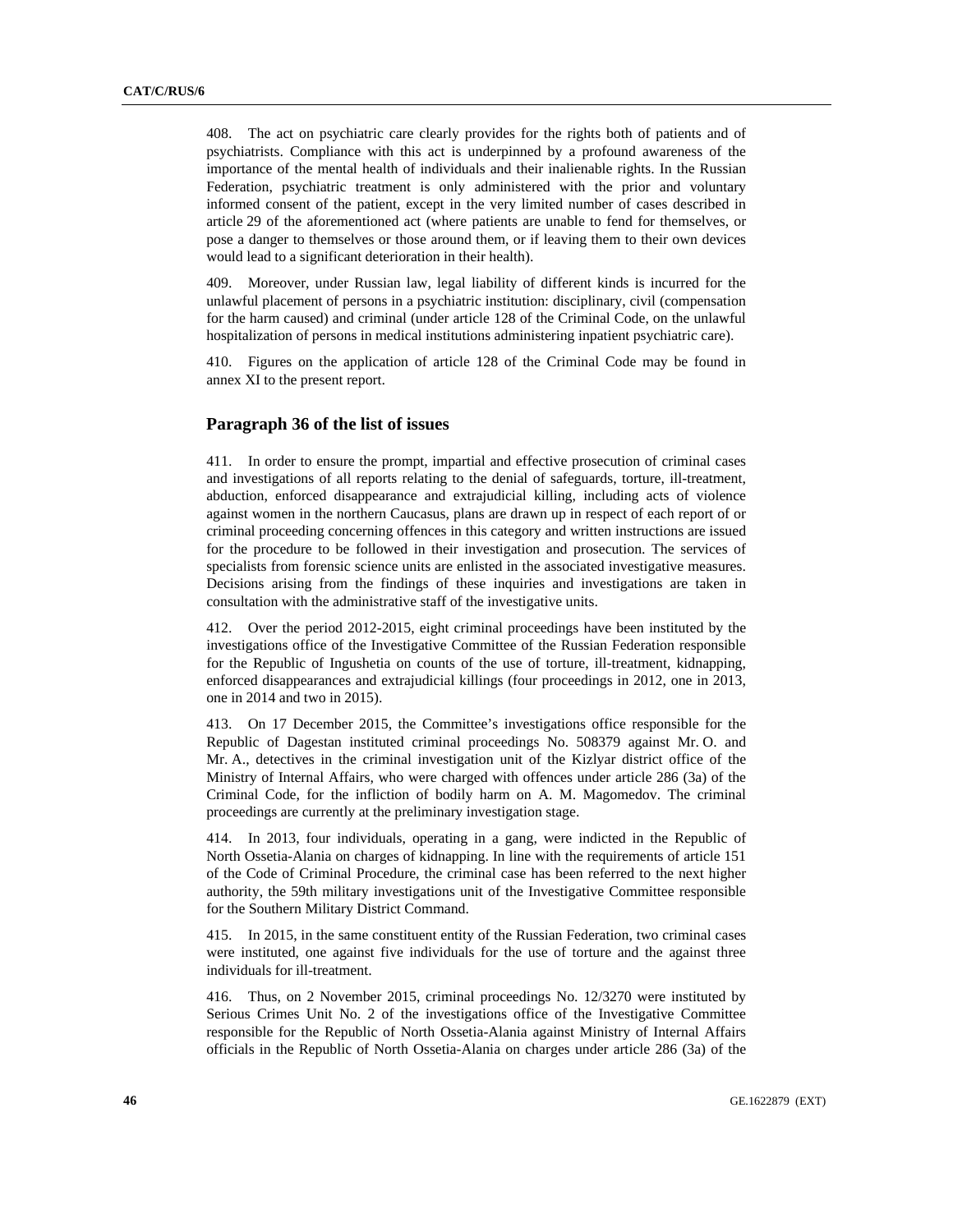Criminal Code, for abuse of authority, in the course of which V. B. Tskaev sustained multiple injuries, leading to his death.

417. During the investigation, a number of officials from the Vladikavkaz municipal office of the Ministry of Internal Affairs were arrested and charged, namely: Mr. D., Mr. D., Mr. T., Mr. D. and Mr. S.

418. Currently, a range of detective and investigative activities are being conducted with a view to ascertaining all the circumstances of the offence and gathering evidence to establish that the accused are guilty as charged.

## **Paragraph 37 of the list of issues**

419. No evidence has been found of the refusal by officials from other bodies to cooperate with the investigation during the inquiries and investigation of criminal cases relating to the denial of safeguards, torture, ill-treatment, abduction, enforced disappearances and extrajudicial killings.

420. On 25 October 2013, while monitoring the internet, officials of the Investigative Committee with responsibility for the Republic of Chechnya uncovered an audio recording entitled "Kadyrov v. Bobrov scandal", placed on the YouTube.com site by the user "Albert Albertiny".

421. When the audio recording was reproduced from its digital source, it was possible to hear a telephone conversation in the Chechen language conducted on 21 September 2013 between two men: an unidentified individual, who described himself as chief of the Shali internal affairs office, called Ruslan, and a Mr. R., the senior investigator in Serious Crimes Unit No. 1 of the investigations office, who was responsible at that time for criminal proceedings No. 53033, instituted on 11 July 2013 on charges under article 105 (2a) of the Criminal Code, for the disappearance of Satsita Aidamirova and Zargan Aidamirova, and for criminal proceedings No. 61129 brought against Mr. D., commanding officer of the Shali district battalion of the Police Patrol and Checkpoint Service of the office of internal affairs for the Republic of Chechnya, for the commission of an offence under article 286 (3a) and (3b) of the Criminal Code.

422. On 6 December 2013, criminal proceedings No. 61140 were instituted for offences under articles 294 (2) and 296 (2) of the Criminal Code. On 6 May 2014, the preliminary investigation into this criminal case was halted on the grounds stipulated in article 208 (1.1) of the Code of Criminal Procedure, relating to failure to identify a person who could be charged with the offence. Further details of this case may be found below, in response to paragraph 39 of the list of issues.

423. The investigator has not been removed from the investigation of the criminal cases in question.

#### **Paragraph 38 of the list of issues**

424. On 10 July 2013, criminal proceedings No. 61129 were instituted by the investigations office of the Investigative Committee responsible for the Republic of Chechnya on charges of an offence under article 286 (3) of the Criminal Code, relating to the alleged use of violence against Umalat Boltiev by unidentified officers of the Shali district internal affairs department.

425. Mr. D. and Mr. A., officers of the unit in question, were charged with the cited offence. The criminal prosecution against them was subsequently dismissed on the grounds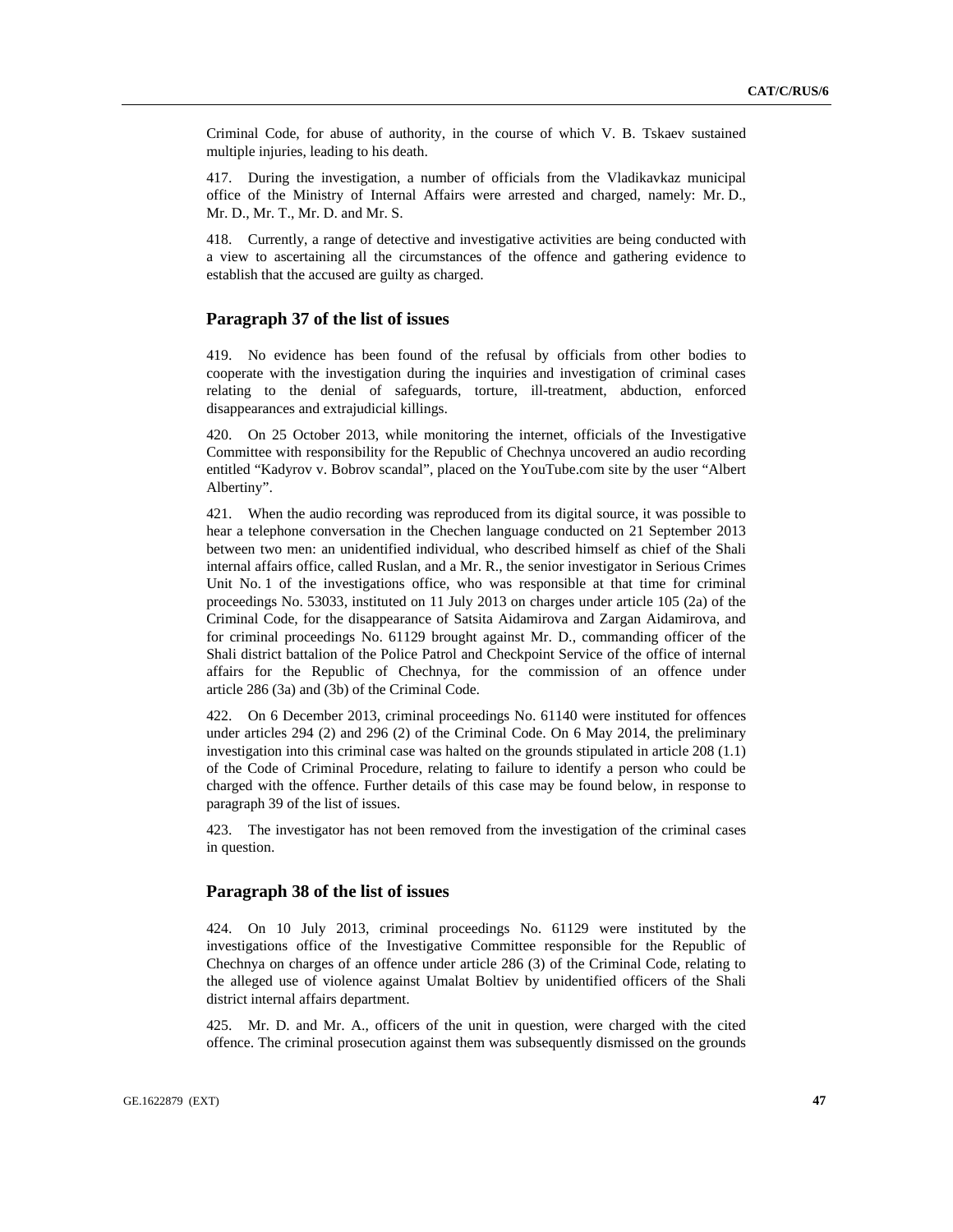stipulated in article 27 (1.1) of the Code of Criminal Procedure (non-involvement of the suspect in the commission of the offence).

426. On 8 April 2015 the preliminary investigation in these proceedings was halted on the grounds stipulated in article 208 (1.1) of the Code of Criminal Procedure.

## **Paragraph 39 of the list of issues**

427. With regard to the incidents in the municipality of Geldagan we wish to report the following. Following reports of the disappearance of the sisters Satsita and Zargan Aidamirova, criminal proceedings were instituted on 11 July 2013 on charges of an offence under article 105 (2a) of the Criminal Code.

428. The preliminary investigation established that the citizens in question worked in a car wash and were temporarily residing in the premises of the car wash. At around 9 p.m. on 9 May 2013, both Satsita and Zargan Aidamirova were at the car wash and then, at around 10.30 a.m., it transpired that they were no longer there. The two women had not given any indication that they planned to travel somewhere, and their whereabouts remain unknown to this day.

429. During a scene inspection on 17 July 2013 at the premises of the car wash, traces of blood were detected and specimens taken. During the investigation into this case, it was ascertained that another young woman  $-Ms$ . D.  $-$  had also been present at the car wash with Satsita and Zargan Aidamirova. Given that Ms. D. had also given no indication that she planned to travel anywhere, there is reason to believe that she might have been the victim of an offence.

430. On the basis of the materials of the criminal proceedings in question, on 10 March 2015 further criminal proceedings were instituted under article 105 (1) of the Criminal Code, relating to the disappearance of Ms. D. On 11 March 2015 the two proceedings were combined in a single case.

431. During the preliminary investigation, interviews were conducted of victims and witnesses. CCTV recorders were removed from a neighbouring shop and filling station, and forensic examinations ordered of the recordings. No recordings were found, however, of any relevance to the investigation. More than 50 persons were questioned as witnesses, but no evidence of the involvement of any specific individuals in the offence was elicited during this questioning.

432. Accordingly, the investigative actions have not been able to establish the identity of any persons involved in the commission of the offence. Detective work carried out on the instructions of the investigator also failed to uncover any culprits. By a ruling dated 25 June 2015, the preliminary investigation was put on hold owing to the failure to identify any perpetrator. This procedural decision was approved as legally binding by the procuratorial office of the Republic of Chechnya.

433. No reports of offences committed by law enforcement officials of the Republic of Chechnya involving breaches of the Convention against Torture and Other Cruel, Inhuman or Degrading Treatment or Punishment were submitted to the Office of the Procurator-General of the Russian Federation and the Investigative Committee of the Russian Federation over the period 2012-2015.